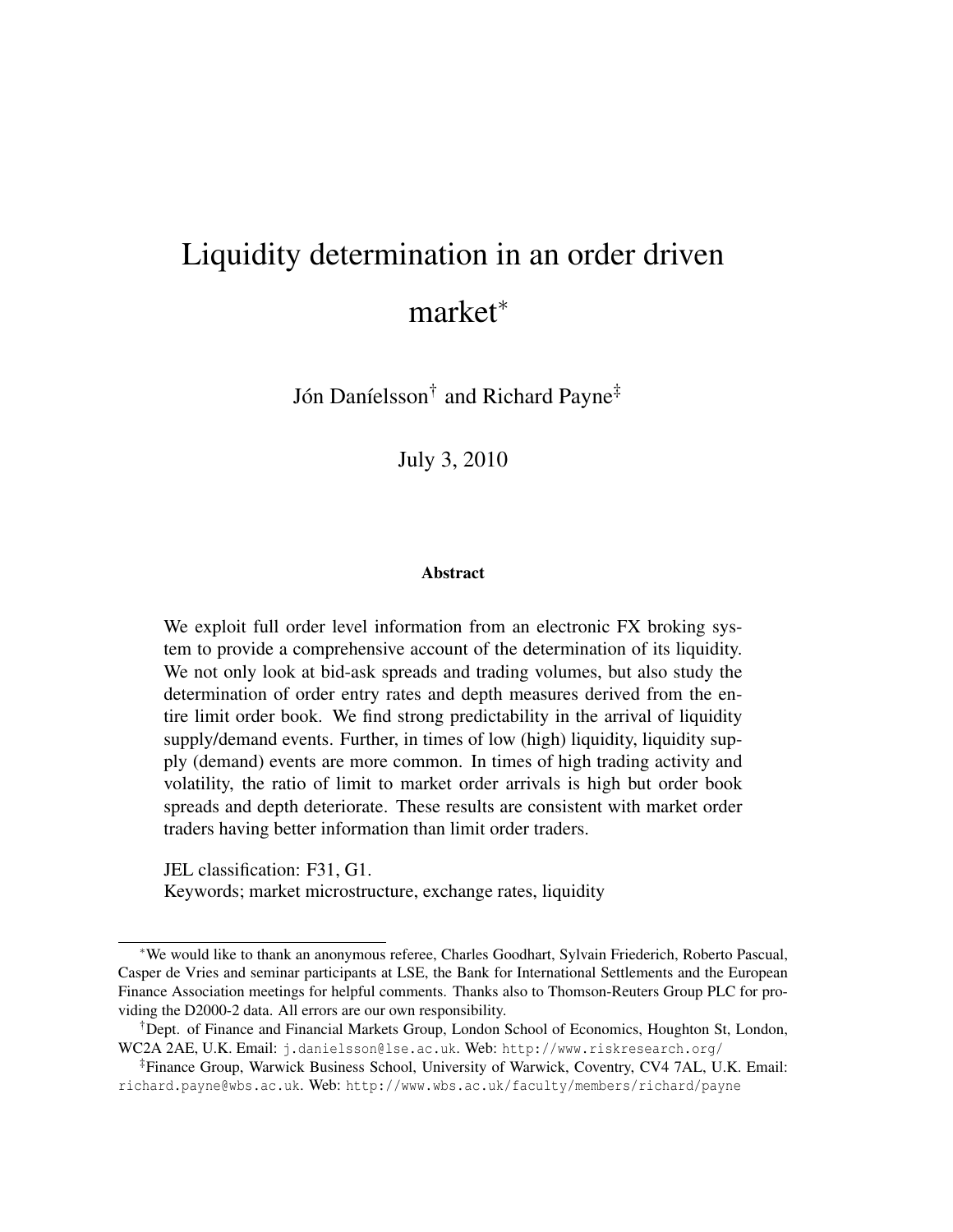As the recent financial crisis has made clear, the ability to accurately define, measure and explain financial market liquidity is of great importance to academics and market participants alike. Unfortunately, the majority of extant empirical work relies on measures of liquidity that are somewhat narrow in their focus (e.g. bid-ask spreads). The purpose of this paper is to add to the academic understanding of liquidity by providing analysis of those aspects of liquidity which are less well understood. Using order level data from a foreign exchange broking system, we empirically analyze various liquidity measures that include spreads, order book depths and order entry rates. Unlike much previous work in this area, we construct depth measures from across the range of open limit orders, rather than focussing only on quantities available at the best prices. Furthermore, we go on to study the joint determination of our liquidity measures, volatility and transaction activity.

Our empirical work is based on analyzing one week of trading in the USD/DEM spot rate on the Reuters D2000–2 system. Thus our results complement those in much of the extant literature, which are based on analysis of stock market data. FX markets are more fastpaced than stock markets and the evolution of the D2000-2 order book is not interrupted by regular batch auctions caused by daily market opening and closure. The obvious drawback of our data is that they cover only 5 trading days. However, to give some perspective, these 5 days see the submission of around 130,000 orders for trade in USD/DEM with over 20,000 of these being market orders.

Conceptually, the task of measuring liquidity is challenging is due to the fact that there is no generally accepted definition of a "liquid market". However, Kyle's (1985) three component classification of liquidity, covering tightness, depth, and resilience, is well–known, and serves as a useful starting point. While empirically implementing Kyle's definition requires the evaluation of multiple characteristics of a given market, many empirical studies fail to do so, focussing solely on tightness (i.e. spreads). Moreover, most extant analysis of liquidity entirely ignores its dynamic aspects and these aspects are key from the perspective of the construction of optimal execution strategies. A trader with a given amount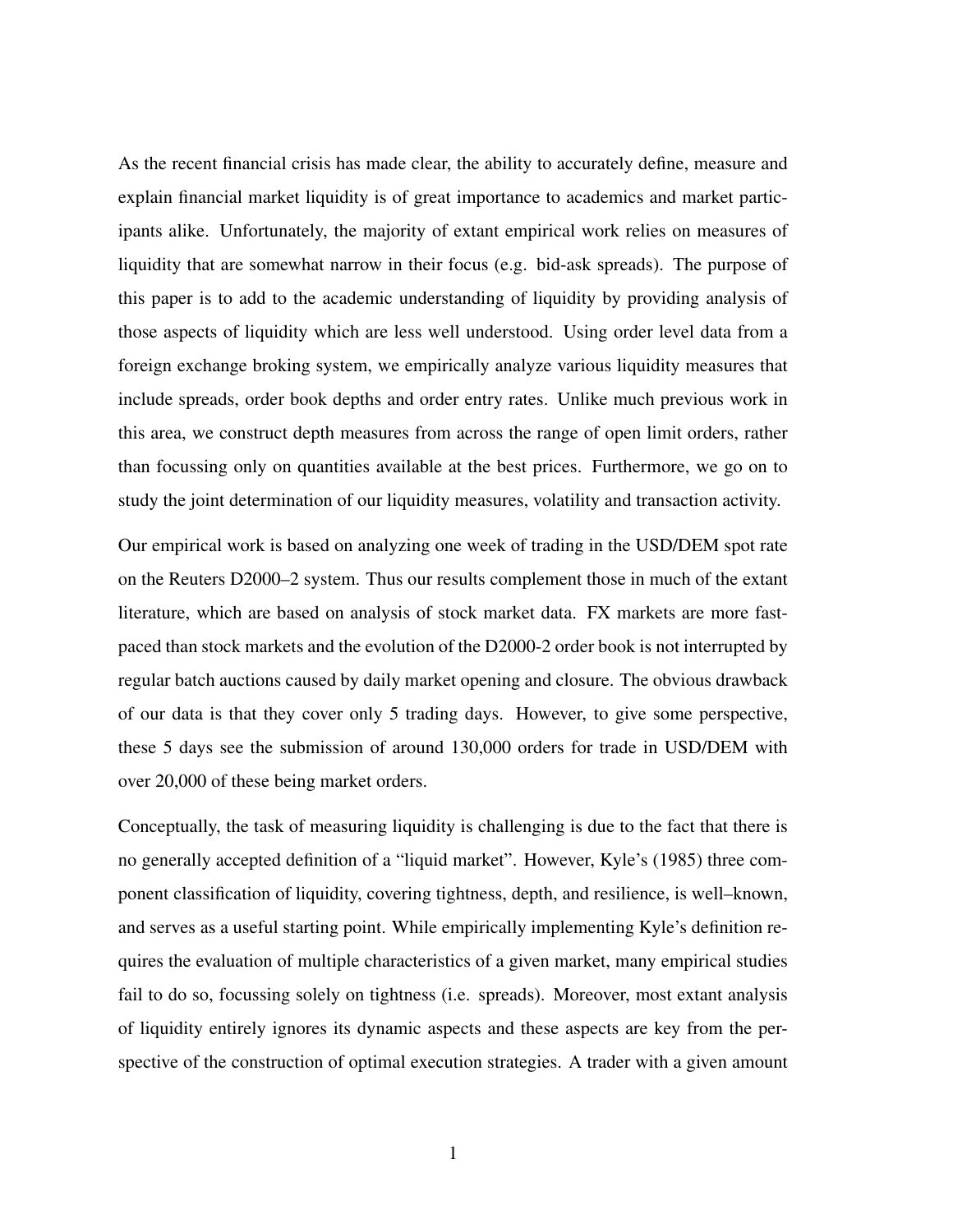of an asset to buy or sell is usually given a certain horizon over which the trade must be completed and some benchmark against which transaction costs will be judged. Thus, the trader's problem is to work out when to place an order and what type of orders (market vs. limit) to place. Clearly, the manner in which the trader expects liquidity to respond to the submission of various order types will be crucial in the formation of his strategy.

The central motivation for our work is to provide a comprehensive look at liquidity determination in a specific order driven market. We provide analysis of bid–ask spreads, order book depth and dynamic aspects of liquidity supply and demand determination. As such, our work shares features with two seminal papers that focus on dynamics of liquidity, Biais, Hillion, and Spatt (1995) and Hasbrouck (1999). More recently, with increased availability of order level data from stock exchanges and other security trading platforms, several papers have emerged which also look at measures of liquidity other than the bidask spread and which focus on dependencies in order arrivals. An early example is Sandas (2001), who uses order level data from the Swedish Stock Exchange to test a version of the Glosten (1994) model. Hall and Hautsch (2007) study data on 5 stocks from the Australian Stock Exchange and model the arrival intensities of limit and market orders. Some of their results overlap with those we derive from the FX data. They, for example, find that market orders are more likely to arrive when liquidity supply to the order book has recently been strong, as do we. Ranaldo (2004) provides similar results for a sample of stocks from the SWX. Gomber, Schweickert, and Theissen (2004) study the resilience of the market for German stocks traded on Xetra, using an exchange-constructed measure of order book depth. Large (2007) proposes an intensity model for order arrivals and uses that model to study order book resilience for a single LSE traded stock. Last of all, the data we employ here are used in Lo and Sapp (2008) who study the time between the arrivals of certain types of order in an Autoregessive Conditional Duration (ACD) framework.

We perform a range of empirical exercises based on a variety of techniques. We first characterize the D2000–2 liquidity supply process by measuring where limit orders enter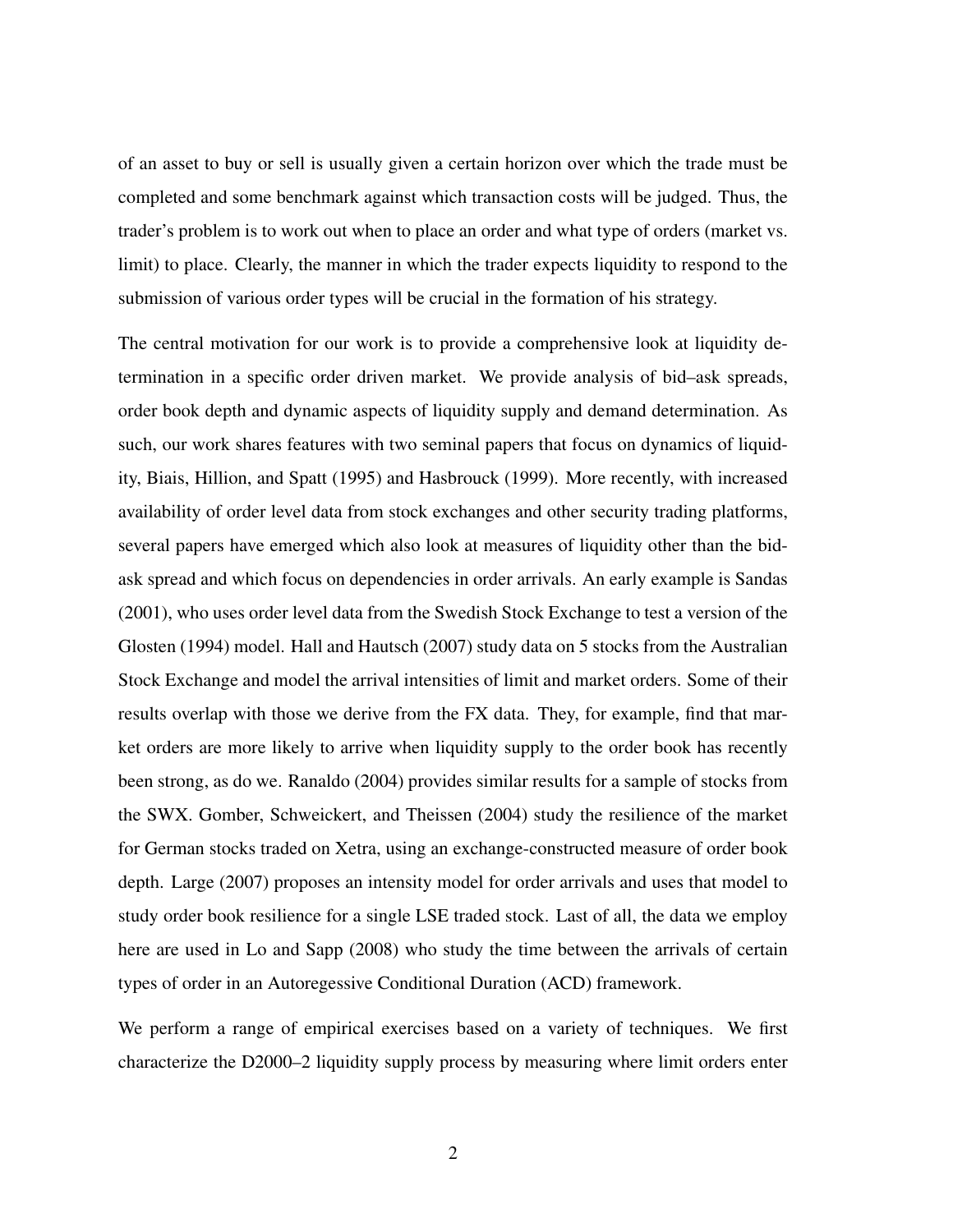the book, how likely execution is for an order entering the book at a given position, and calculating average lifetimes for orders and average limit order sizes.<sup>1</sup> Results show that the most common entry point for fresh liquidity is precisely at the extant best limit price. Further, while orders entering close to the front of the order book have high execution probabilities, our results show that orders entering the book at relatively poor prices also have reasonable probabilities of executing. For example, limits entering with a price 10 ticks away from the best price, have execution probabilities close to  $\frac{1}{4}$ . We also show that limit orders placed closer to the front of the book tend to be larger. These results extend similar analysis in Harris and Hasbrouck (1996) and Biais, Hillion, and Spatt (1995).

We proceed to investigate the own–and cross–dependence in arrivals of liquidity supply and demand events. To this end we construct a set of one–step and multi–step Markov transition matrices that give conditional event arrival probabilities. In this case, subsequent to the arrival of a market buy (sell) the supply of fresh liquidity at the front of the limit sell (buy) side of the order book tends to be reduced. This indicates some degree of *dynamic illiquidity*, in the sense that liquidity drained by trading activity is not immediately resupplied on the same terms, and is similar to the result, contained in Hasbrouck (1999), that NYSE market and limit order arrival intensities are negatively correlated at very high frequencies. Further event–time results show that liquidity supply temporally clusters on one side of the market and removal of liquidity at the front of one side of the book implies increased probability of seeing fresh liquidity at the front of the book and lower chances of seeing subsidiary liquidity supply on that side of the book.<sup>2</sup> These effects are persistent, being felt at least over 10 events into the future.

Subsequently, we model order arrival data in calendar time at a 20 second sampling frequency. We characterize the dependence of limit and market order entry rates on volatility,

<sup>&</sup>lt;sup>1</sup>Harris and Hasbrouck (1996) also track limit order executions and compare implied costs with those of submitting market orders. Lo, Mackinlay, and Zhang (2001) provide empirical analysis of the likelihood of limit order executions using survival analysis.

 ${}^{2}$ By subsidiary liquidity supply we mean submission of limit orders at prices inferior to the extant best limit price.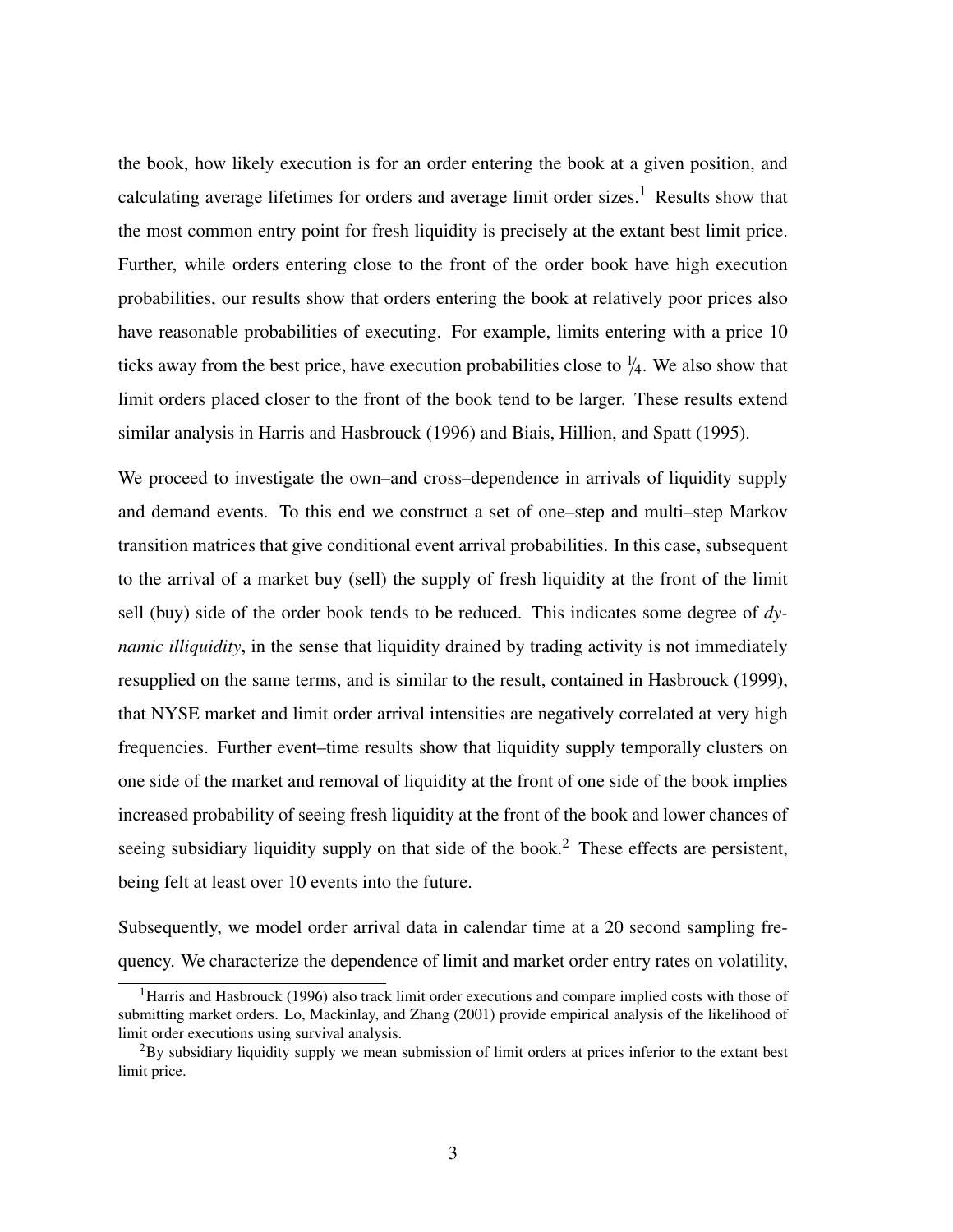bid-ask spreads and extant order book depth. In a calendar–time setting, we obtain a result similar to several studies mentioned above, in that traders respond to low extant liquidity by supplying fresh liquidity. This result dovetails with our event-time result that subsequent to the removal of liquidity at the front of the book one is more likely to see fresh liquidity supplied at the front. We observe that limit and market order arrival rates increase with volatility. However, and in line with the theoretical predictions of Foucault (1999), the ratio of limit to market order arrivals also increases with volatility. Unlike previous authors, we demonstrate this result using order arrival data covering the entire limit order  $book<sup>3</sup>$ 

Finally, we estimate a joint dynamic model for spreads, depth, transaction activity and volatility.<sup>4</sup> Our depth measures are constructed as counts of the quantity of currency units available for trade at or within *k* ticks of the best extant limit price. We denote such a measure  $d(k)_t^i$  where we allow k to vary between 0 and 10 ticks and  $i = b$ , s for the limit buy and sell sides respectively. Thus, in contrast to many previous studies that have examined factors influencing measures of order book depth (Lee, Mucklow, and Ready 1993, Ahn, Bae, and Chan 2001, Brockman and Chung 1996, Kavajecz 1998), here depth is calculated from various points along the excess demand and supply curves implied by the order data rather than just at the best quotes. Our results indicate that, whilst rates of order submission in volatile and high volume intervals are increased, these new orders tend to be at poor prices such that order book spreads rise and depth is reduced. Further results break down activity by the side of the market. We show that market buy activity tends to reduce limit sell side depth but increases limit buy side depth, with corresponding effects following from market sell activity. Thus the response of buy and sell limit price schedules to transaction activity depends on both the amount and direction of the activity.

Overall, we attempt to provide a comprehensive empirical study of the liquidity of the

<sup>&</sup>lt;sup>3</sup>A study using SEHK data on limit arrivals at the best prices only (Ahn, Bae, and Chan 2001) shows that arrival rates of these orders are increasing with volatility.

<sup>4</sup>A similar analysis focussing on spread determination only is contained in Bessembinder (1994). Ranaldo (2004) studies how transitory volatility affects order arrival rates, rather than order book depth.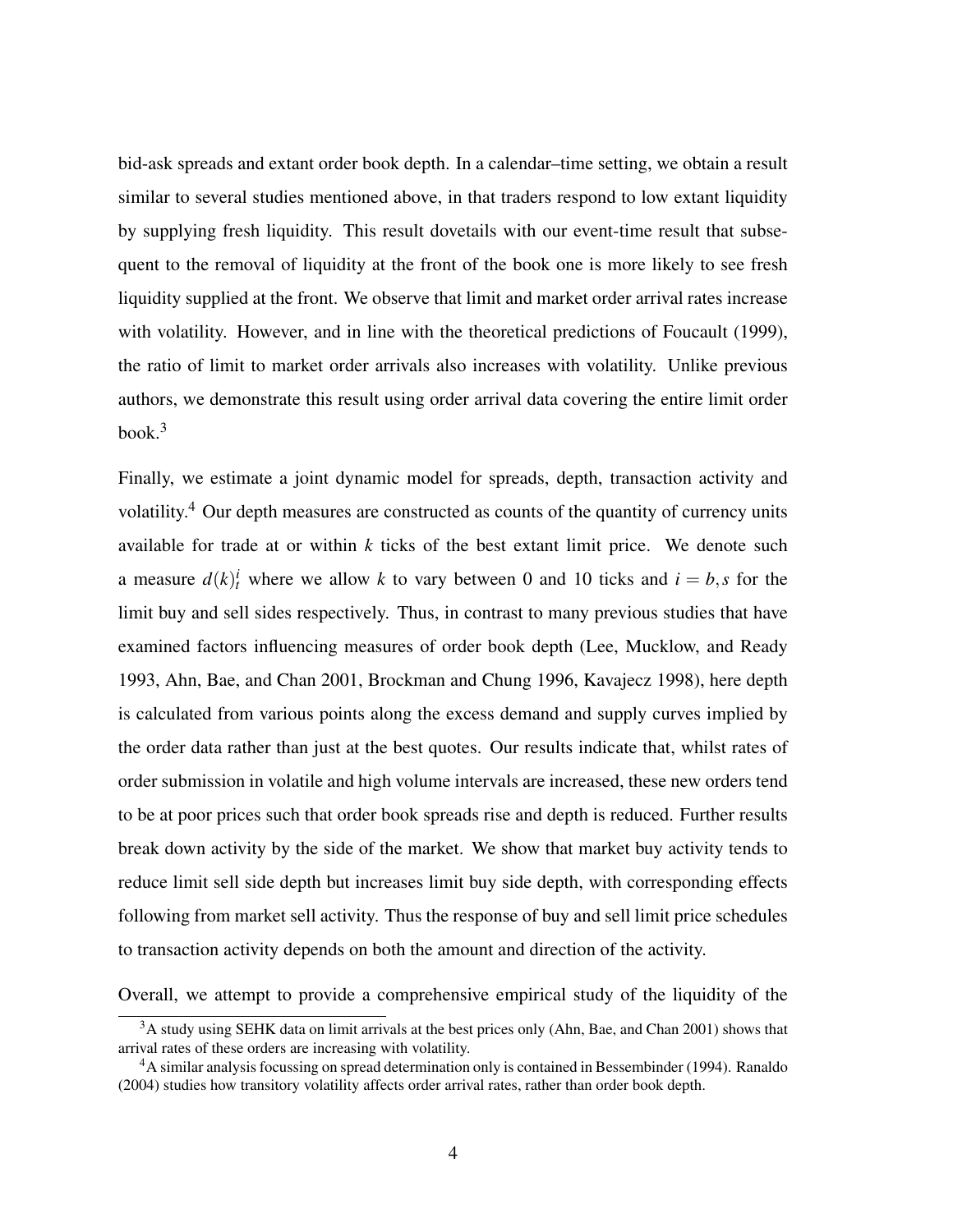D2000-2 segment of the USD/DEM market. The main messages of our results are as follows. Liquidity supply and demand exhibit clear self–regulating tendencies. When extant book liquidity is low, limit order entries increase relative to market order arrival. However, this picture is complicated by the responses of book liquidity variables to transaction activity and volatility. In our view, the responses of limit and market order arrivals, and thus spreads and depth, to transactions and volatility suggest an asymmetric information interpretation. We show that transaction activity increases subsequent volatility and reduces book liquidity, both spreads and depth — in response to potentially informed trades, limit orders are re-priced and the order book thins out as liquidity suppliers guard against being picked off by traders with superior information.

Finally, the fact that subsequent to market buy activity we observe a decrease in limit sell side depth and an increase in limit buy depth strengthens our belief that trades are providing information on the likely future direction of exchange rate changes. Corroborating evidence for the existence of asymmetric information in FX markets can be found in the literature linking currency order flows to exchange rate changes. Payne (2003) demonstrates that D2000-2 trades have permanent impacts on exchange rates using the same data that we employ here. Evans and Lyons (2001) demonstrate that a strong relationship between FX order flow and exchange rates is still found at the daily level, lending further credence to the asymmetric information hypothesis.

A final general observation from our analysis is that there is clear inter–dependence of volatility, transaction activity and liquidity. Transaction activity, for example, leads to higher volatility and lower liquidity and, in turn, high volatility and low liquidity tend to reinforce one another — a vicious liquidity/volatility cycle. From a policy perspective, the extent to which liquidity determination might prolong and exacerbate the effects of shocks on markets is an important question. Analysis similar to ours on a lower frequency level using data with a larger time–series dimension might shed light on how liquidity crises and extreme events in financial markets come about.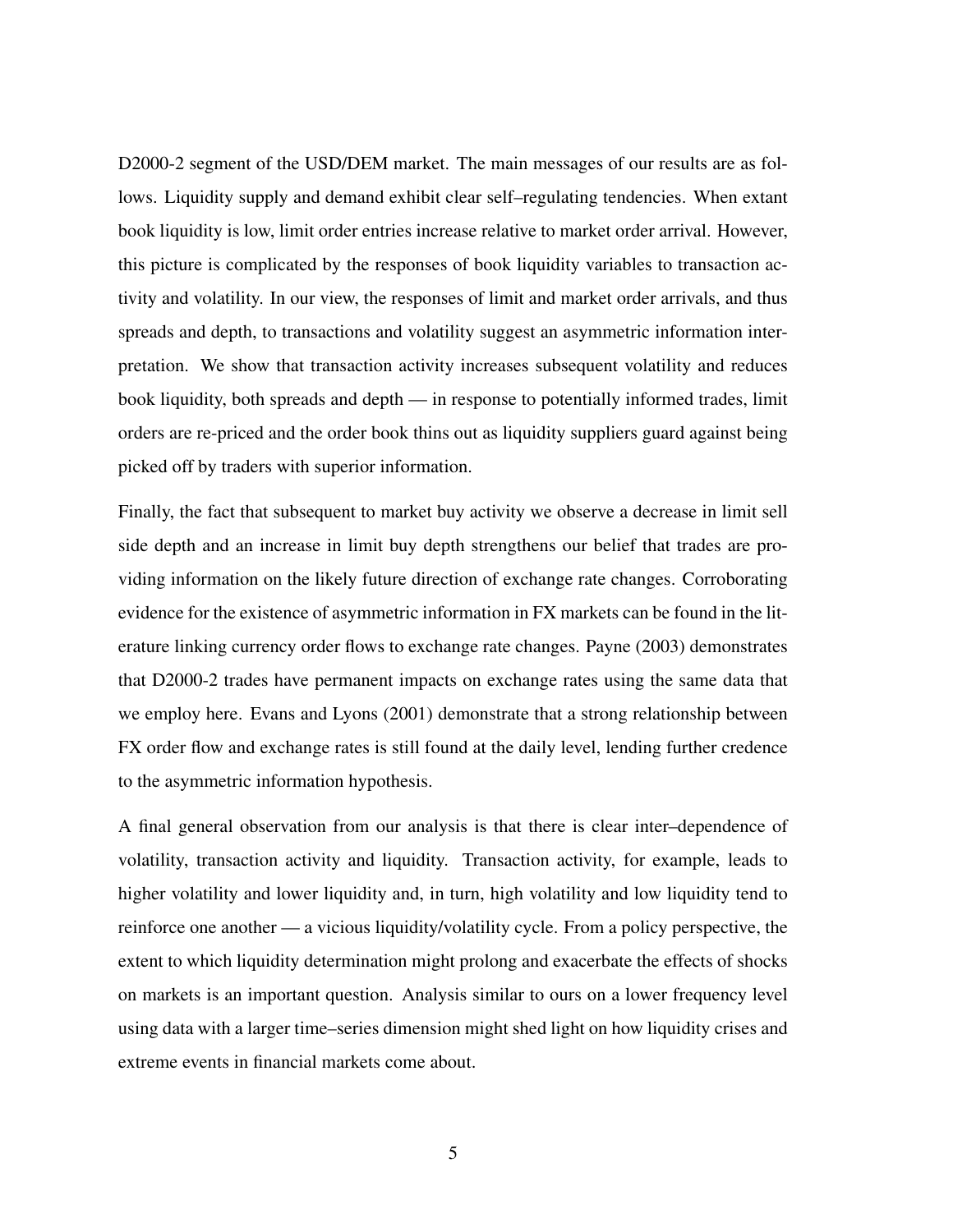The rest of the paper is structured as follows. In the next section we give a description of the trading venue under analysis and the basic features of the data set derived from it. We also present our first analysis of the features of the liquidity supply process. In Section 2 we report results on conditional order event probabilities and our calendar time analysis of order arrival rates. Section 3 contains our analysis of the determination of order book depth. Section 4 concludes.

## 1 The Data and Basic Statistical Information

#### 1.1 The Data Set

The data employed in this study are drawn from the D2000–2 electronic FX broking system run by Thomson Reuters. D2000–2 is one of the two main electronic brokers in this market, the other being EBS. Since the 1990s these venues have become increasingly important in inter-dealer FX trade. A figure of 15% represents a rough estimate of the portion of total inter-dealer trade in USD/DEM handled by D2000–2 at the time our sample was taken.<sup>5</sup>

The fact that D2000-2 is only one of the electronic brokers operating in the FX market and that we have no information on direct inter-dealer trade or on customer-dealer activity clearly implies that we cannot provide a picture of overall FX market liquidity. Rather, we characterise the order submissions to a particular trading venue in isolation and demonstrate the implications of these submissions for the co-determination of liquidity, volatility and transaction activity on that venue.

D2000–2 operates as a pure limit order market governed by rules of price and time priority.<sup>6</sup> At the time our data was recorded, the D2000–2 screen displayed to users the best

 $5$ This figure is derived from the tri-annual BIS reports on foreign exchange market activity which details the amounts of trade which are brokered versus direct and also on estimates of D2000–2 and EBS penetration in the brokered inter-dealer market.

 $6$ There is an exception to these rules driven by credit relationships between D2000–2 participants.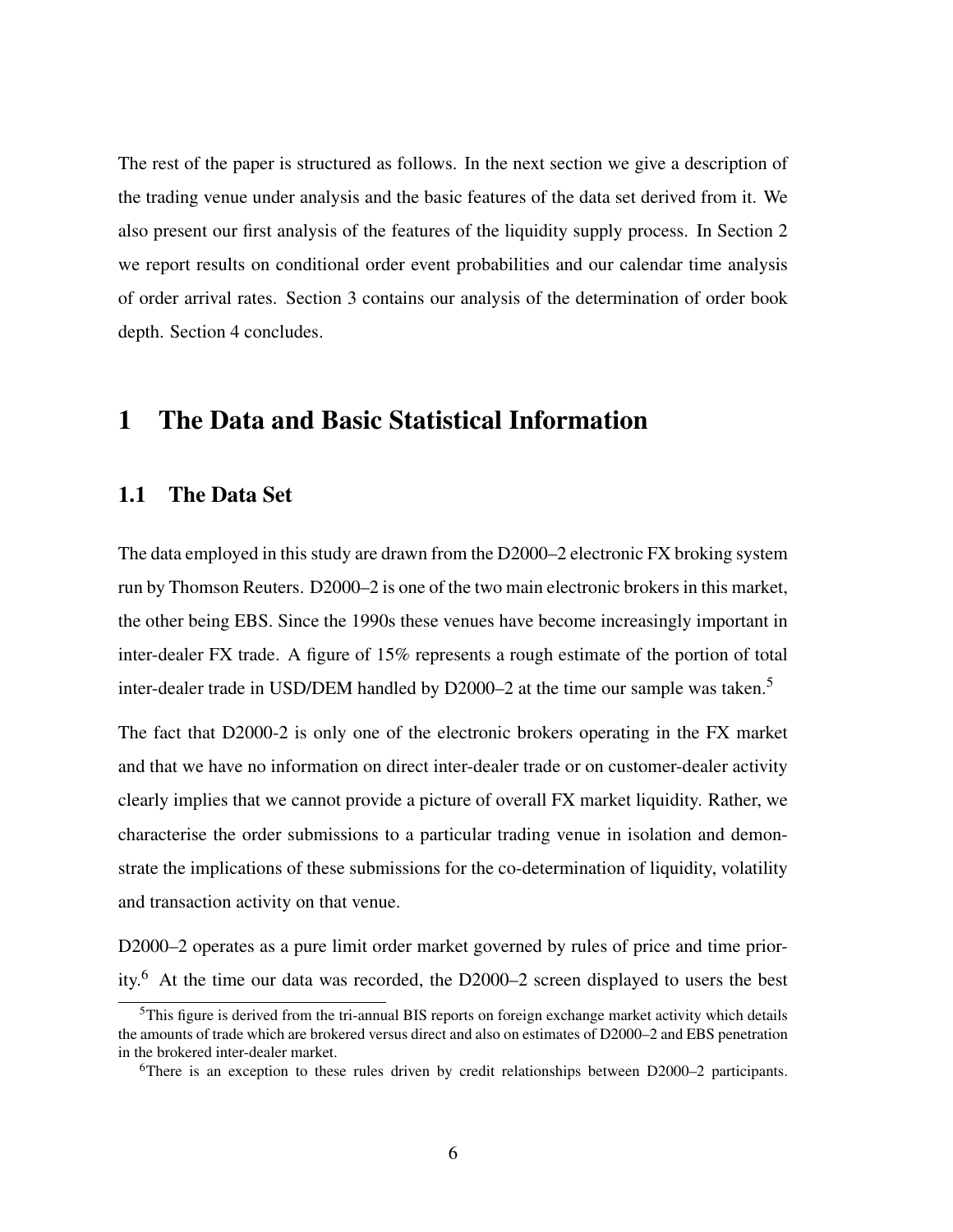limit buy and sell prices, plus quantities available at those prices and a record of recent transaction activity, all for up to six currency pairs. It is important to note that, unlike many order driven trading systems in equity markets, information on limit buy (sell) orders with prices below (above) the current best price were not disseminated to users. Hence, and importantly for interpreting what follows, order book depth is not observable to D2000–2 users. Another difference between D2000–2 and other venues, is that at the time our sample was taken D2000–2 market orders were not allowed to "walk up the book". If the size at the extant best limit sell price, for example, was smaller than the quantity required in an incoming market buy, the market order filled the quantity available at the best quote and the excess quantity went unfilled. To the extent that limit order submitters do not monitor their order status on an event-by-event basis, and given that market order traders may input a sequence of orders that effectively "walk the book", we conjecture that, in practice, D2000–2 operates much like other order books where market orders can "walk the book".<sup>7</sup> See Danielsson and Payne (2002) for more detail on the operation of D2000–2 and the processing of this data set. As mentioned earlier, Lo and Sapp (2008) also study the data under analysis here.

Our data set contains order level information on all D2000–2 activity in USD/DEM from the trading week covering the 6th to the 10th of October 1997. The entry and exit times of every limit order submitted to D2000–2, plus the timing of every D2000–2 market order are recorded to the one hundredth of a second. As such, we can not only use the data to reconstruct all information displayed to market participants over our trading week, we can also see what happened to every limit order submitted to D2000–2, regardless of whether the order was traded or ever displayed to the public. Hence, we can measure the depth of the D2000–2 order book exactly, through reconstructing the excess demand and supply

D2000–2 participants must have bilaterally agreed credit relationships if they are to trade together. This means that, at some times, some banks may find the most competitive market prices unavailable. As such, the results derived in this paper should be interpreted from the perspective of an institution with a full set of credit agreements.

Under the conditions we have laid out, subsidiary limit orders are still subject to the risk of being picked off by informed traders, for example.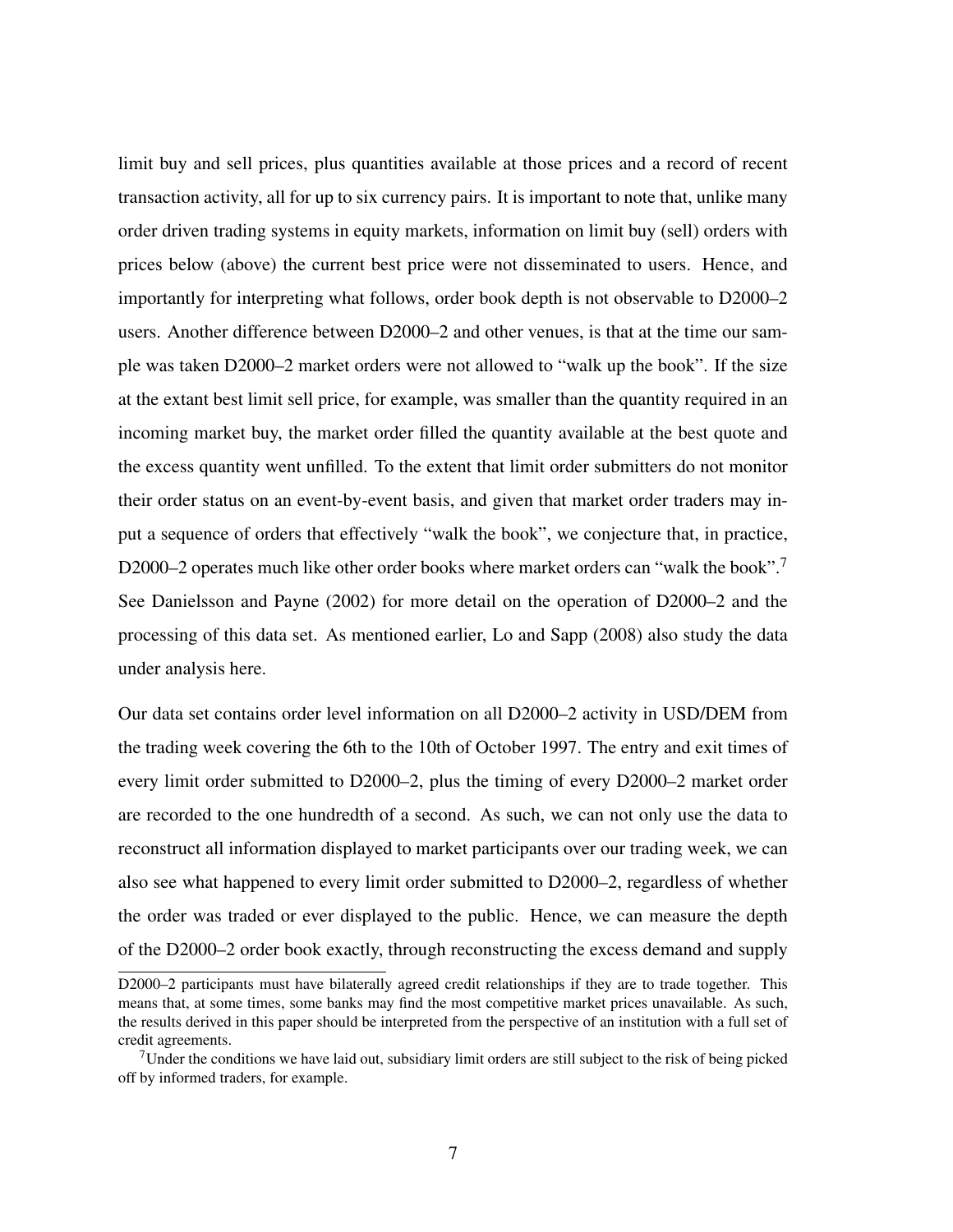curves for currency implied by the limit order data. As mentioned above, at the time, D2000–2 users got no information on depth outside the best quotes.

Table 1 gives summary information on the frequencies, prices, quantities and fill rates for each order type. Overall, around 130,000 orders were submitted during the sample period with approximately five times as many limit than market orders. Given that all orders must be for an integer number of \$m., the average limit order is relatively small at just over \$2m. The average market order is somewhat larger at \$3m., although still relatively small. Finally, just over one third of limit orders are totally filled while around 60% are not filled at all. About 65% of market orders fill totally with the remainder partially filled.

Table 2 gives information on the level of activity on D2000–2 and a first look at liquidity. It presents mean bid-ask spreads and transaction activity measures from a 20 second sampling of the data. The smallest price increment for USD/DEM on D2000–2 is onehundredth of a Pfennig and, from now on, we refer to this increment as one tick. The mean spread from the 20 second data is 2.5 ticks indicating that, at first glance, D2000–2 is a very tight market.<sup>8</sup> Indeed, the modal spread in the data is 1 tick. In the average 20 second period there are between 3 and 4 transactions in USD/DEM with volume totalling \$6.15m.

To provide a more detailed (unconditional) picture of D2000–2 liquidity, in Table 3 we give basic statistical information on depth measures derived from the limit buy side of the order book.<sup>9</sup> The depth measure we employ is the total quantity in the book at prices at or within *k* ticks of the best extant limit price. Again, we generate these data on a 20 second calendar time sampling and denote them with  $d_t^s(k)$  for the limit sell side and  $d_t^b(k)$  for the limit buy side. We record data for  $k = 2, 4, 6, 8$  and 10 ticks. We also record the quantity available at the best limit prices, denoting these with  $d_t^s(0)$  and  $d_t^b(0)$  respectively.

Table 3 indicates that the average depth at the best limit buy price, just over \$3m., is only just enough to satisfy one average size market order. Then, there is on average \$6m. on

<sup>&</sup>lt;sup>8</sup>This figure of 2.5 ticks corresponds to a percentage spread of around  $0.01\%$ .

<sup>9</sup>Similar results for the limit sell side are omitted to conserve space.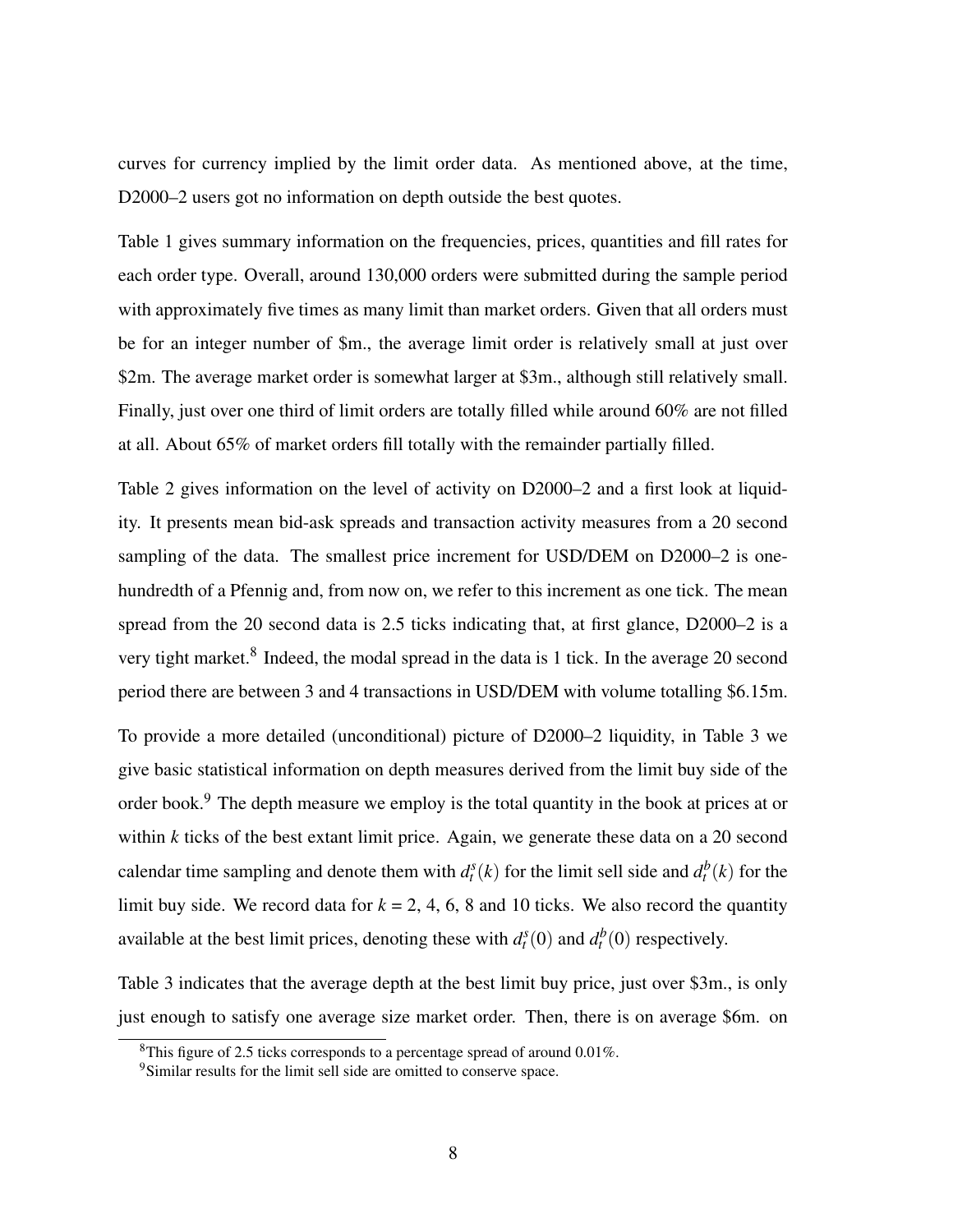offer across the two ticks immediately below the best price. From here, each increment of two ticks in limit price adds approximately \$4m. to depth such that the depth across the limit orders at or within 10 ticks of the best price is between \$24m. and \$25m. The table also demonstrates that, as one would expect, the depth measures for larger *k* are more strongly autocorrelated than those for small *k*. Hence, the picture of the order book which emerges is that depth appears to cluster just behind the best limit price but is also significant at prices up to 10 ticks away from the touch.

Finally, in Figures 1 and 2 we use the 20 second data sampling to construct the intra-daily patterns apparent in variables derived from D2000–2. In constructing these plots we omit data recorded between 16 GMT and 6 GMT due to very light activity in the GMT overnight period.<sup>10</sup> Figure 1 demonstrates that D2000–2 trading volume displays an approximate *M*shaped pattern over the trading day, with local maxima at around 8 and 13 GMT. The second panel of this figure shows that D2000–2 inside spreads follow the opposite pattern, a *W*-shape. Spreads tend to be lowest between 8 and 10 GMT and 12 and 14 GMT. Figure 2 plots the intra-day activity patterns for limit buy depth measures with  $k = 0$  and 4 ticks. It can be seen that, over the course of the trading day, depth follows a fairly similar pattern to trading volume and, as one would expect, the inverse pattern to the bid-ask spread. Hence, as measured by both spreads and depth, D2000–2 is most liquid in the periods from 8 to 10 and 12 to 14 GMT, when trading activity is most intense. The inverse relationship between spreads and depth measures is in line with results from Lee, Mucklow, and Ready (1993), Biais, Hillion, and Spatt (1995) and Ahn, Bae, and Chan (2001).

### 1.2 D2000–2 Order Placement

To give a first insight into the process through which liquidity is supplied to D2000–2, in this section we provide basic information on the properties of the limit orders submitted.

 $10$ From here on, we refer to the period between 6 GMT and 16 GMT as the trading day. For more detailed information on the basic activity patterns on D2000–2, see Danielsson and Payne (2002).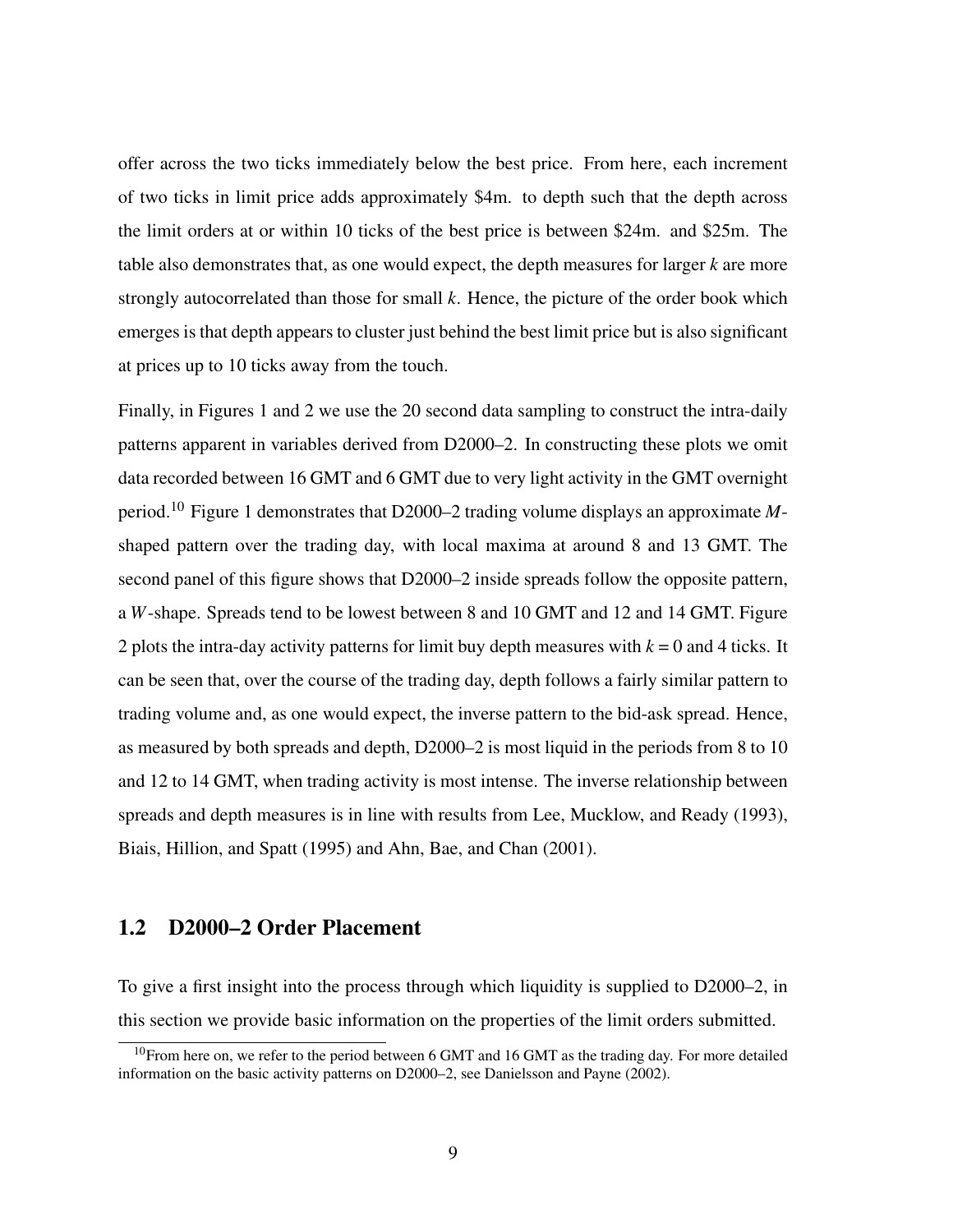We begin by breaking down the limit orders by the position at which they entered the order book. We do this in two ways. First, we count the total quantity in \$m. ahead of the incoming order in the execution queue. Second, we assign each incoming order a price position. If the incoming order is a limit buy then its price position is its price less the extant best limit buy price. If the incoming order is a limit sell then the price position is the extant best sell price less the incoming limit price. As such, all orders with positive price positions improve the prior best limit price.<sup>11</sup> Based on this breakdown of limit orders we examine four order characteristics; entry probability, fill probability, average lifetime and average size. The results of these breakdowns are given in Figures 3 and 4.

Figure 3 gives information based on the quantity position of orders. The first panel of the figure demonstrates that by far the most common position for order entry is at the front of the execution queue (i.e. a quantity position of zero). Just over 30% of all orders improve upon the best available price in the book. Entry probability declines fairly monotonically with quantity position and, for all positions greater than zero, entry probability is lower than 0.1. Panel (b) presents the obvious result that orders placed at the front of the book are most likely to execute. However, interestingly, it also shows that orders a long way down in the execution queue have fairly good chances of execution. On average, for example, an order with \$10m. ahead of it in the queue still has a 30% probability of execution. Hence, the expected price improvement from such a limit order is clearly non-negligible. Panel (c) demonstrates that limit order lifetimes increase fairly monotonically with quantity position. Finally, panel (d) shows that those orders entered at the front of the book are for larger quantities on average.

Figure 4 gives similar results based on the price position of an order at entry. Arguably, the results based on price position are more relevant if we wish to understand the order

 $11$ To clarify this procedure, consider the following example. A limit sell enters with price 1.7505. If there are two orders on the book at 1.7502, three at 1.7504, 1 at 1.7505 and 5 at 1.7507 then the incoming order moves to position seven in the execution queue via price and time priority. The price position of the new order is -3 ticks. The total quantity ahead of the new order is the sum of the individual quantities for existing orders at 1.7502, 1.7504 and 1.7505.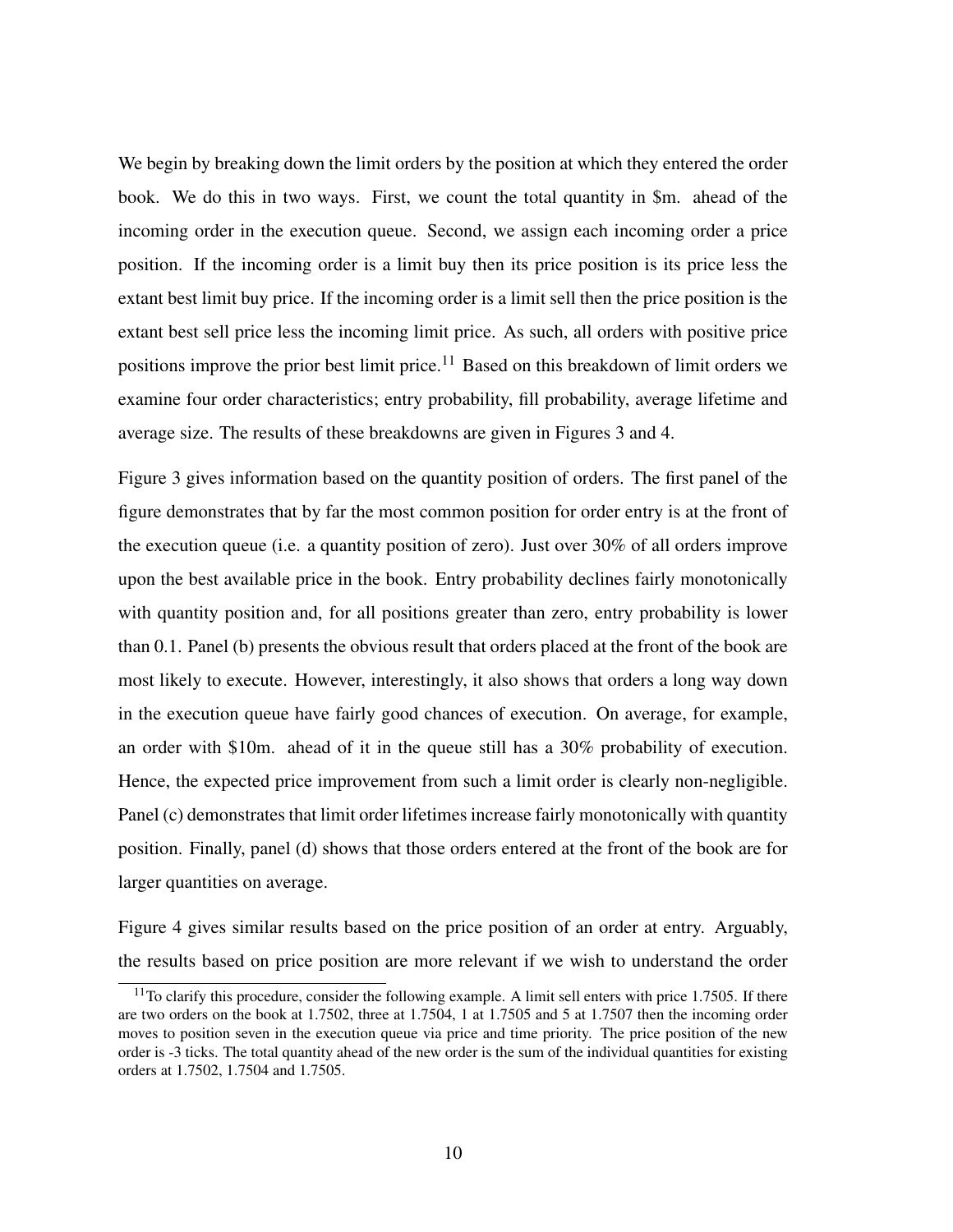placement decisions of D2000–2 users. This is because a user can control price position of an order exactly, whilst in the majority of cases the quantity position of an order will be unknown. From Figure 4 we see that entry probability is most common at the best extant limit price (around 30% of orders enter here.) Approximately 20% of orders improve the best price by 1 tick and just over 5% of orders improve the extant best price by 2 ticks. Also, over 10% of orders enter at prices 1 tick worse than the best limit price. Hence, the majority of D2000–2 order placement occurs at or within 1 tick of the best price. This result conforms with that based on data from the Paris Bourse in Biais, Hillion, and Spatt (1995). From Figure 4 we again see that transaction probability increases as the order is positioned closer to the front of the execution queue and that average order lifetime decreases as price position improves. Again, panel (b) demonstrates that execution probabilities for orders a fair way down the execution queue are far from trivial. Finally, the fourth panel of the Figure gives further evidence that larger orders are placed closer to the front of the book.

Hence, the preceding analysis demonstrates the existence of clear patterns in the order placement decisions of D2000–2 users. D2000–2 liquidity supply is concentrated at the front of the order book, in a range from 2 ticks below to 2 ticks above the extant best limit price. A fair amount of limit order flow improving prices by one or two ticks is to be expected at times when revelation of information implies current best prices can be bettered. Concentration of liquidity supply just below the best limit price may exist to make money from uninformed market order traders desiring to deal relatively large amounts.

## 2 Analysis of D2000–2 order flows

Our first set of econometric exercises concentrates on identifying the determinants of and relationship between limit order and market order placement. As such, we hope to shed some light on the dynamics of the D2000-2 liquidity supply and demand processes as discussed in the Introduction. On a more practical level, this analysis will reveal how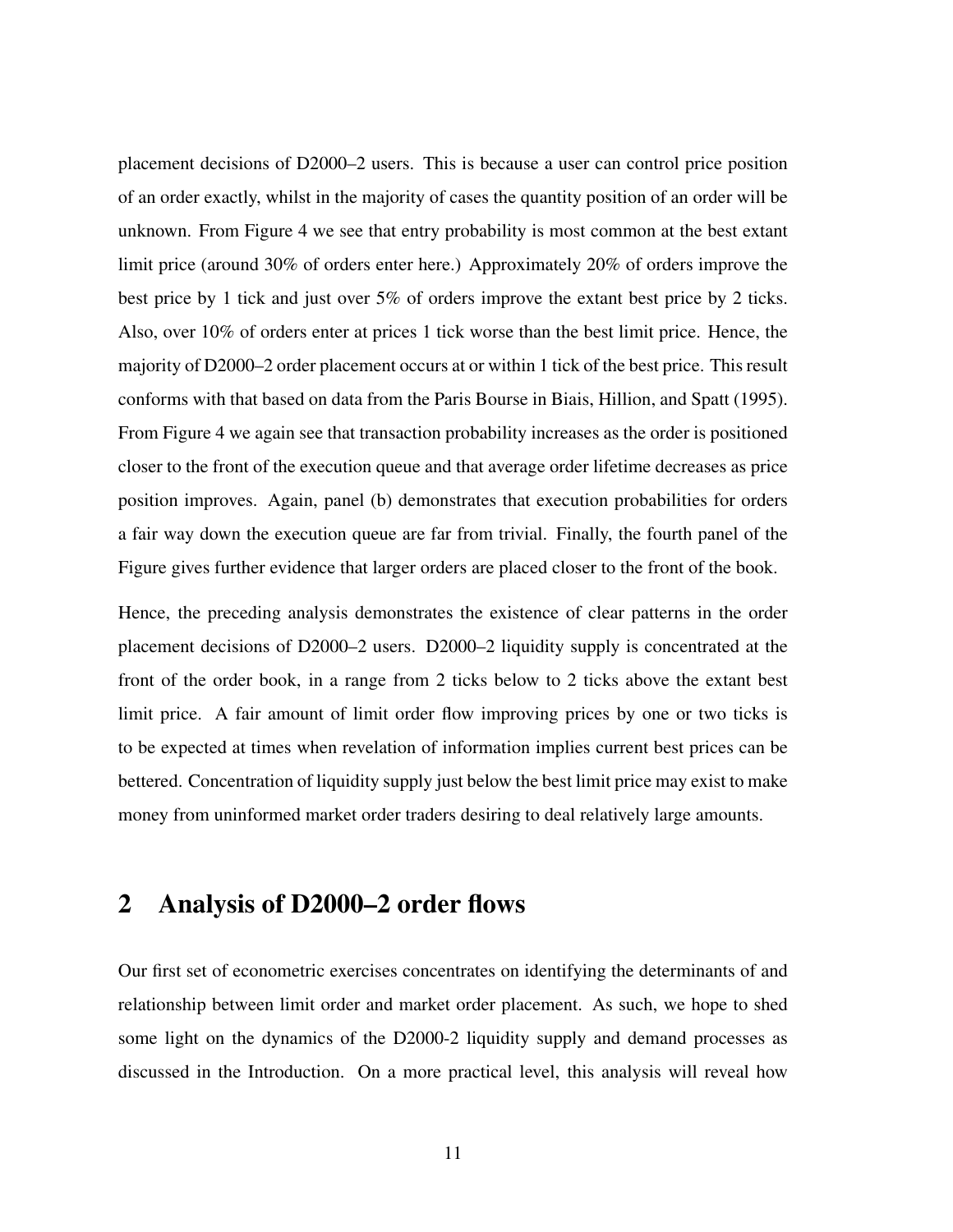traders' order submission strategies vary with observable market events.

We begin by looking at an event-time data set of order placements and constructing measures of serial and cross dependence for the different types of order arrival. From this analysis we can empirically evaluate predictions regarding conditional probabilities of order placements contained in Parlour (1998). We then proceed to study a calendar time data set (using a 20 second sampling frequency) which allows us to model the rates of limit and market order arrival. Using these data we can examine the relationship between limit/market order placements and price movements discussed in Foucault (1999).

#### 2.1 Event-time dependence in order arrival

To begin, we attempt to characterise how and when liquidity is supplied to D2000–2 and when liquidity is drained from D2000–2 in terms of the recent history of supply/demand events. To accomplish this task we work with an event-time filtration of the D2000–2 data. This data set places each D2000–2 order event into one of 10 categories. These categories are; market buy; market sell; subsidiary limit buy entry; new best limit buy or fresh liquidity at best limit buy; subsidiary limit sell entry; new best limit sell or fresh liquidity at best limit sell; cancellation of subsidiary limit buy; removal of liquidity at best limit buy price; cancellation of subsidiary limit sell; removal of liquidity at best limit sell price. It is important to note that only six of these ten event types are observable to D2000–2 users. All actions involving subsidiary limit orders are invisible to all D2000-2 participants aside from the agent actually adding or cancelling the order.

We investigate the dependencies in the event-level data through the construction of a number of transition matrices. The typical element of such a matrix gives the conditional probability of observing event type *i* in *k* events time, given that one has just observed an event of type *j*. We present results for *k* equals one and five so as to emphasise the immediate impacts of certain events whilst also providing information on the persistence of these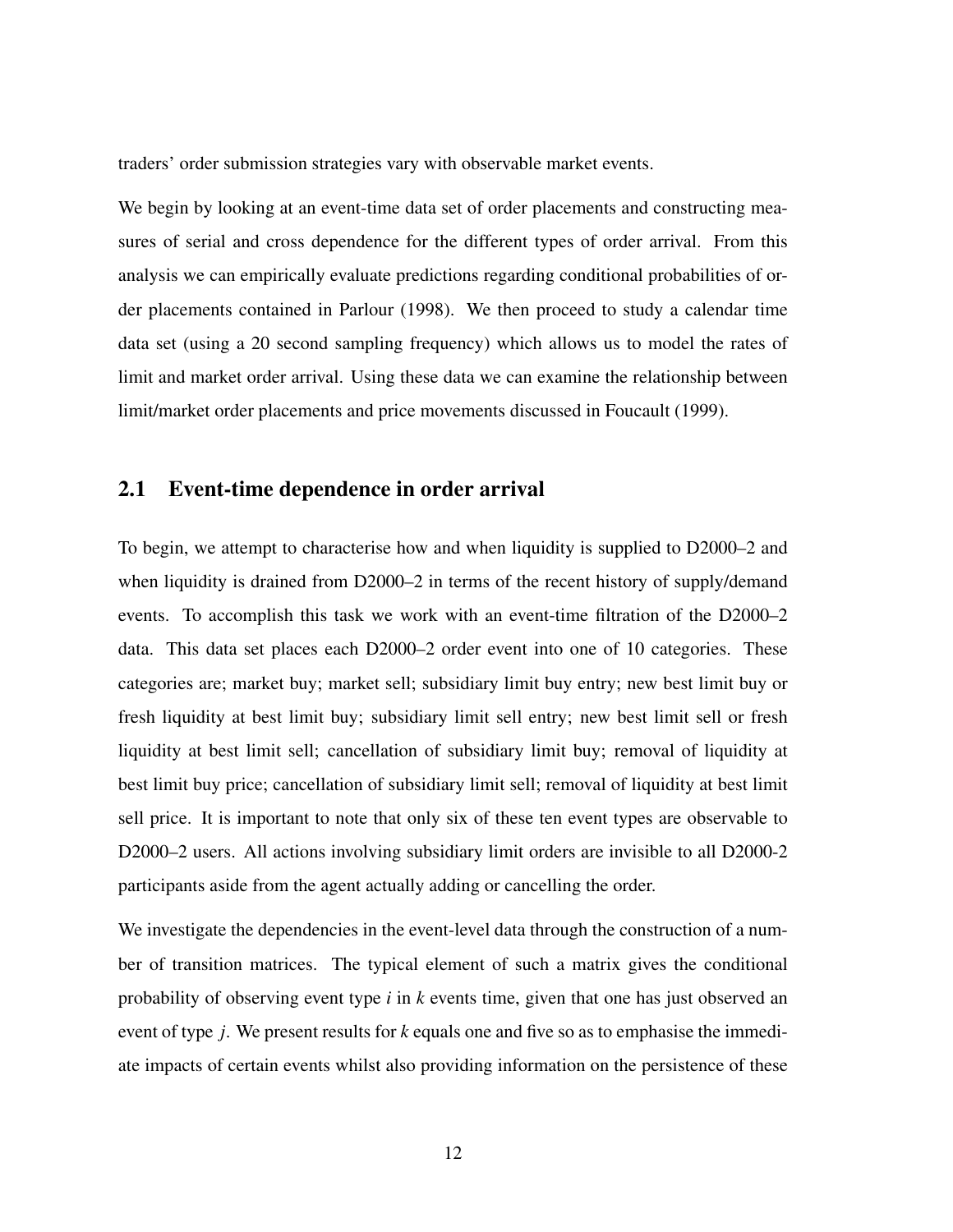effects. Finally, it should also be noted that we only compute probabilities conditional on the group of 6 order events that are observable to  $D2000-2$  users.<sup>12</sup>

The one and five-step ahead transition matrices are given in Table 4. The first row of the table gives the unconditional probability of observing the event named in the column head and the remaining rows give probabilities conditional on having observed the event named in the row head.

A number of interesting results emerge upon examination of panel (a) of Table 4. First, there is evidence of positive dependence in all event types represented. The probabilities of market buys/sells conditional on just having observed a market buy/sell are over twice the corresponding unconditional probabilities. A similar observation is true for events based on liquidity removal at the best prices and, to a somewhat smaller extent, for fresh liquidity supply at the front of the order book. The positive dependence in market order arrival might be due to information-based trade generating imbalances in liquidity demand or due to traders wishing a deal a large amount having to repeatedly place small market orders. Positive dependence in liquidity supply at the front of the book is in line with results in Biais, Hillion, and Spatt (1995). The dependence in liquidity removal at the front of the book may be due to traders sequentially removing mis-priced orders after the revelation of public information or after informative trading activity.

Panel (a) of Table 4 also reveals a number of interesting effects of market orders on conditional limit order arrival probabilities. Arrival of a market buy (sell) at event date *t* reduces the probability of observing new best limit sell (buy) liquidity at  $t + 1$ . Conversely, subsequent to a market buy (sell), the chances of seeing new limit buy (sell) liquidity at the front of the book are greatly increased. The fact that market order activity inhibits subsequent liquidity supply at the front of the opposite side of the order book may be generated by concerns regarding asymmetric information in the hands of market order traders. Liq-

 $12$ Also, we performed some analysis to investigate the stability of the transition matrices across the trading day. This analysis indicated that time-of-day variation in the conditional probabilities was minor.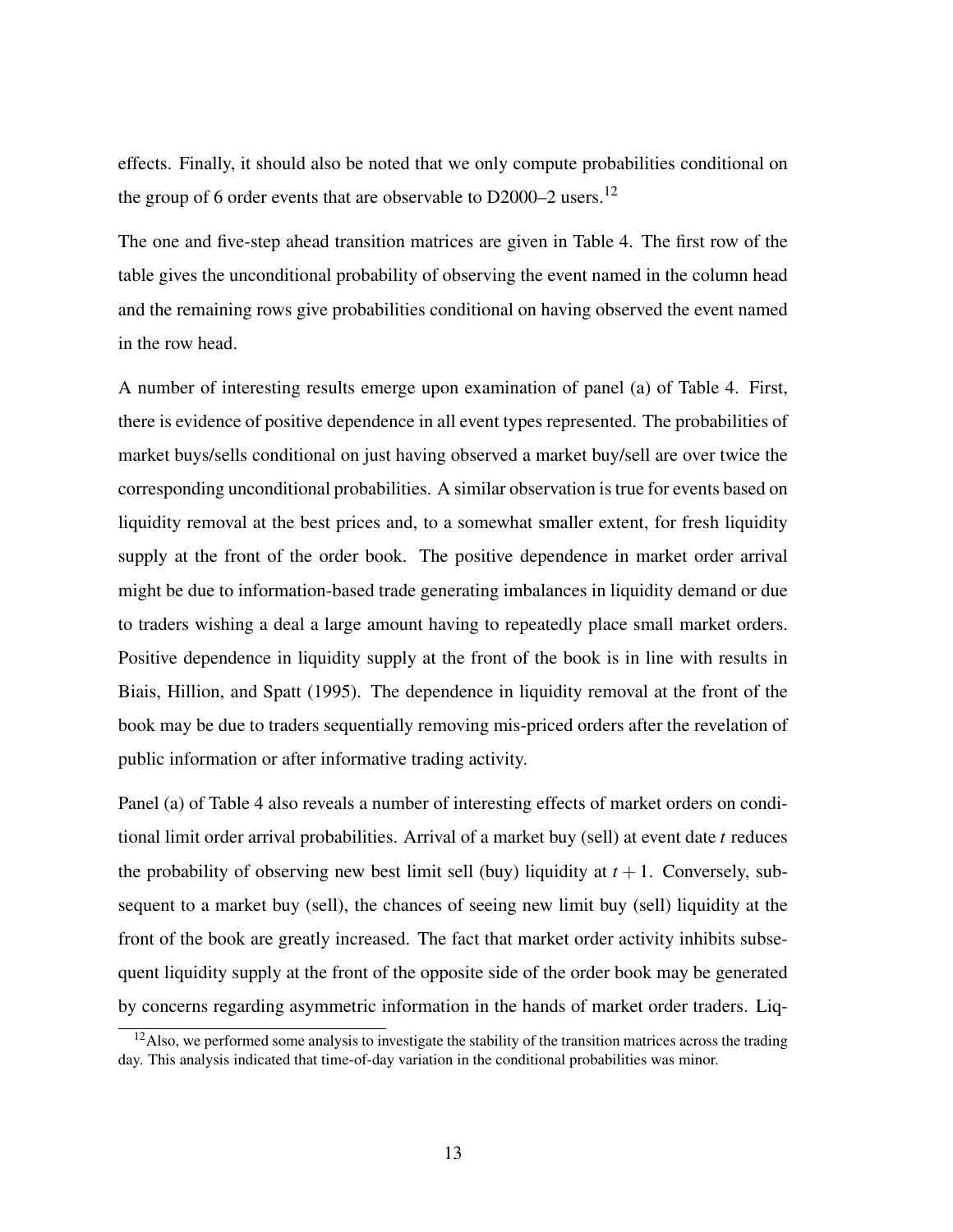uidity suppliers are not (or are less) willing to replace liquidity drained through market order activity at the same price if they believe that market orders convey information. In the Introduction, we labelled this phenomenon *dynamic illiquidity*. The effect of market buys (sells) on subsequent best limit buy (sell) entry is also consistent with asymmetric information, in that potentially information revealing buys (sells) lead limit order traders to revise opinions of fair limit buy (sell) prices upwards (downwards).

Finally, the entry and removal of liquidity supply at the best price also have some interesting implications. After liquidity supply at the front of the book there are increased chances of seeing fresh liquidity supply on the same side of the book. Hence traders follow new best prices by supplying extra liquidity behind them (or extra size at the best prices). After observing the removal of liquidity at the best price one is more likely to see that liquidity replaced and less likely to see subsidiary supply on the same side of the book.

The 5-step ahead transition matrix in panel (b) of Table 4 demonstrates that the effects of market orders are most persistent over time. Dependence in market order direction is still clearly visible in the table as are the effects of market orders on later liquidity supply decisions. Thus, it would seem that market order activity (i.e. aggressive order placement) has the most long-lasting effects on order book events.

Finally, it is interesting to compare our results to the theoretical predictions regarding order placement probabilities contained in Parlour (1998). Parlour postulates an order driven market where order live for multiple periods but no limit price variation is permitted. The market is assumed to have symmetric information and traders are distinguished by their degree of patience. Further, traders are exogenously designated as either buyers or sellers. Hence, the basic tradeoff faced by those submitting orders is the cost of market orders versus the execution risk of limit orders. The first result derived is that market order direction is positively autocorrelated. Further, the probability of a limit buy (sell) is lowest if the immediately preceding event was also a limit buy (sell). Finally, the probability of a limit buy (sell) is shown to be maximised after the occurrence of a market sell (buy).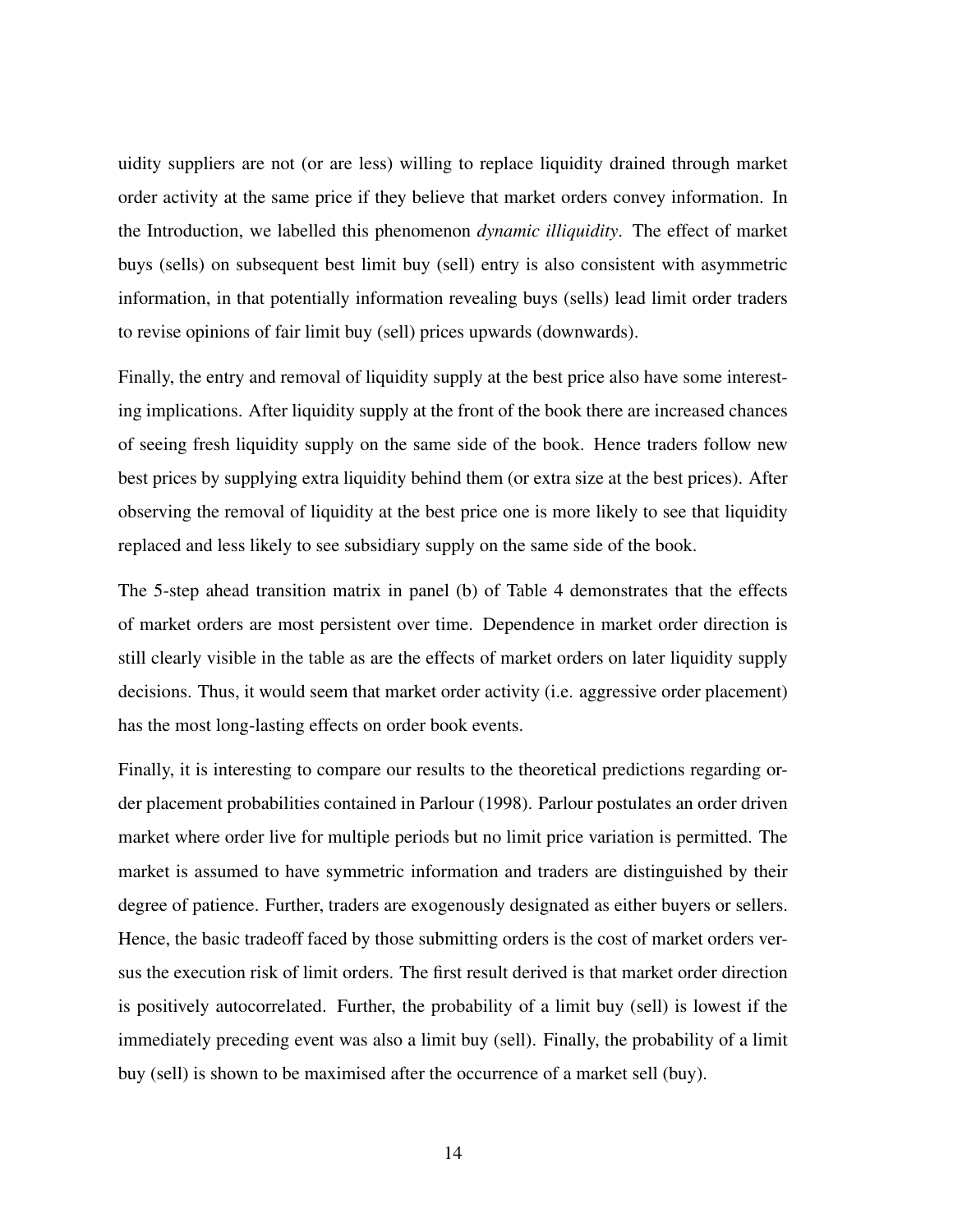Clearly, only the theoretical prediction regarding serial correlation in market order direction matches our results. In our data, the other two theoretical results are soundly rejected. We show that limit buys are less common than unconditionally after market sells and that the probability of a limit buy after having already observed a limit buy is fairly high. We have argued that asymmetric information might explain these results, an effect which is missing from the analysis of Parlour (1998). Payne (2003) uses the technology developed in Hasbrouck (1991a) and Hasbrouck (1991b) to demonstrate that market orders in the sample of data studied in the current paper do carry information relevant for exchange rate determination. This may help to explain why Parlour's predictions do not hold in our analysis. It further suggests that models of order driven markets that allow optimal choice of order type and feature asymmetric information, for example Handa, Schwartz, and Tiwari (2003) and Goettler, Parlour, and Rajan (2009), may be more appropriate representations of trade on D2000-2.

#### 2.2 Explaining order arrival rates

In this section we focus on evaluating theoretical predictions regarding the effect of price movements on limit and market order *flows* and also on the composition of overall order flow. Further, we empirically relate order flows to prior indicators of book liquidity observable to market participants.

To accomplish this task, we construct a data set sampled every 20 seconds from the original event time data. For each 20 second interval we record the following variables; the total number of limit orders submitted; the number of market orders submitted; the net number of limit orders submitted (i.e. the number actually submitted less the number cancelled or removed); midquote return volatility; the end-of-interval bid-ask spread; and end of interval size at the best limit prices .<sup>13</sup>

<sup>&</sup>lt;sup>13</sup>The midquote is the average of the best, end-of interval bid and ask quotes. The midquote return is the percentage change in this measure from start to end of interval. Volatility is measured as the absolute return.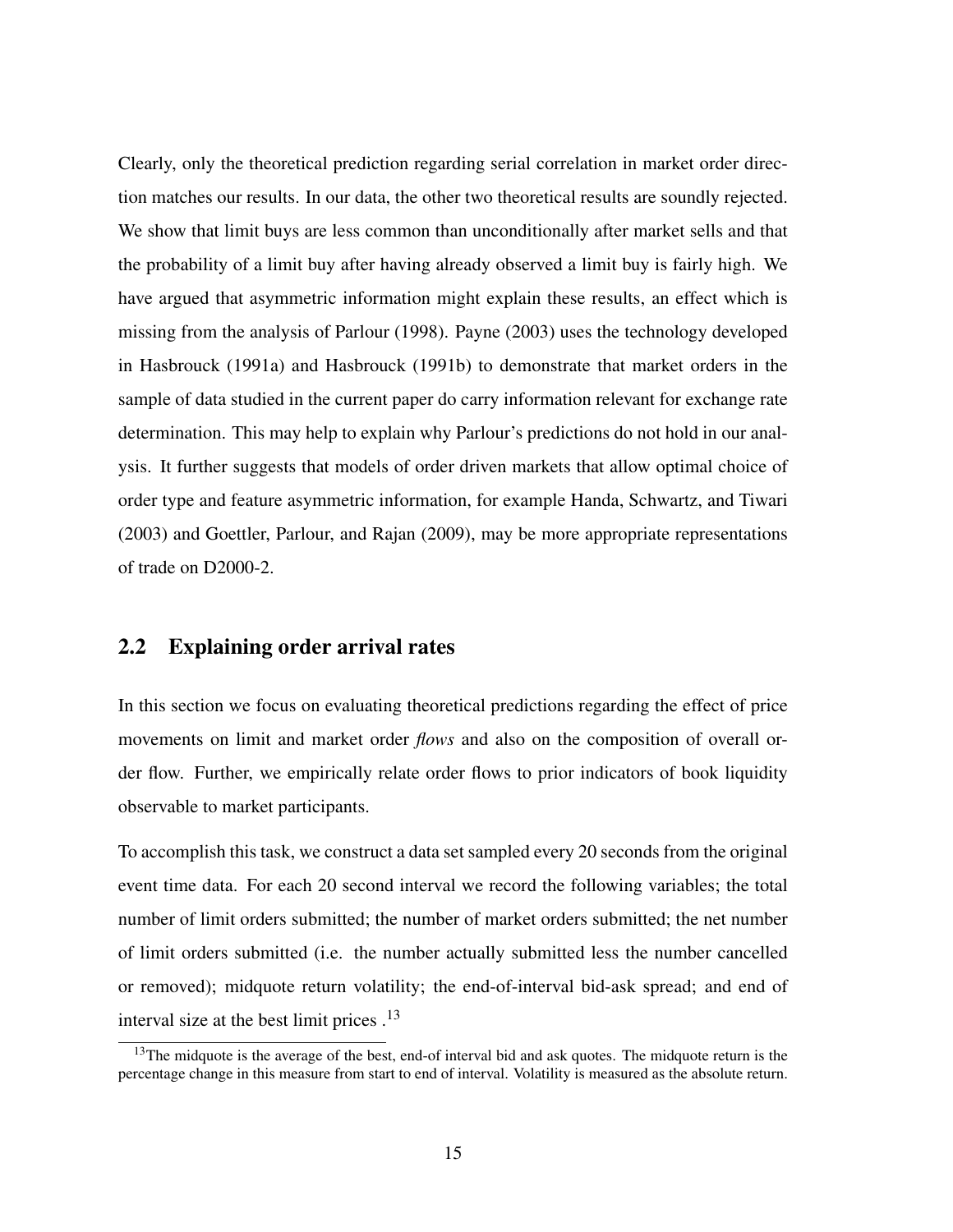The questions addressed in this section are partially motivated by the work of Foucault (1999), who provides a dynamic model of order placement with variation in asset valuation across agents. The model permits differences in limit prices but restricts limit orders to last for one trading round only. The basic theoretical feature of the model is a Winner's Curse problem for limit order traders. The key empirical prediction from Foucault's analysis is that the proportion of limit orders in total order flow is increasing in return volatility. This is driven by the fact that, with increased volatility, limit orders are placed at less competitive prices. Due to this, market order submission becomes less profitable.

To examine this prediction we regress order entry rates over the interval from *t* −1 to *t* on volatility measured as the absolute return over the interval ending at  $t - 1$ .<sup>14</sup> Denoting the variable to be explained with  $z_t$ , we run the following linear regression;

$$
z_t = \alpha |R_{t-1}| + \sum_{i=1}^{10} \beta_i z_{t-i} + \varepsilon_t \tag{1}
$$

where  $\varepsilon_t$  is a regression residual. We include 10 lags of the dependent variable on the righthand side of the regression to pick up any own-dependence in arrival rates. A further point to be noted is that, prior to running regressions of the form in (1), we remove the repeated intra-day patterns from all variables involved. This is done so as to ensure that the results derived are not simply due to predictable market activity variation affecting liquidity and volatility variables in similar ways.<sup>15</sup>

Results from the relevant regressions are given in the first panel of Table 5. The table shows that lagged volatility has a significant and positive effect on both limit and market order entry frequency. Moreover, volatility increases subsequent *net* limit order arrivals —

Our size variable is the sum of quantity available at the best limit buy price and quantity available at the best limit sell price.

<sup>&</sup>lt;sup>14</sup>We use lagged volatility as the explanatory variable to avoid picking up a mechanical relationship between order entries and volatility.

<sup>&</sup>lt;sup>15</sup>To remove the intra-day patterns we scale each observation by the mean value of all observations taken at that time of day across all days.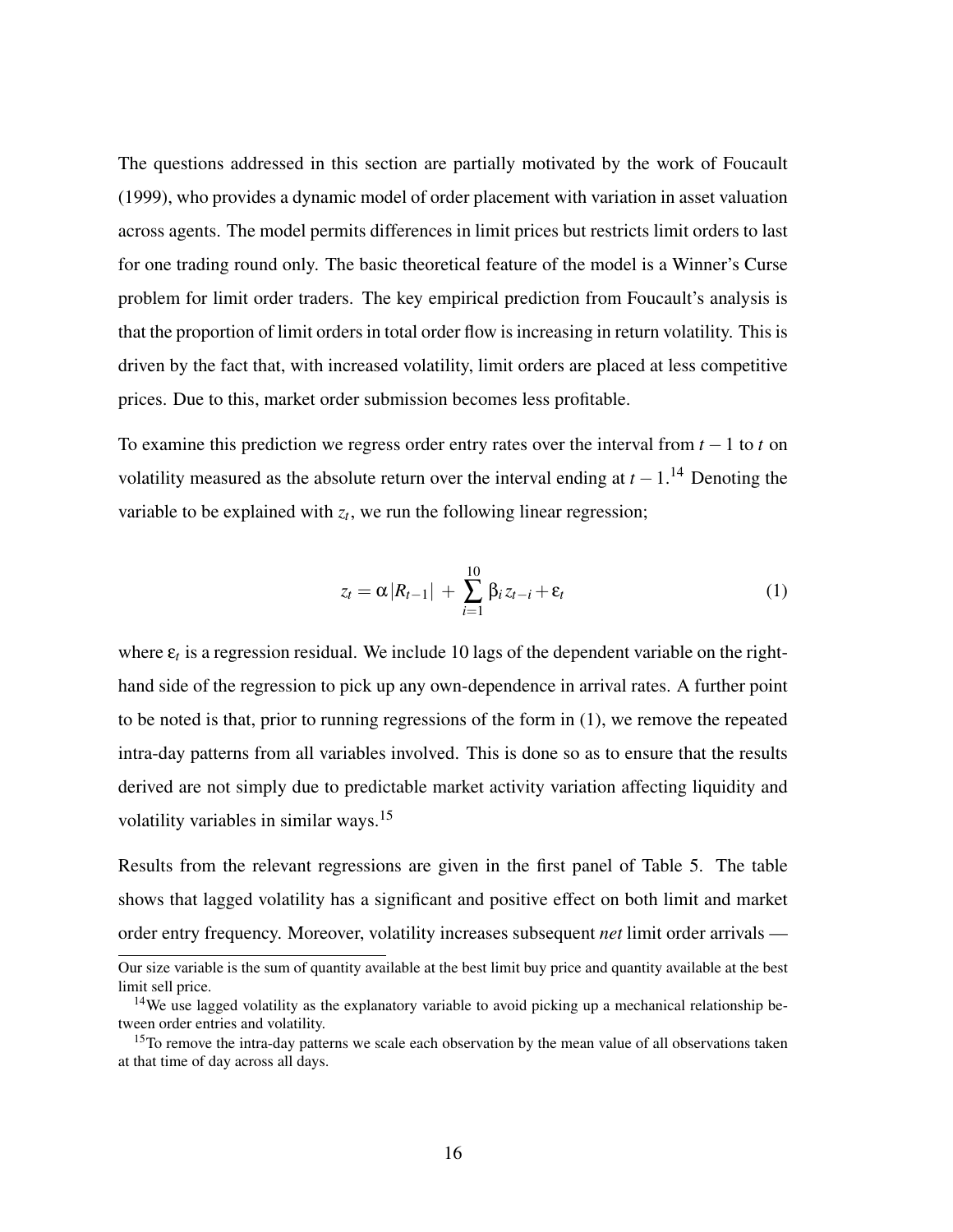faced with price uncertainty the rate at which limit order traders supply liquidity relative to the rate at which liquidity is removed increases. Examination of the final row of this panel also shows that the proportion of limit orders in total order flow increases with volatility. Hence, in line with the contribution of Foucault (1999), greater uncertainty regarding prices translates to less competitive limit prices and this curtails market order placement.

To complement this analysis, in panels 2 and 3 of Table 5 we regress order entry rates on prior measures of liquidity observable to D2000–2 users — bid-ask spreads and size at the best quotes. This regression analysis delivers the nice result that when there are indications of low D2000–2 liquidity, traders tend to supply liquidity via limit orders and, when D2000–2 liquidity is seen to be high, liquidity tends to be demanded. Hence, there appear to be clear self-regulating tendencies in D2000–2 liquidity. A result with a very similar flavour is presented in Hall and Hautsch (2007). It should be noted, though, that our limit order flow variables do not incorporate price information such that we cannot argue that in times of high spreads or low size at the best quotes, the orders entering tend to reduce spreads or increase size.

One might object that the relationship between order flows and observable liquidity indicators are in fact driven by the relationship between volatility and order entries, given that spreads and size are likely to be strongly contemporaneously correlated with volatility. To address such an objection, in the final panel of the table we regress order entry rates on all three variables. In the majority of cases the right-hand side variables retain their significance such that volatility and observable liquidity measures have independent roles to play in explaining subsequent liquidity supply and demand. However, the effect of volatility on the share of limit orders in total order flow now becomes insignificant: it would appear that the composition of D2000–2 order flow is better explained by the prior state of the book rather than prior volatility in the best limit prices.

To summarise, we have derived calendar-time results which complement the event-time analysis of Section 2.1. We show that one can predict liquidity supply and demand based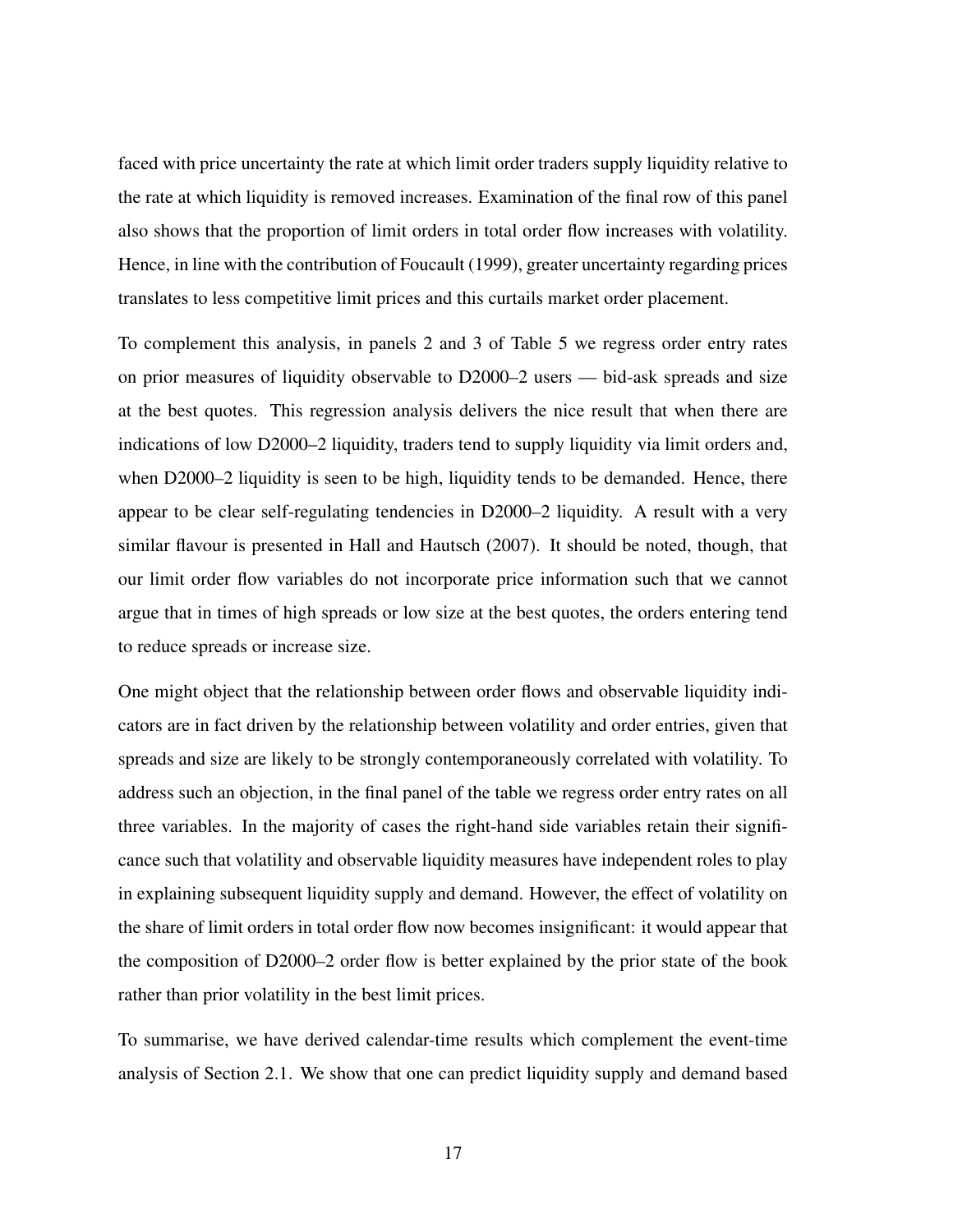on the sequence of recent order events, but also that one can use liquidity *snapshot* variables plus volatility to explain subsequent rates of liquidity supply and demand.

## 3 Analysis of D2000–2 depth

The analysis of Section 2 focussed on the arrivals of limit and market orders to D2000–2 but largely ignored the price and quantity information from incoming limit orders. We now re-involve the price and quantity information and investigate the implications of order arrivals (and removals) for the *slopes of the excess demand and supply curves* implied by the D2000–2 data — i.e. we examine the determination of D2000–2 depth. Based on the analysis of previous sections we attempt to explain depth in terms of three factors; market order activity (the sum of market buy volume and market sell volume, denoted  $V_t$ ), midquote return volatility ( $|R_t|$ ) and spreads ( $S_t$ ). The depth variables we employ, introduced in Section 1, measure the slope of the excess demand and supply curves from the front of the order book to a point *k* ticks into the order book for *k* between zero and ten ticks. As in Section 2.2, all of the variables used in this analysis are sampled every 20 seconds and have had deterministic intra-day patterns removed.

Prior to our examination of depth determination, in Table 6 we present correlations between depth measures from the buy and sell sides of the order book. This table highlights an interesting result. After accounting for the intra-day patterns in the data, there is essentially no correlation between depth measures on different sides of the book. Hence the quantities available at and around the best bid and ask appear to evolve separately. This implies that D2000–2 liquidity suppliers tend not to mechanically post orders on both sides of the market in the style of a traditional market-maker. Rather, they appear to focus on one side of the market at a given point in time.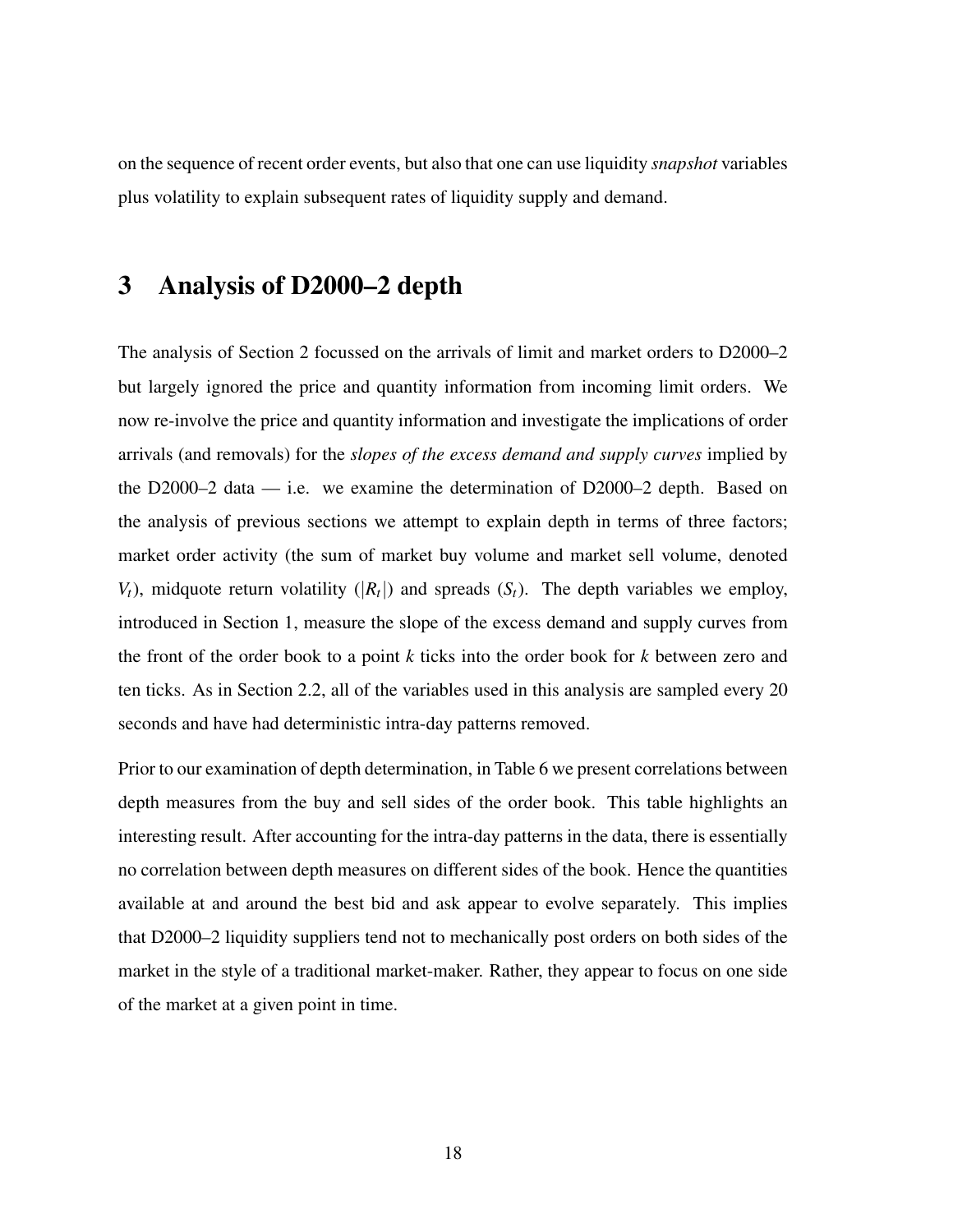### 3.1 Depth, spreads, volume and volatility

As noted earlier, the vast majority of academic empirical work on determination of market liquidity looks at bid-ask spreads. Our final piece of analysis extends this research to include investigation the determinants of order book depth.

We employ a general dynamic model for this investigation, adapted to account for the the fact that depth is not observable to D2000–2 users. The basis of the empirical model is a sixth order VAR in total market order volume, midquote return volatility and bid-ask spreads.<sup>16</sup> This VAR is not entirely standard, though, as we allow volume to contemporaneously affect both volatility and spreads and also allow volatility to contemporaneously influence spreads. This causal ordering identifies the VAR. The final piece of the empirical model is a depth equation, where our depth variable is the sum of buy and sell side depth for a given value of *k* (i.e. the depth measure is  $d_t^b(k) + d_t^s(k)$ ). We regress depth on exactly the same variables that appear on the right-hand side of the spread equation (i.e. current and lagged volume, current and lagged volatility and lagged spreads). Note that depth does not appear on the right-hand side of any equation. Note also that in running this depth regression for several values of *k* we can investigate how volume, volatility and spreads affect depth close to and further away from the best prices.

The motivation for our model specification is an attempt to capture the dynamic interactions between the four variables under examination while imposing some theory and microstructure-based restrictions. Hence, depth does not appear on the right-hand side of any equation as it is not observable to D2000–2 users. In the three-variable VAR involving volume, volatility and spreads, the causal ordering is driven by the fact that, in most microstructure models, trading activity is the driving variable, which subsequently affects volatility and both volume and volatility then influence trading costs. However, it should be noted that our results are robust to sensible reorderings of the three variables. The

<sup>&</sup>lt;sup>16</sup>The results we present are not at all sensitive to the choice of VAR order. A sixth order VAR was indicated by the Schwartz Information criterion.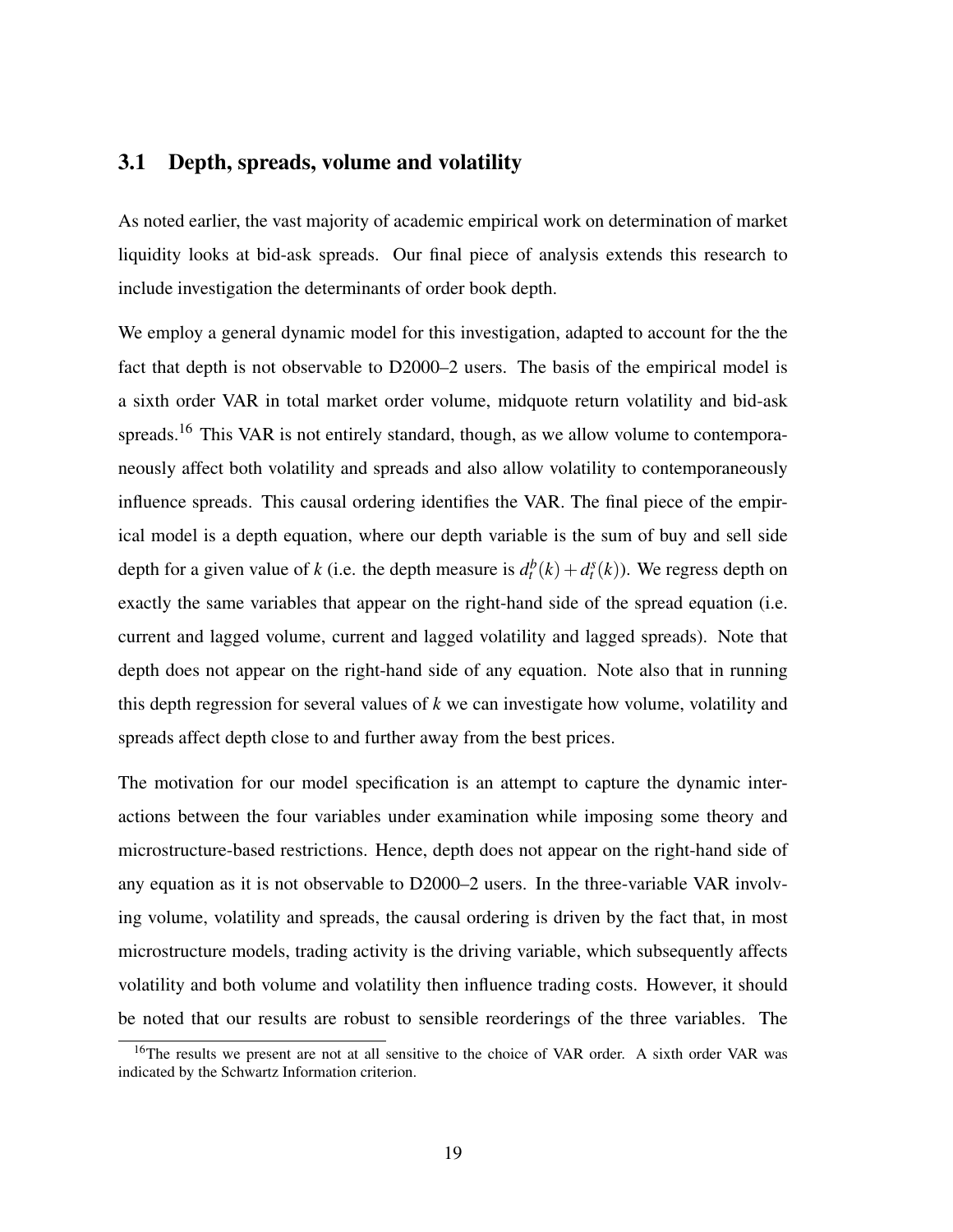equations we estimate for spreads and depth are similar to those that Bessembinder (1994) specifies for determination of FX spreads, in that we attempt to explain determination of liquidity variables in terms of prior trading volumes and return volatility. Coppejans, Domowitz, and Madhavan (2004) also estimate VAR models including volatility and measures of liquidity in their microstructure analysis of the Swedish stock index futures market.

Results from the estimation of this empirical specification are given in Tables 7 and 8. The first of these tables gives results from the VAR estimation in volume, volatility and spreads and the latter gives estimates from the depth equation for  $k = 2, 6, 10$ .<sup>17</sup> Looking first at Table 7 one sees that all three variables are strongly positively autocorrelated. There is strong evidence that market order volume leads immediately to increased volatility and spreads. Increased volatility leads to significantly increased market order volume and also significantly larger spreads.<sup>18</sup> Finally, larger spreads are associated with lower subsequent trading activity and higher volatility. All of these effects are apparent not only via the *t*-values for individual right-hand side variables but also from the  $\chi^2$  statistics in the final rows of the table which are test statistics for the null that coefficients on all included volume, volatility or spread variables are simultaneously zero. The explanatory power of all three equations is relatively good.

Examination of the estimated coefficients from the depth regressions, presented in Table 8, provides a number of interesting, new results. There is unambiguous evidence that increased volatility leads to decreased depth. A similar result is reported in the previously mentioned work by Coppejans, Domowitz, and Madhavan (2004). Further, increased spreads are associated with significantly lower subsequent depth. Hence, in times of large price variation those supplying liquidity do so on worse terms and this is reflected in both higher spreads and lower depth. Such a result is consistent with the intuition delivered by a model of liquidity supply based on asymmetric information, as are the results from the VAR estimates. Intuition from a simple asymmetric information model would predict a

 $17$ It should be noted that all of our inference is based on Newey-West robust standard errors.

<sup>&</sup>lt;sup>18</sup>A similar result to the latter is contained in Bollerslev and Melvin (1994).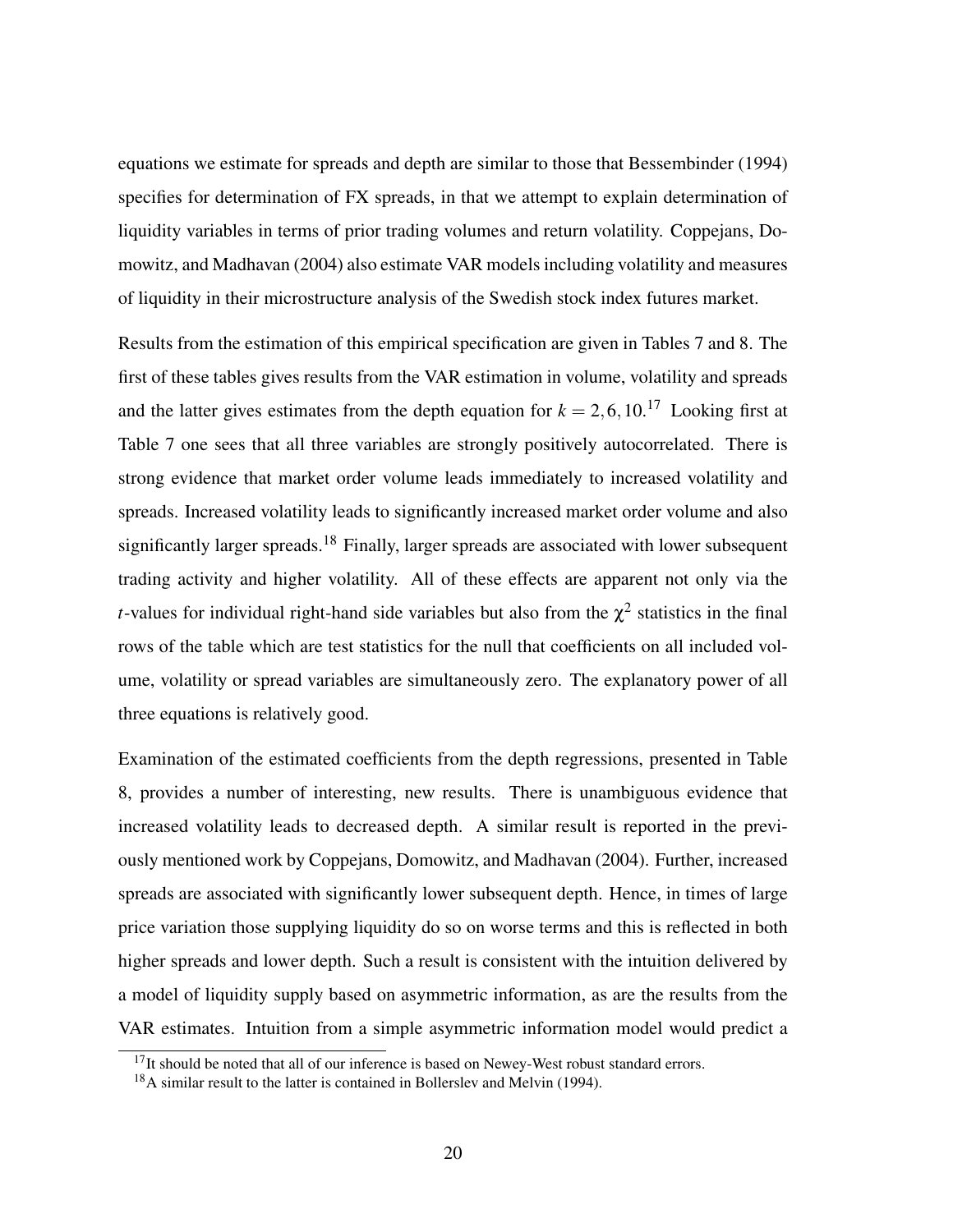positive relationship between volume and volatility plus a negative relationship between volatility and subsequent measures of liquidity. The latter relationship could also be driven by risk-aversion on the part of liquidity suppliers.

A more complicated relationship is that between trading volume and depth. Table 8 shows that increased volume tends to immediately decrease depth, as one might expect, but then leads to significantly larger depth. This final result would appear to be at odds with any explanation of the inter-relationships between the four variables that is based on private information in the hands of market order traders or risk-aversion.

However, if one considers the implications of an asymmetric information story more carefully then a complicating factor becomes apparent. One would expect market buys and market sells to have non-symmetric effects on limit buy and sell side depth. Specifically, arrival of a market buy order would signal to liquidity suppliers that the informed market traders have observed news implying that quotes should be higher — a good private signal . A likely response to this is that depth on the limit sell side of the market would be reduced. However, simultaneously one would expect depth on the limit buy side of the market to rise as limit buyers revise downwards their probabilities of the existence of a bad private signal.

Hence, to test this implication, we re-estimate the empirical model with separate equations for market buy volume, market sell volume, limit buy depth and limit sell depth. The results from the market buy volume, market sell volume, volatility and spread equations respectively are similar to those for the total volume, volatility and spreads in Table 7 and hence we omit them to save space.<sup>19</sup>

The results from the separate buy and sell side depth equations are contained in Table 9. Again we observe strong evidence that high volatility and large spreads lead to decreases in order book depth, both buy and sell side. However, the separation of market buy and sell

 $19$ The only new result here is that market buy and sell volume are effectively unrelated i.e. lagged market buy activity does not affect current market sell activity and vice versa.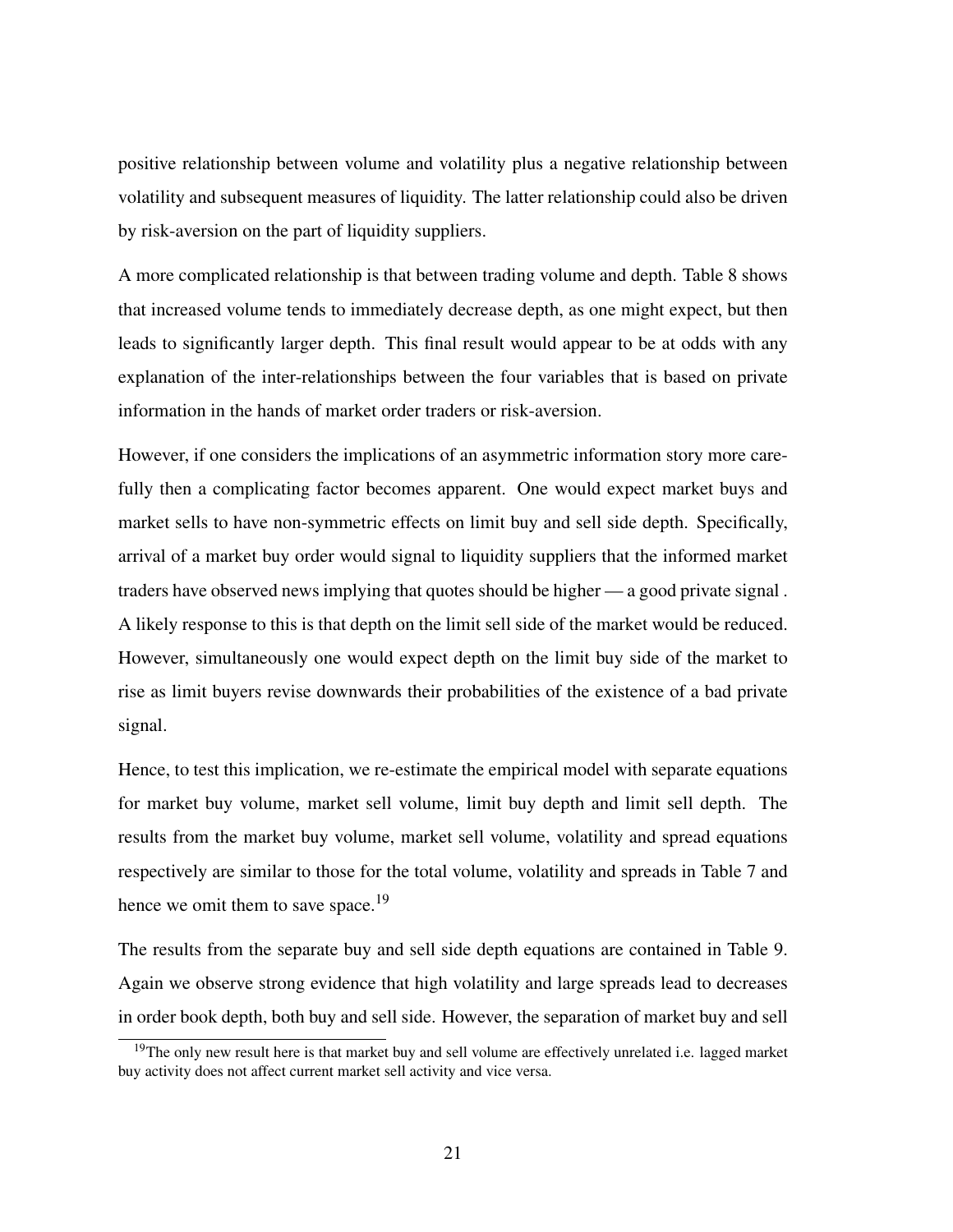volume clarifies the influence of market order activity on depth. We see that limit buy side depth, for example, tends to be negatively affected by market sell activity and positively influenced by market buy activity. A symmetric result holds for limit sell side depth and the significance of these results is greater for depth measures covering a larger number of ticks. These results are entirely consistent with the asymmetric information story outlined above and consistent with the finding, in Payne (2003), that D2000-2 order flow carries information.. Further, it is difficult to see how such results could be generated by inventory concerns of limit order traders. The fact that both limit buy and sell curves shift in response to trades on a single, given side of the market is tough to understand if all that matters for depth determination is the distribution of inventory positions across limit order traders.

Finally, these results are consistent with those described in Section 2. There we showed that market buy activity leads to a decreased probability of subsequently seeing aggressively priced limit sells whilst the converse was true for the probability of seeing aggressively priced limit buys. Also, we showed that volatility leads subsequently to increased shares of limit orders in overall order flow. We argued that this was due to the fact that the limit orders were repriced to imply poorer execution for market orders. Our depth results confirm this argument — volatility leads to larger spreads and lower depth.

## 4 Conclusion

This paper presents a comprehensive examination of liquidity determination on an orderdriven FX broking system. We look not only at standard measures of liquidity based on bid-ask spreads and trading activity, but also use the complete order level data available to us to study measures based on order arrival rates (and probabilities) and to examine the determination of order book depth. Our depth measures are based on the slopes of the excess demand and supply curves implied by the limit buy and sell orders. Our study was the first, to our knowledge, to look at such slope-based depth measures rather than simple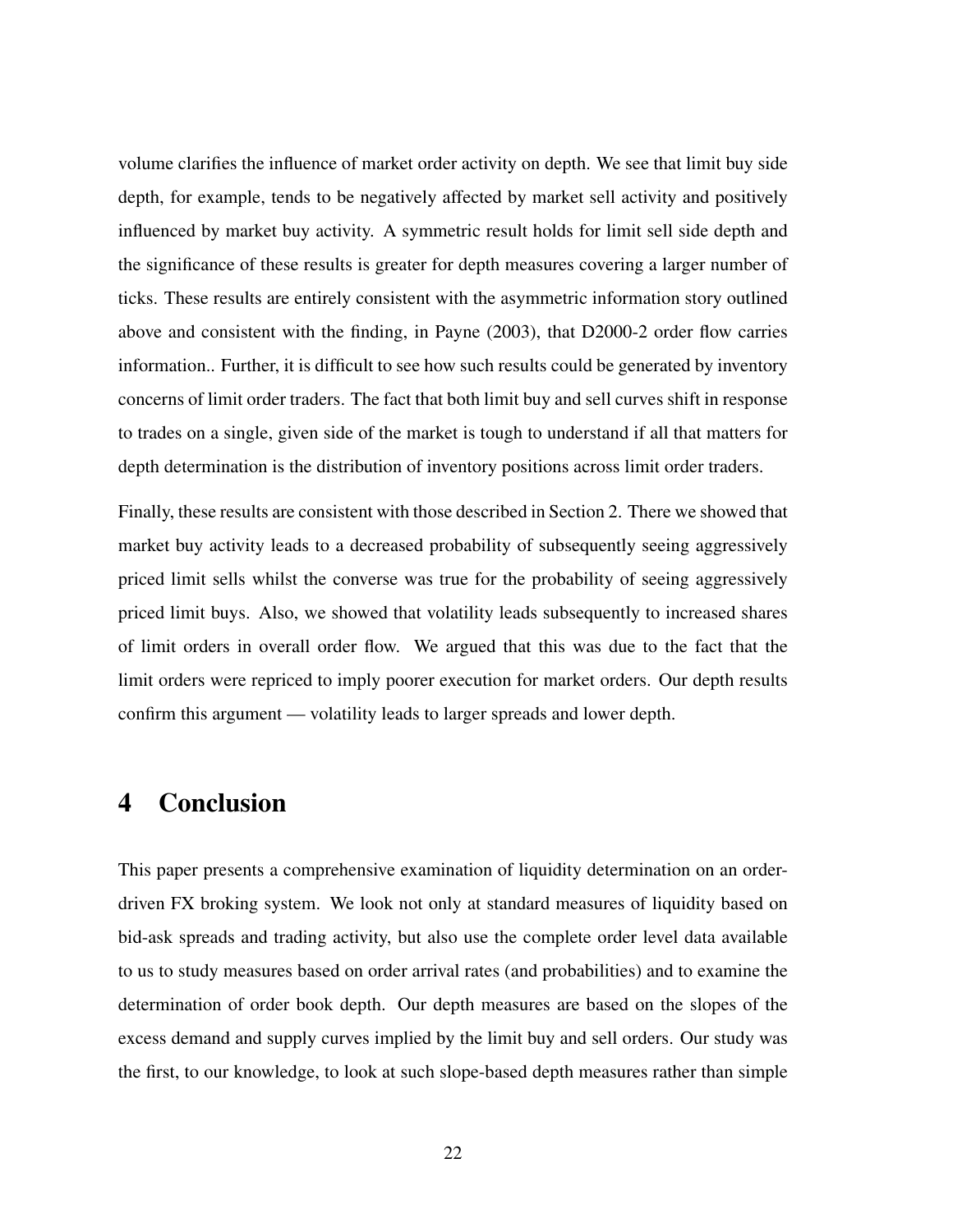measures of quantity available at the inside quotes.

A number of interesting results emerge from our analysis. Via event-time transition analysis, we demonstrate that market order activity has strong and relatively persistent effects on subsequent limit order placement. Market buy activity, for example, reduces the likelihood of observing the entry of limit sells orders at the front of the order book. Conversely, after market buy activity one is more likely to observe the placement of limit orders at the front of the buy side of the book.

A calendar time analysis of order arrival rates shows that both limit order and market order arrivals increase in volatile periods. In line with the theoretical results of Foucault (1999), we also provide evidence that the share of limits in total order flow tends to increase with volatility. Further, we demonstrate that when order book liquidity is visibly low (high), limit order entries are more (less) frequent and market order arrivals less (more) frequent.

Our final set of empirical exercises focusses on the determination of limit order book depth. We demonstrate that the magnitudes of the slopes of the excess demand and supply curves implied by outstanding limit orders increase in volatile periods and in periods of high spreads. Thus liquidity as measured by spreads and depth move in the same direction and both liquidity measures are eroded in times of high volatility. It is likely that this liquidity erosion in volatile times underlies the preceding result whereby volatility increases the share of limit orders in overall order flow — the liquidity reduction makes market orders less attractive. Depth is also related to trading activity. After market buy activity, one sees the slope of the excess demand curve decrease (buy side depth increases) and the slope of the excess supply curve rises (sell side depth is reduced).

We believe that these results are indicative of information asymmetries in inter-dealer FX markets, with the asymmetric information in the hands of market order traders. In such a setting, one would expect trading volume to increase volatility (through the incorporation of information into prices) and one would then expect to see reduced liquidity. Aggressive buy orders would likely signal to liquidity suppliers that prices will rise in future and hence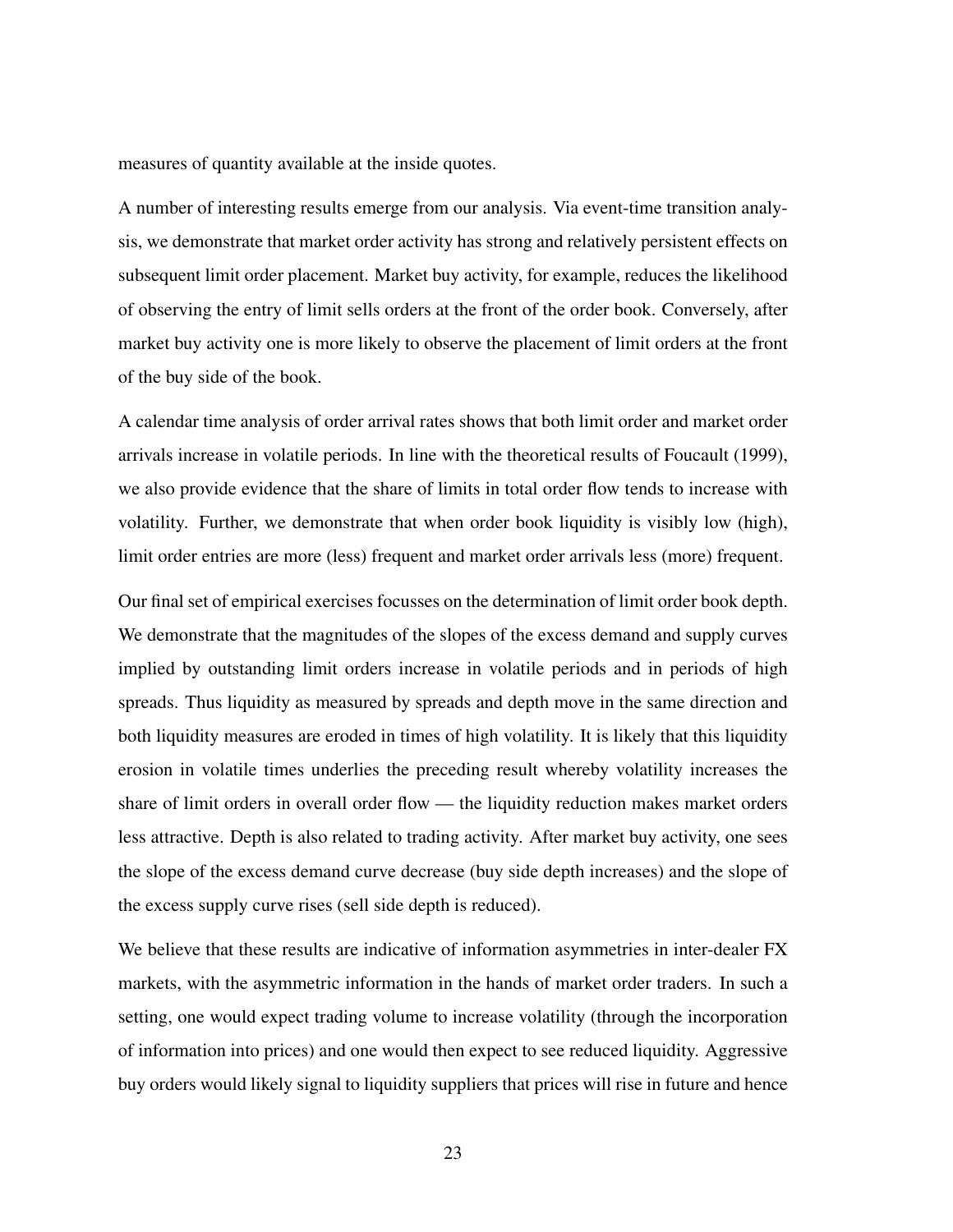they re-price limit orders upward leading to reduction in limit sell side depth. Similarly upwards re-pricing of limit buy orders will increase buy side depth. On an order-by-order level, asymmetric information will lead to market buys inhibiting subsequent limit sell orders at good prices, exactly as we see in the data. Corroborating evidence for our information based view can be found in the literature which examines the relationship between FX order flows and exchange rates (Evans and Lyons 2001, Payne 2003).

A final feature of our results is the dynamic interaction between volume, volatility and liquidity variables. In particular, we see that liquidity and volatility are negatively related. This observation squares with much casual empiricism conducted regarding the recent financial crisis as it suggests that the reaction of market liquidity to price shocks may exacerbate and perpetuate price fluctuations. Thus, the behaviour of liquidity can help explain high levels of and persistence in intra-day financial return volatility and may contribute to the observation of extreme return events.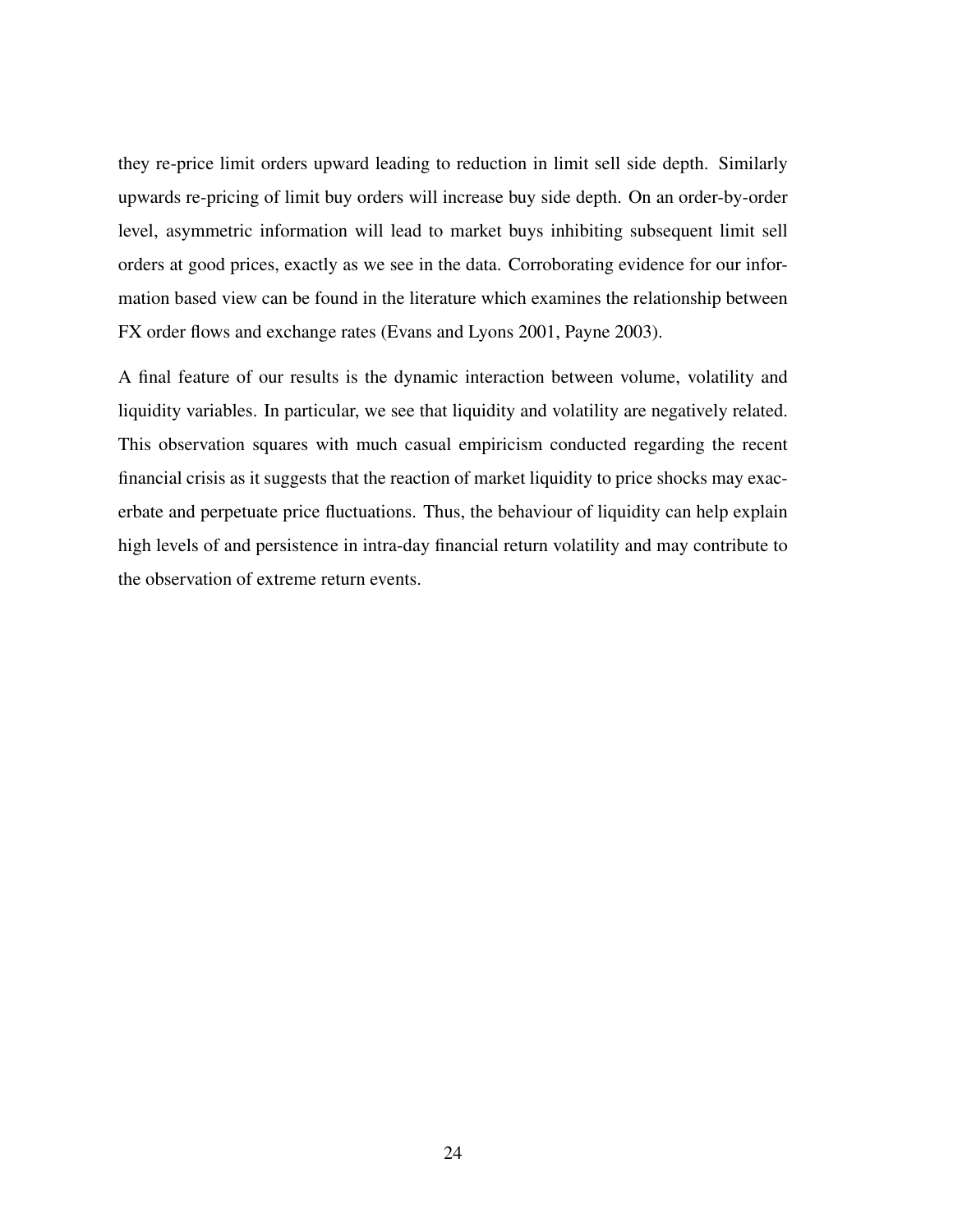## References

- Ahn, H.-J., K.-H. Bae, and K. Chan, 2001, Limit Orders, Depth and Volatility, Journal of Finance, 56, 767–788.
- Bessembinder, H., 1994, Bid-Ask Spreads in the Interbank Foreign Exchange Market, Journal of Financial Economics, 35, 317–348.
- Biais, B., P. Hillion, and C. Spatt, 1995, An Empirical Analysis of the Limit Order Book and the Order Flow in the Paris Bourse, Journal of Finance, 50, 1655–1689.
- Bollerslev, T., and M. Melvin, 1994, Bid-ask Spreads and Volatility in the Foreign Exchange Market: An Empirical Analysis, Journal of International Economics, 36, 355– 372.
- Brockman, P., and D. Chung, 1996, An Analysis of Depth Behaviour in an Electronic, Order-Driven Environment, Journal of Banking and Finance, 51, 1835–1861.
- Coppejans, M., I. Domowitz, and A. Madhavan, 2004, Resiliency in an automated auction, Working paper, ITG Group.
- Danielsson, J., and R. Payne, 2002, Real Trading Patterns and Prices in Spot Foreign Exchange Markets, Journal of International Money and Finance, 21, 203–222.
- Evans, M., and R. Lyons, 2001, Order flow and Exchange Rate Dynamics, Journal of Political Economy, 110, 170–180.
- Foucault, T., 1999, Order flow Composition and Trading Costs in a Dynamic Limit Order Market, Journal of Financial Markets, 2, 99–134.
- Glosten, L., 1994, Is the Electronic Open Limit Order Book Inevitable?, Journal of Finance, 49, 1127–1161.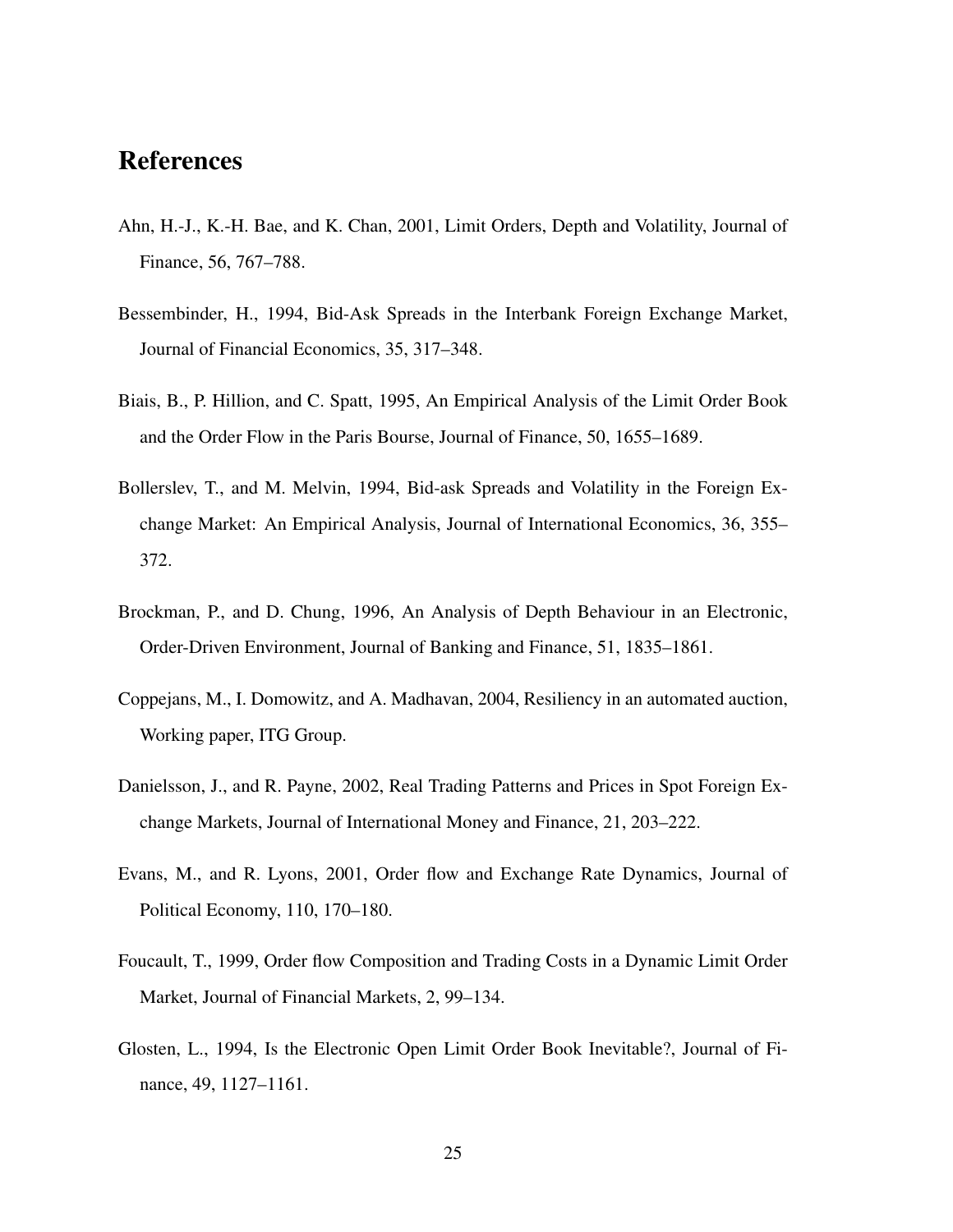- Goettler, R., C. Parlour, and U. Rajan, 2009, Informed traders and limit order markets, Journal of Financial Economics, forthcoming.
- Gomber, P., U. Schweickert, and E. Theissen, 2004, Zooming in on liquidity, Working paper.
- Hall, A., and N. Hautsch, 2007, Modelling the buy and sell intensity in a limit order book market, Journal of Financial Markets, 10, 249–286.
- Handa, P., R. Schwartz, and A. Tiwari, 2003, Quote setting and price formation in an order driven market, Journal of Financial Markets, 6, 461–489.
- Harris, L., and J. Hasbrouck, 1996, Market vs. Limit Orders: The SuperDOT Evidence on Order Submission Strategy, Journal of Financial and Quantitative Analysis, 31, 213– 231.
- Hasbrouck, J., 1991a, Measuring the Information Content of Stock Trades, Journal of Finance, 46(1), 179–206.
- , 1991b, The Summary Informativeness of Stock Trades: An Econometric Analysis, Review of Financial Studies, 4(3), 571–595.
- , 1999, Trading Fast and Slow: Security Market Events in Real Time, Working paper, Stern School of Business, New York University.
- Kavajecz, K., 1998, A Specialist's Quoted Depth and the Limit Order Book, Journal of Finance, 54, 747–771.
- Kyle, A., 1985, Continuous Auctions and Insider Trading, Econometrica, 53, 1315–13f35.
- Large, J., 2007, Measuring the resiliency of an electronic limit order book, Journal of Financial Markets, 10, 1–25.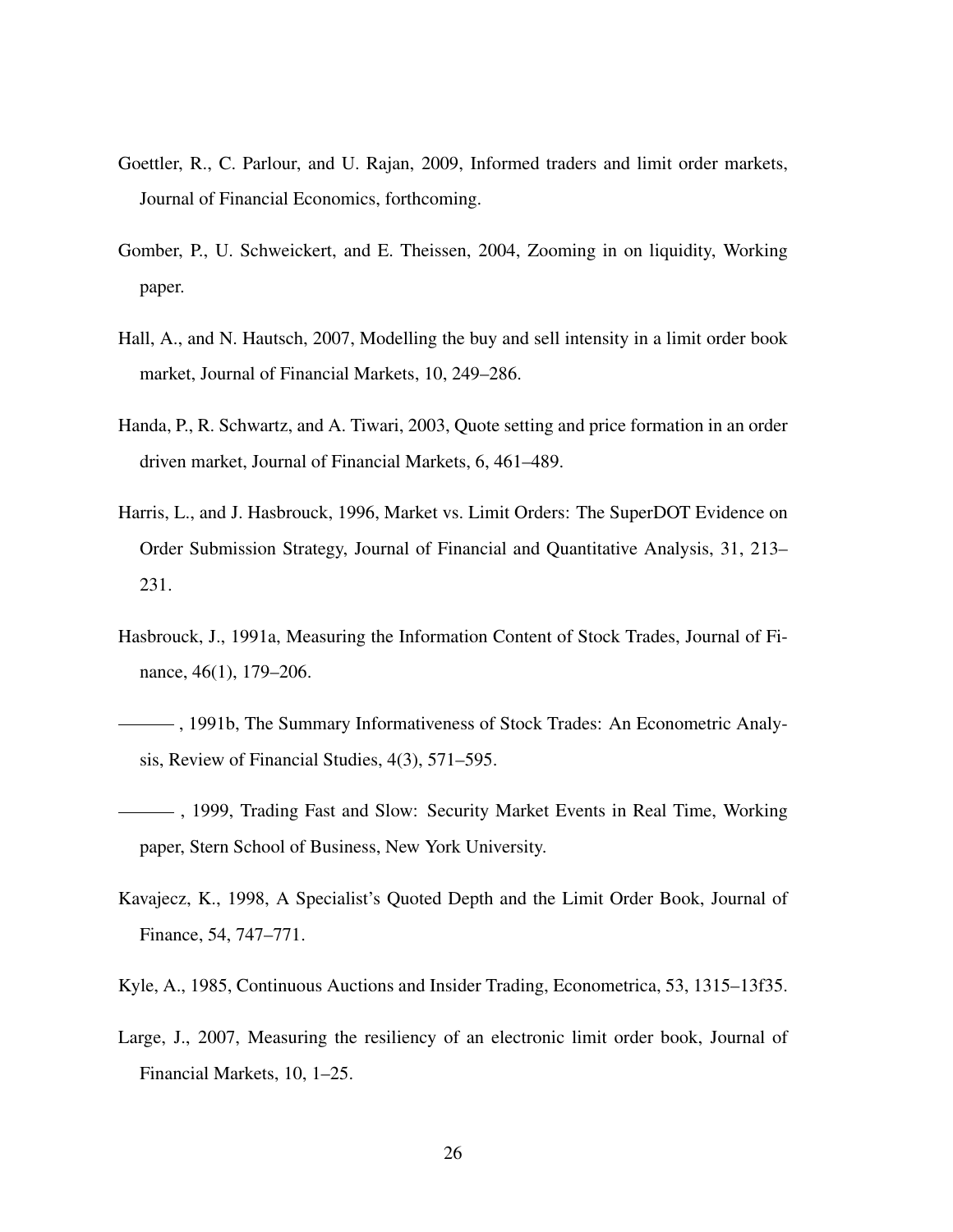- Lee, C., B. Mucklow, and M. Ready, 1993, Spreads, Depths and the Impact of Earnings Information: an Intraday Analysis, Review of Financial Studies, 6(2), 345–374.
- Lo, A., A. Mackinlay, and J. Zhang, 2001, Econometric models for limit-order executions, *Journal of Financial Economics*, forthcoming.
- Lo, I., and S. Sapp, 2008, The submission of limit orders or market orders: The role of timing and information in the Reuters D2000-2 system, Journal of International Money and Finance, 27, 1056–1073.
- Parlour, C., 1998, Price Dynamics in Limit Order Markets, Review of Financial Studies, 11(4), 789–816.
- Payne, R., 2003, Information Transmission in Inter-dealer Foreign Exchange Transactions, Journal of International Economics, 61, 307–329.
- Ranaldo, A., 2004, Order aggressiveness in limit order book markets, Journal of Financial Markets, 7, 53–74.
- Sandas, P., 2001, Adverse selection and competitive market making: empirical evidence from a limit order market, Review of Financial Studies, 14, 705–734.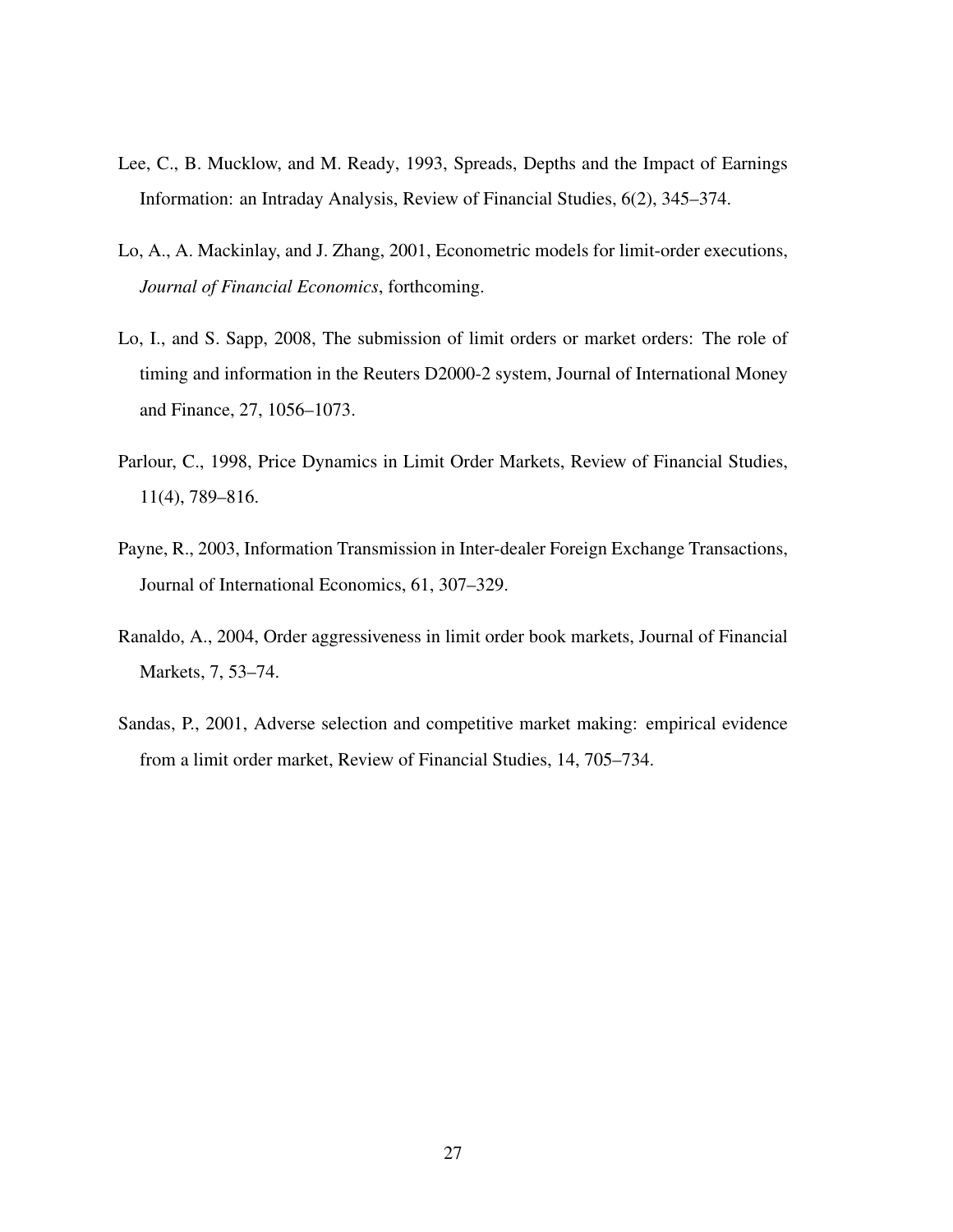| Order type Number $\overline{P}$ $\overline{Q}$ $Q_{25}$ $Q_{75}$ $\overline{D}$ Part. fill Total fill |                                        |                                        |  |  |                                        |       |
|--------------------------------------------------------------------------------------------------------|----------------------------------------|----------------------------------------|--|--|----------------------------------------|-------|
| Limit Buy                                                                                              |                                        |                                        |  |  | 55240 1.7512 2.09 1.00 2.00 0.68 0.036 | 0.339 |
| Limit Sell                                                                                             |                                        | 53408 1.7520 2.09 1.00 2.00 0.72 0.038 |  |  |                                        | 0.356 |
| Market Buy                                                                                             | 11128 1.7515 3.29 1.00 5.00 1.82 0.356 |                                        |  |  |                                        | 0.644 |
| Market Sell 10655 1.7513 3.18 1.00 5.00 1.82 0.361                                                     |                                        |                                        |  |  |                                        | 0.639 |

Table 1: Basic Summary Statistics by Order type

 $\bar{P}$  is the average price of orders of a given type,  $\bar{Q}$  is average requested quantity and  $Q_{25}$  and  $Q_{75}$  are the 25<sup>th</sup> and 75<sup>th</sup> percentiles of the quantity distribution.  $\bar{D}$  is average traded quantity and the columns headed "Part. fill" and "Total fill" give the proportion of all orders which were partially or totally executed.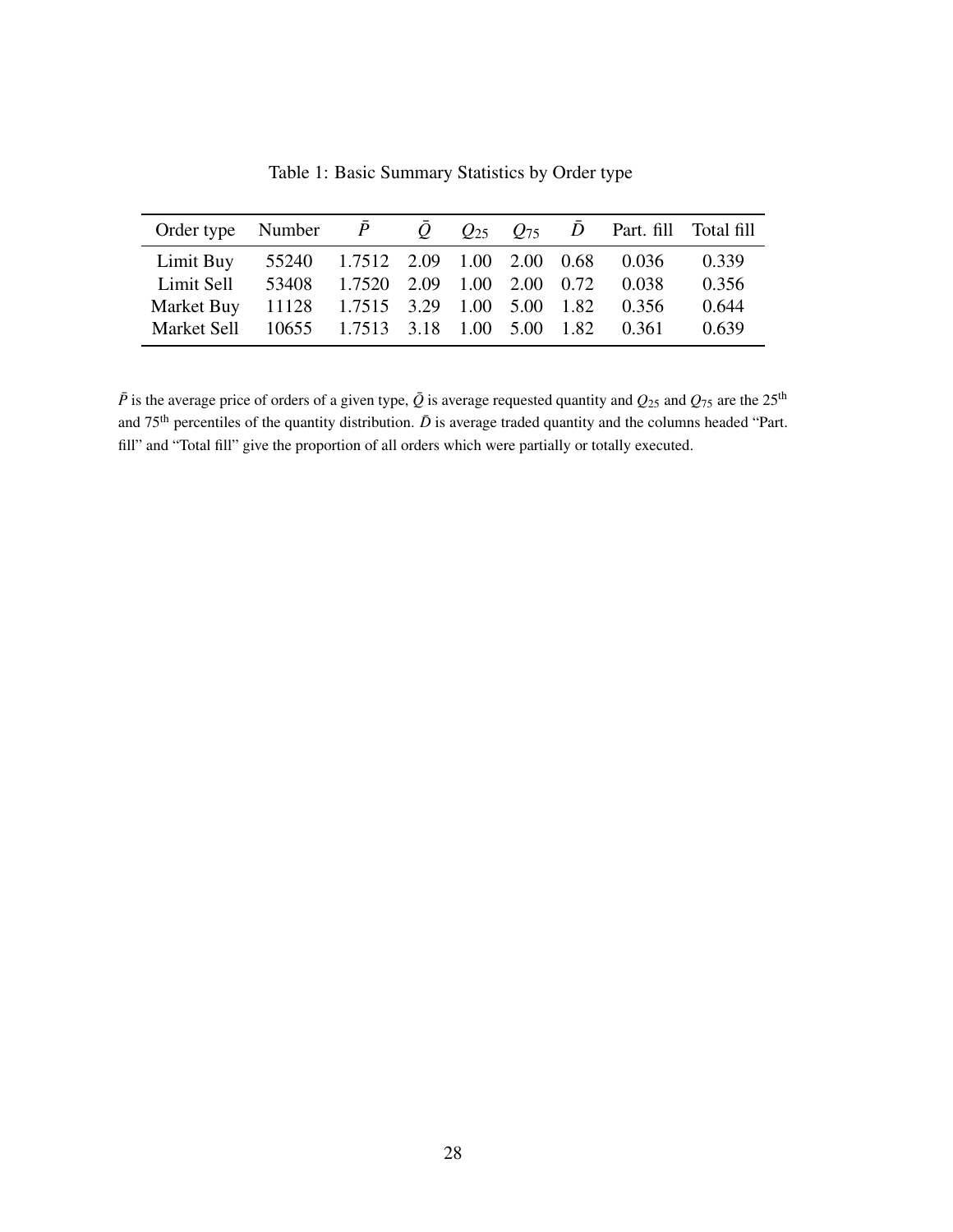| Variable        | Mean      | s.d. | $Q_{25}$ | $Q_{50}$ | $Q_{75}$      | $\rho_1$ |
|-----------------|-----------|------|----------|----------|---------------|----------|
| Spread          | 2.54      | 2.09 |          |          | $\rightarrow$ | 0.46     |
| Trade frequency | 3.35      | 3.70 |          |          |               | 0.51     |
| Gross volume    | 6.15      | 7.56 |          |          | x             | 0.43     |
| Net volume      | $(1)$ (16 | 694  | $-2$     |          |               | 0.18     |

Table 2: Market Activity Statistics: 20 Second Data Sampling

Spread measurement is in ticks. Gross volume is the sum of market buy and sell volume in each interval. Net volume is the difference between market buy and market sell volume. The data are sampled every 20 seconds and only observations between 6 and 18 GMT are considered. The column headed s.d. gives standard deviations and the following three columns give the 25th, 50th and 75th percentiles of the empirical distributions. The final column gives the estimated autocorrelations at displacement one.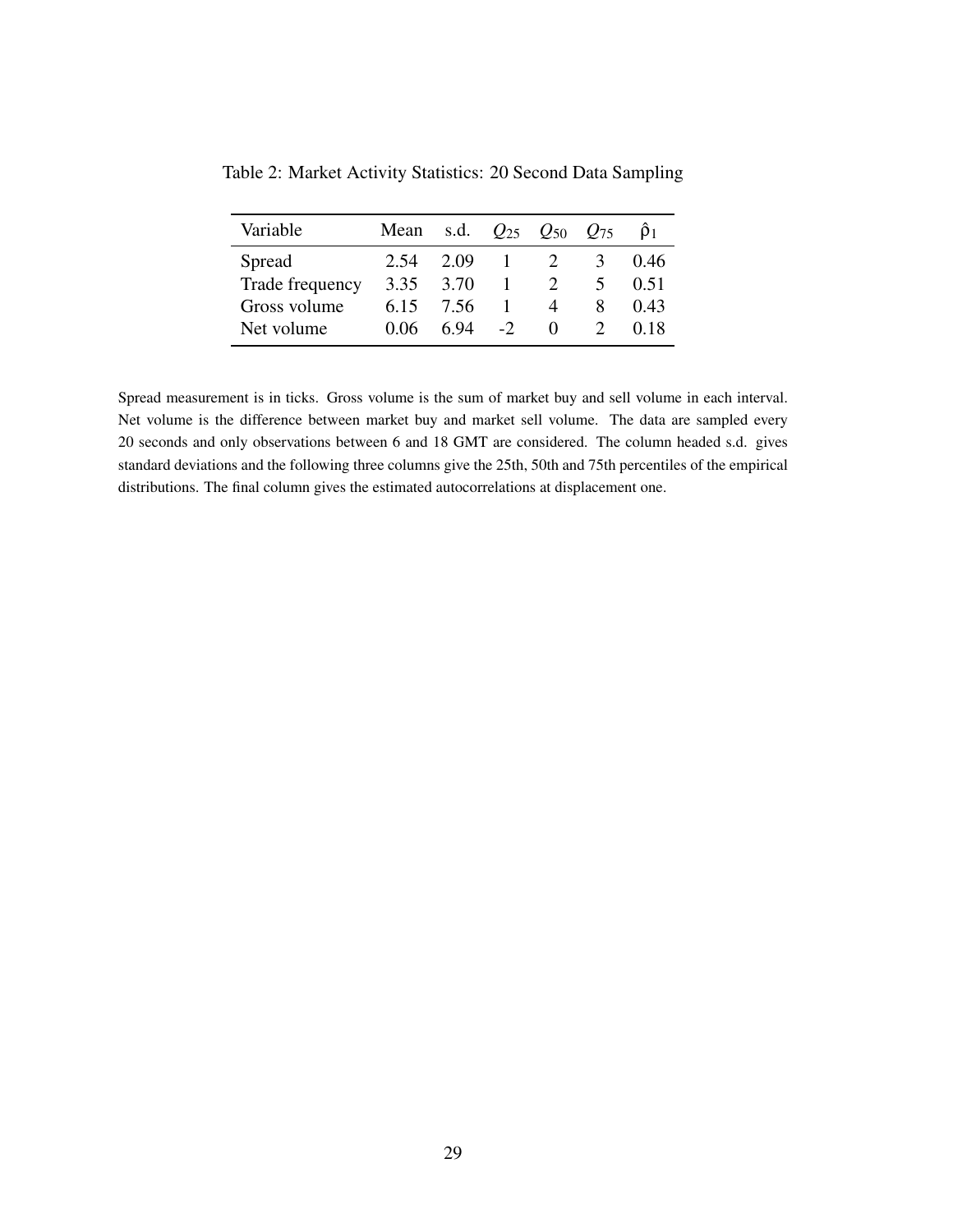| Variable    | Mean  | s.d.  | $Q_{25}$ | $Q_{50}$ | $Q_{75}$ | Ô1   |
|-------------|-------|-------|----------|----------|----------|------|
| $d_t^b(0)$  | 3.55  | 3.14  | 1        | 3        | 5        | 0.19 |
| $d_t^b(2)$  | 9.08  | 6.33  | 4        | 8        | 12       | 0.55 |
| $d_t^b(4)$  | 13.62 | 8.52  | 7        | 12       | 18       | 0.70 |
| $d_t^b(6)$  | 17.61 | 10.17 | 10       | 16       | 23       | 0.76 |
| $d_t^b(8)$  | 21.32 | 11.71 | 12       | 20       | 28       | 0.81 |
| $d_t^b(10)$ | 24.47 | 12.83 | 15       | 23       | 32       | 0.84 |

Table 3: Buy Side Depth Statistics: 20 second data

 $d_t^b(k)$  is the total quantity at limit prices at or within *k* ticks of the best limit price. The data are sampled every 20 seconds and only observations between 6 and 18 GMT are considered. The column headed s.d. gives standard deviations and the following three columns give the 25th, 50th and 75th percentiles of the depth distributions. The final column gives the estimated autocorrelations at displacement one.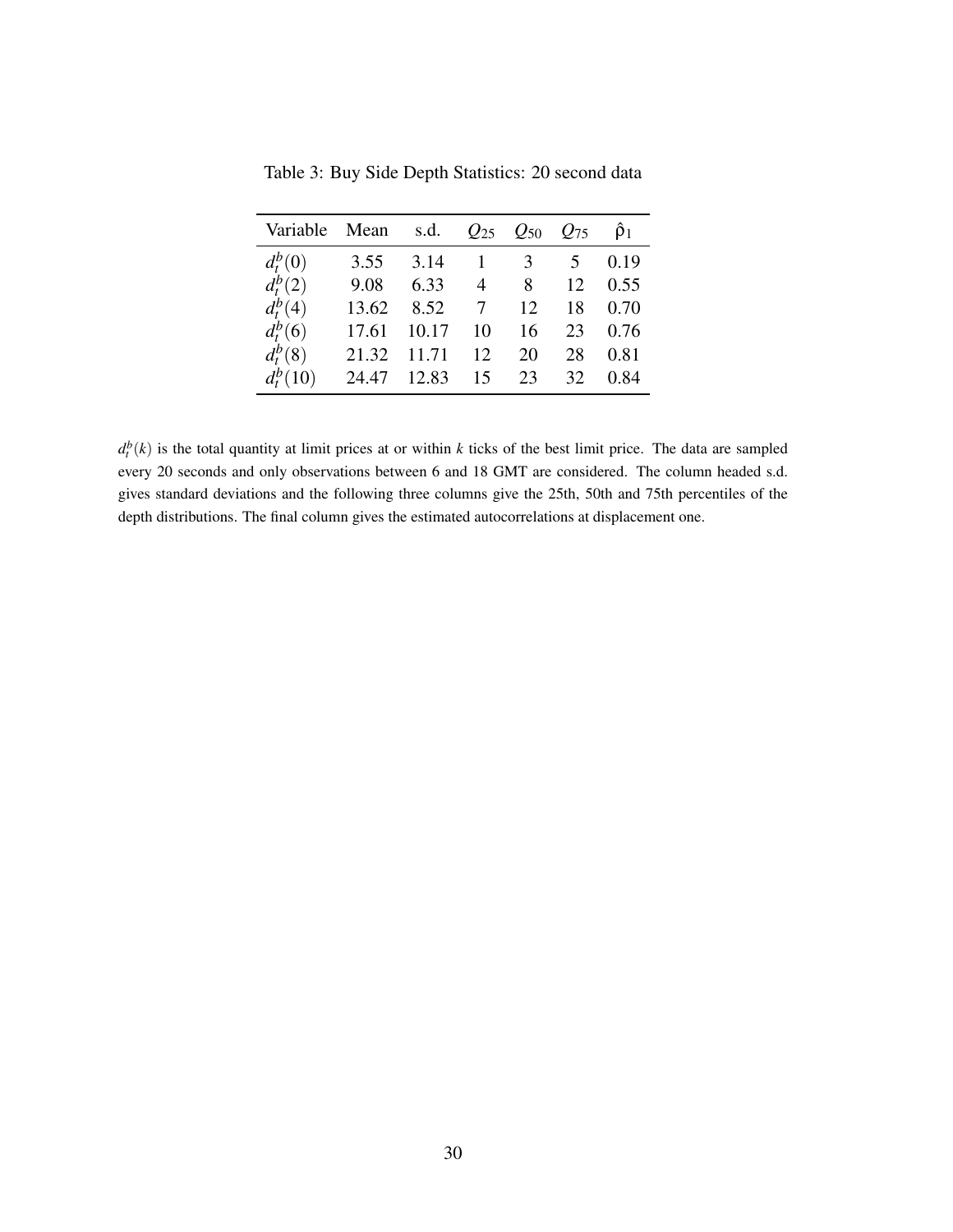|                     | Cut BLS   | 0.0638  |                          | 1.0845 |                  | 0.0500<br>0.0575<br>0.0654<br>0.0641                   |        | 0.1085  |                           | 0.0788    | $\begin{array}{c} 0.0441 \\ 0.0528 \\ 0.0855 \\ 0.0855 \end{array}$ |        |                            |        | 0.0679  |  |
|---------------------|-----------|---------|--------------------------|--------|------------------|--------------------------------------------------------|--------|---------|---------------------------|-----------|---------------------------------------------------------------------|--------|----------------------------|--------|---------|--|
| Limit sell cancel   | Cut SLS   | 0.1053  |                          | 0.1295 |                  | 0.0675<br>0.0847<br>0.1217<br>0.0965                   |        | 0.0916  |                           | 0.1375    | 0.0698                                                              |        | 0.0869<br>0.1253<br>0.0918 |        | 11011   |  |
|                     | Cut BLB   | 0.0656  |                          | 0.0572 |                  | 0.0870<br>0.0702<br>0.0620<br>0.1140                   |        | 0.0599  |                           | 0.0431    | 0.0816<br>0.0889<br>0.0550<br>0.0675                                |        |                            |        | 0.0638  |  |
| Limit buy cancel    | Cut SLB   | 0.1129  |                          |        |                  | 0.0730<br>0.1358<br>0.1278<br>0.0890<br>0.1013         |        | 0.993   |                           |           | 0.0747<br>0.1467<br>0.1336<br>0.0930<br>0.1092                      |        |                            |        | 0.0998  |  |
|                     | New BLS   | 0.1556  |                          | 0.2286 | 0.1019           | 0.1326<br>0.1735<br>0.1596                             |        | 1882    |                           |           | 0.1956<br>0.1254<br>0.1354<br>0.1693<br>0.1676                      |        |                            |        | 0.1776  |  |
| Limit sell arrivals | New SLS   | 0.1115  | (a) One-step transitions | 0.0881 |                  | 0.0866<br>0.0972<br>0.1448<br>0.1025                   |        | 0.0795  | (b) Five-step transitions |           | 0.1025<br>0.1106                                                    |        | 0.1000<br>0.1155<br>0.1138 |        | 0.1023  |  |
|                     | New BLB   | 0.1571  |                          | 0.1010 | 0.2268           | 0.1739<br>0.1359<br>0.1941                             |        | 0.1631  |                           | 0.1257    | 0.1950                                                              |        | 0.1690<br>0.1397<br>0.1787 |        | 0.1688  |  |
| Limit buy arrivals  | New SLB   | 0.1178  |                          | 0.0987 | 0.1479<br>0.1479 | 0.1003                                                 | 0.0821 | 0.1144  |                           | 0.1153    | 0.1025                                                              | 0.1202 | 0.1053                     | 0.1131 | 0.1228  |  |
|                     | Mkt. buy  | 0.0565  |                          | 0.0259 | 0.1228           | 0.0722<br>0.0365<br>0.0560                             |        | 0.0396  |                           | 0.0258    | 0.0975                                                              |        | 0.0685<br>0.0479<br>0.0548 |        | 0.0407  |  |
| Market orders       | Mkt. sell | 0.0540  |                          | 0.1135 | 0.0243           | 0.0360<br>0.0708<br>0.0296                             |        | 0.0559  |                           | 0.1010    | 0.0267                                                              | 0.0447 | 0.0636<br>0.0421           |        | 0.0551  |  |
|                     |           | Uncond. |                          |        |                  | Mkt. sell<br>Mkt. buy<br>New BLB<br>New BLS<br>Cut BLB |        | Cut BLS |                           | Mkt. sell | Mkt. buy<br>New BLB<br>New BLS<br>Cut BLB                           |        |                            |        | Cut BLS |  |

Table 4: Transition Matrices for Order Data Table 4: Transition Matrices for Order Data The first row of the table gives the unconditional probability of observing the event in the column head. The rest of the table gives the probability of observing the event in the column head subsequent to the event in the row head. Panel (a) gives one-step ahead probabilities and panel (b) five-step ahead probabilities. Probabilities may not sum to unity across rows due to rounding. The results are based on event-time data with all events outside 6 ahead probabilities. Probabilities may not sum to unity across rows due to rounding. The results are based on event-time data with all events outside 6 The first row of the table gives the unconditional probability of observing the event in the column head. The rest of the table gives the probability of observing the event in the column head subsequent to the event in the row head. Panel (a) gives one-step ahead probabilities and panel (b) five-step to 18 GMT omitted. SLB stands for subsidiary limit buy, BLB for best limit buy, SLS for subsidiary limit sell and BLS for best limit sell. to 18 GMT omitted. SLB stands for subsidiary limit buy, BLB for best limit buy, SLS for subsidiary limit sell and BLS for best limit sell.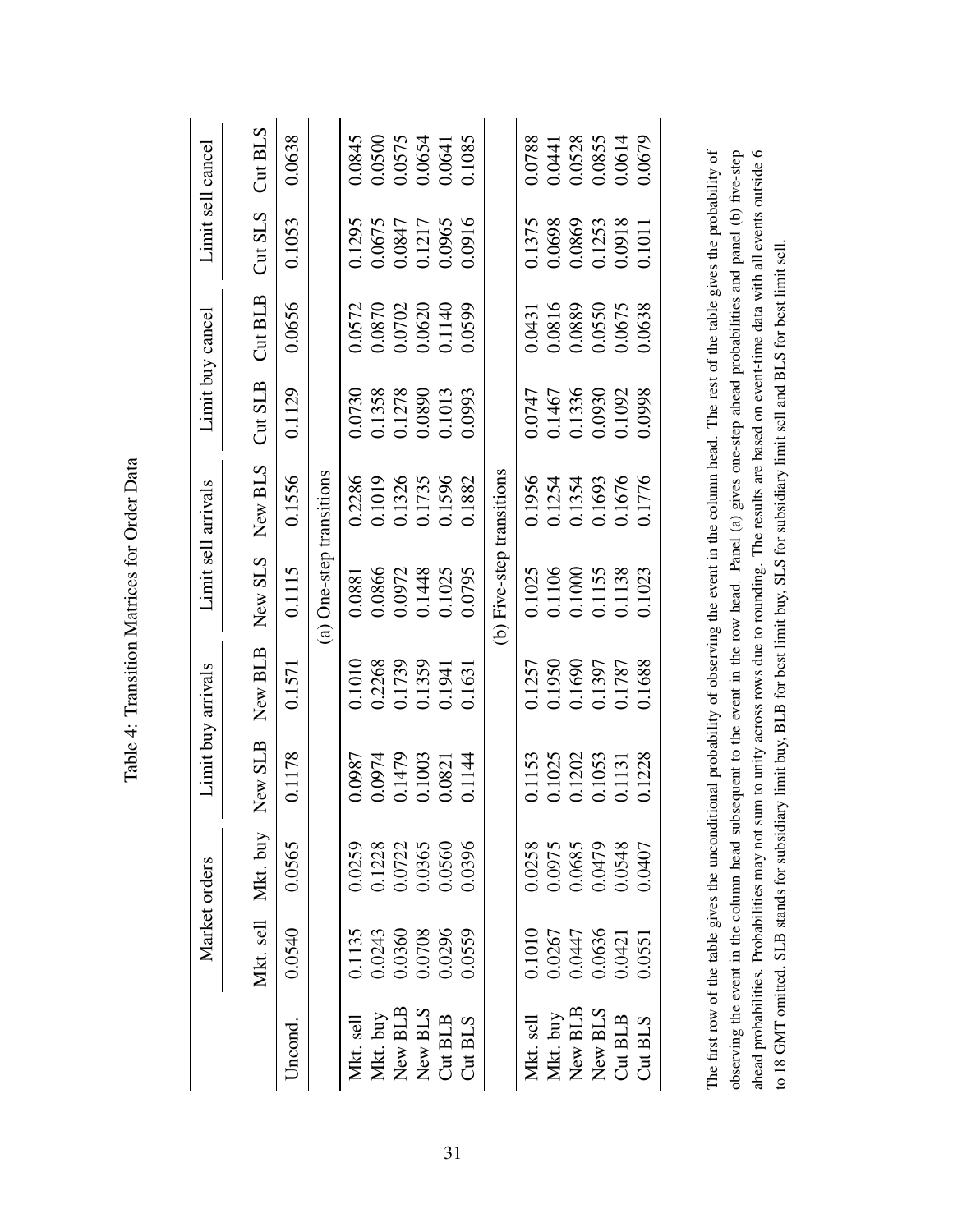| Dep. Var. |             |           |           |           | Coefficients and <i>t</i> -statistics on RHS variables |         |       |
|-----------|-------------|-----------|-----------|-----------|--------------------------------------------------------|---------|-------|
|           | $ R_{t-1} $ | $t$ -stat | $S_{t-1}$ | $t$ -stat | $D_{t-1}$                                              | t-stat  | $R^2$ |
| $LO_t$    | 147.43      | 17.90     |           |           |                                                        |         | 0.54  |
| $MO_t$    | 16.14       | 4.31      |           |           |                                                        |         | 0.22  |
| $NLO_t$   | 25.30       | 2.69      |           |           |                                                        |         | 0.11  |
| $OR_t$    | 0.63        | 4.28      |           |           |                                                        |         | 0.98  |
| $LO_t$    |             |           | 0.35      | 8.91      |                                                        |         | 0.52  |
| $MO_t$    |             |           | $-0.10$   | $-7.89$   |                                                        |         | 0.22  |
| $NLO_t$   |             |           | 0.27      | 8.96      |                                                        |         | 0.12  |
| $OR_t$    |             |           | 0.01      | 13.99     |                                                        |         | 0.98  |
| $LO_t$    |             |           |           |           | 0.006                                                  | 0.40    | 0.52  |
| $MO_t$    |             |           |           |           | 0.031                                                  | 5.71    | 0.22  |
| $NLO_t$   |             |           |           |           | $-0.075$                                               | $-6.01$ | 0.12  |
| $OR_t$    |             |           |           |           | $-0.001$                                               | $-2.64$ | 0.98  |
| $LO_t$    | 136.49      | 15.67     | 0.21      | 5.11      | 0.010                                                  | 0.76    | 0.55  |
| $MO_t$    | 21.02       | 5.60      | $-0.12$   | $-8.63$   | 0.031                                                  | 5.69    | 0.23  |
| $NLO_t$   | 17.09       | 1.75      | 0.25      | 7.93      | $-0.077$                                               | $-6.29$ | 0.13  |
| $OR_t$    | 0.11        | 0.75      | 0.01      | 13.71     | $-0.001$                                               | $-2.92$ | 0.98  |

Table 5: Determination of order entry rates

The table reports coefficients from regressions of the variables listed in the left-hand column on the variables listed in the heads of the remaining columns plus 10 lags of the dependent variable. All data is calendar time sampled at a 20 second frequency. *t*-values are heteroskedasticity robust. *LO<sup>t</sup>* measures the numbers of limit orders entering in a given interval, *MO<sup>t</sup>* measures the number of market order entering, *NLO<sup>t</sup>* is the number of limit order entries less the number of limits removed and *OR<sup>t</sup>* is the ratio of the number of limits entering to the total number of limits and markets entering.  $R_t$  is the midquote return,  $S_t$  is the bid-ask spread and  $D_t = d(0)_t^b + d(0)_t^s$  is total size at the best quotes. All variables used in this analysis except *NLO<sub>t</sub>* have had their repeated intra-day patterns removed prior to the analysis. All *t*-statistics are based on Newey-West heteroskedasticity and autocorrelation robust standard errors.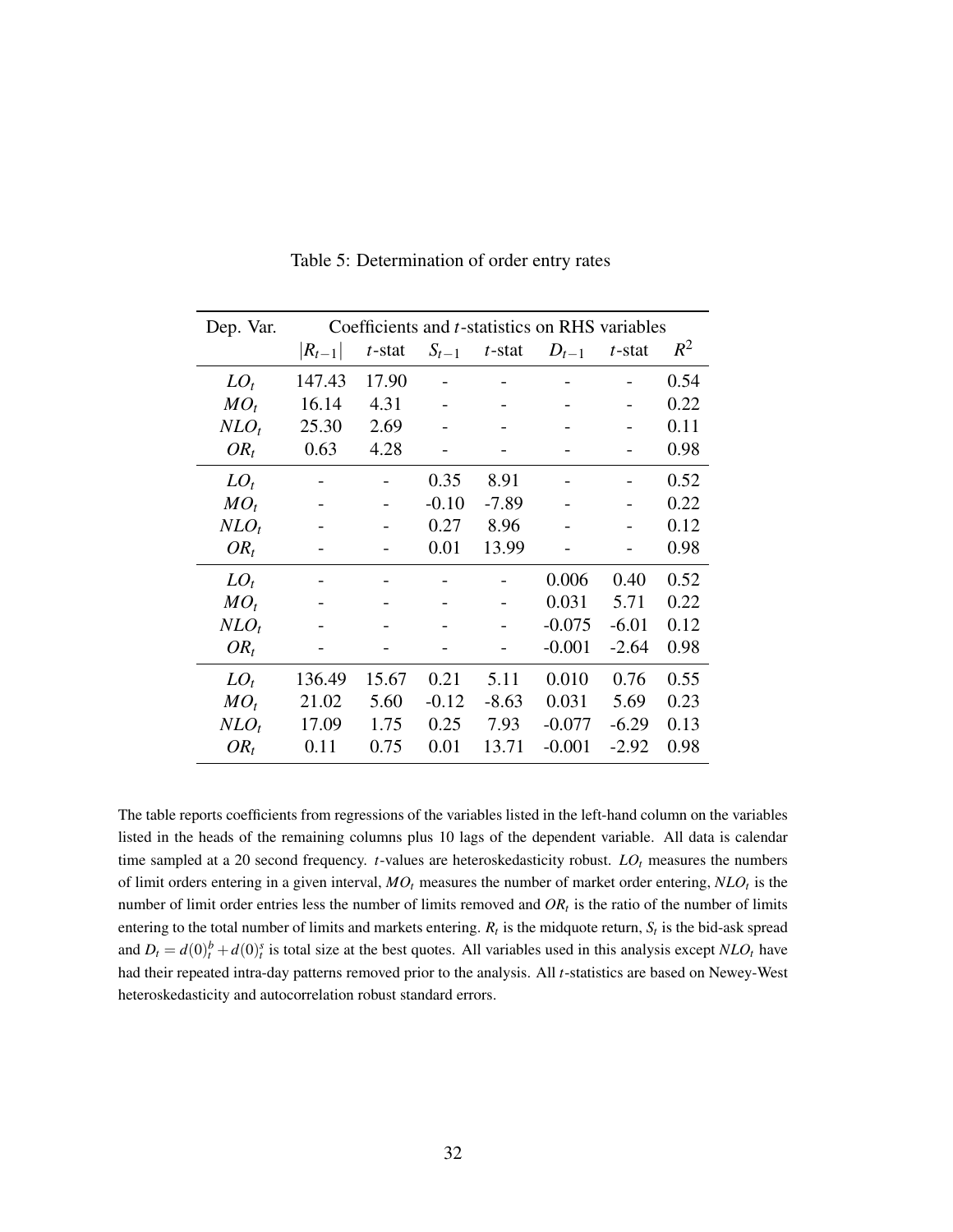| Variables                 | Correlation |
|---------------------------|-------------|
| $d_t^b(0)$ , $d_t^a(0)$   | 0.01        |
| $d_t^b(2)$ , $d_t^a(2)$   | 0.06        |
| $d_t^b(4)$ , $d_t^a(4)$   | 0.01        |
| $d_t^b(6)$ , $d_t^a(6)$   | $-0.03$     |
| $d_t^b(8)$ , $d_t^a(8)$   | $-0.01$     |
| $d_t^b(10)$ , $d_t^a(10)$ | $-0.01$     |

Table 6: Correlations between limit buy and sell depth measures

The table reports cross-correlations between limit buy-side and sell-side depth measures where  $d_t^b(k)$  is the total quantity at limit prices at or within *k* ticks of the best limit buy and  $d_t^a(k)$  is the total quantity at limit prices within *k* ticks of the best limit sell. The data used to construct these correlations is based on a 20 second calendar-time sampling and only observations between 6 and 18 GMT are employed. Prior to computing the correlations the repetitive intra-day pattern is filtered from all depth measures.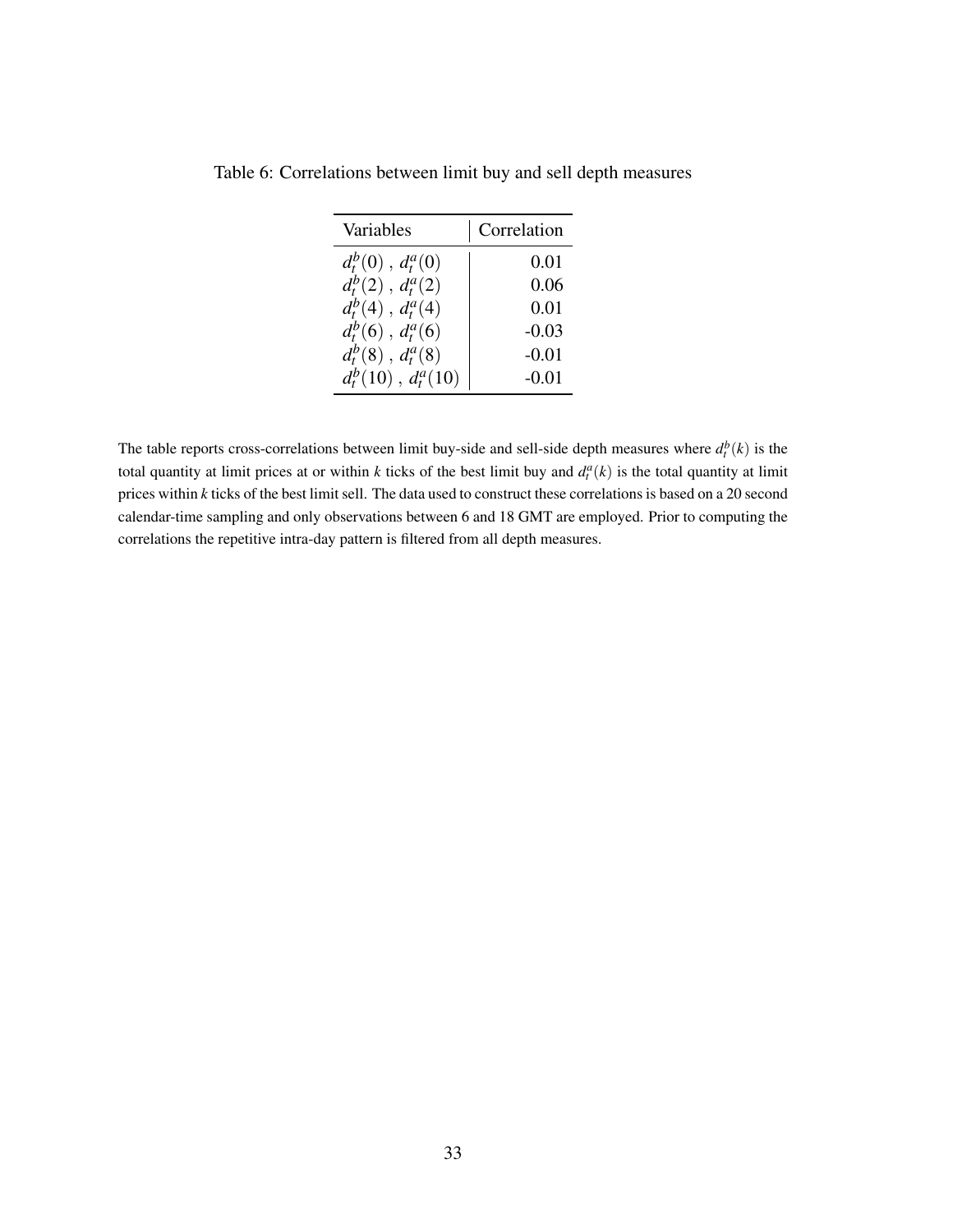| Regressor   |          | Volume eqn. |                          | Volatility eqn. |                | Spread eqn. |
|-------------|----------|-------------|--------------------------|-----------------|----------------|-------------|
|             | Coeff.   | $t$ -value  | Coeff.                   | $t$ -value      | Coeff.         | $t$ -value  |
| $V_t$       |          |             | 0.448                    | 17.34           | 0.134          | 8.6         |
| $V_{t-1}$   | 0.214    | 11.42       | 0.015                    | 0.9             | 0.002          | 0.12        |
| $V_{t-2}$   | 0.072    | 4.73        | $-0.015$                 | $-1.01$         | $-0.054$       | $-3.89$     |
| $V_{t-3}$   | 0.111    | 6.55        | $-0.048$                 | $-3.02$         | $-0.037$       | $-2.79$     |
| $V_{t-4}$   | 0.079    | 3.53        | $-0.014$                 | $-0.99$         | $-0.025$       | $-2.05$     |
| $V_{t-5}$   | 0.051    | 3.25        | $-0.019$                 | $-1.53$         | $-0.035$       | $-3.27$     |
| $V_{t-6}$   | 0.066    | 3.96        | $-0.003$                 | $-0.22$         | $-0.037$       | $-3.05$     |
| $ R_t $     |          |             |                          |                 | 0.086          | 4.15        |
| $ R_{t-1} $ | 0.067    | 4.73        | 0.108                    | 5.06            | 0.027          | 1.54        |
| $ R_{t-2} $ | 0.041    | 2.31        | 0.057                    | 4.03            | 0.048          | 2.52        |
| $ R_{t-3} $ | 0.035    | 2.2         | 0.063                    | 4.63            | 0.000          | 0.02        |
| $ R_{t-4} $ | 0.014    | 1.15        | 0.022                    | 1.46            | 0.002          | 0.12        |
| $ R_{t-5} $ | 0.003    | 0.27        | 0.018                    | 0.83            | 0.018          | 1.37        |
| $ R_{t-6} $ | 0.02     | 1.79        | 0.034                    | 2.85            | 0.004          | 0.25        |
| $S_t$       |          |             |                          |                 |                |             |
| $S_{t-1}$   | $-0.101$ | $-7.67$     | 0.179                    | 8.34            | 0.249          | 7.69        |
| $S_{t-2}$   | 0.02     | 1.56        | $-0.025$                 | $-1.77$         | 0.136          | 7.14        |
| $S_{t-3}$   | $-0.019$ | $-1.69$     | $-0.006$                 | $-0.46$         | 0.063          | 2.85        |
| $S_{t-4}$   | 0.005    | 0.41        | $-0.013$                 | $-1.08$         | $-0.003$       | $-0.16$     |
| $S_{t-5}$   | 0.027    | 2.12        | 0.033                    | 2.18            | 0.059          | 3.46        |
| $S_{t-6}$   | $-0.005$ | $-0.49$     | 0.009                    | 0.74            | 0.079          | 4.71        |
| $R^2$       |          | 0.23        |                          | 0.32            |                | 0.23        |
| Volume      |          | 643.1       | $\overline{\phantom{0}}$ | 466.51          | $\overline{a}$ | 148.81      |
| Volatility  |          | 47.47       |                          | 130.89          |                | 38.39       |
| Spread      |          | 73.27       |                          | 89.05           | $\overline{a}$ | 220.77      |

Table 7: VAR coefficients: volume, volatility and spreads

The table reports coefficients from a 6-lag VAR involving trading volume, absolute returns and spreads. *V<sup>t</sup>* is defined as the sum of market buy and market sell volume in a given interval. The data upon which the VAR is estimated is sampled on a 20 second calendar-time basis and only observations between 6 and 18 GMT are employed. Prior to estimation the repetitive intra-day pattern is filtered from all variables. All *t*-statistics and  $\chi^2$ -statistics are based on Newey-West heteroskedasticity and autocorrelation robust standard errors.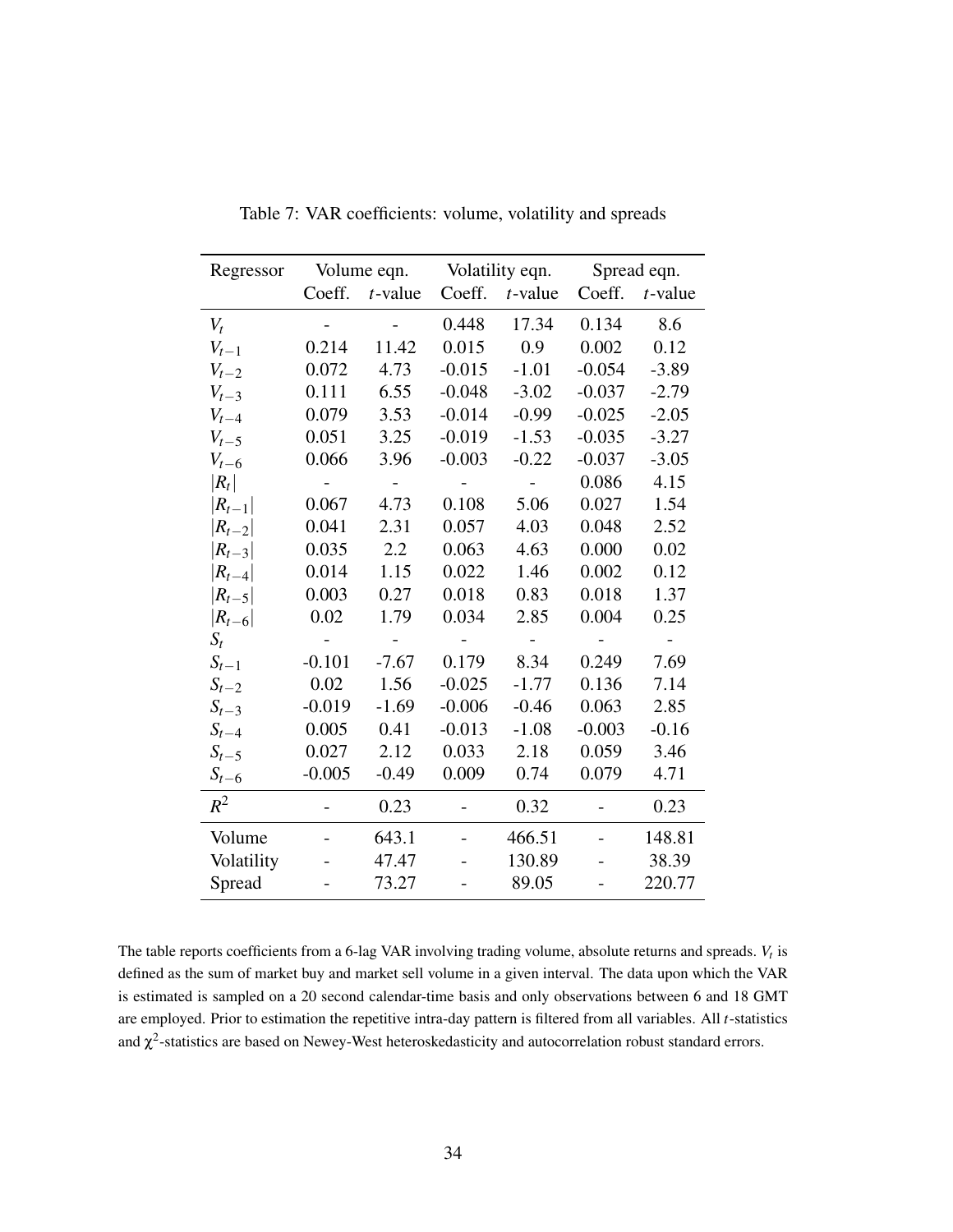| Regressor   |          | 2-tick depth eqn. |          | 6 tick depth eqn. |          | 10 tick depth eqn. |
|-------------|----------|-------------------|----------|-------------------|----------|--------------------|
|             | Coeff.   | $t$ -value        | Coeff.   | $t$ -value        | Coeff.   | $t$ -value         |
| $V_t$       | $-0.049$ | $-3.34$           | $-0.073$ | $-5.61$           | $-0.074$ | $-6.15$            |
| $V_{t-1}$   | 0.043    | 3.29              | 0.050    | 4.23              | 0.031    | 2.79               |
| $V_{t-2}$   | 0.053    | 3.94              | 0.056    | 4.83              | 0.050    | 4.27               |
| $V_{t-3}$   | 0.071    | 5.79              | 0.070    | 6.58              | 0.060    | 5.25               |
| $V_{t-4}$   | 0.034    | 2.79              | 0.058    | 5.16              | 0.048    | 4.34               |
| $V_{t-5}$   | 0.014    | 1.06              | 0.044    | 3.56              | 0.044    | 3.76               |
| $V_{t-6}$   | 0.032    | 2.51              | 0.042    | 3.14              | 0.046    | 3.48               |
| $ R_t $     | $-0.085$ | $-5.54$           | $-0.115$ | $-8.03$           | $-0.114$ | $-8.90$            |
| $ R_{t-1} $ | $-0.082$ | $-6.27$           | $-0.082$ | $-6.50$           | $-0.074$ | $-6.48$            |
| $ R_{t-2} $ | $-0.059$ | $-4.82$           | $-0.066$ | $-5.12$           | $-0.059$ | $-4.95$            |
| $ R_{t-3} $ | $-0.054$ | $-4.85$           | $-0.051$ | $-4.78$           | $-0.049$ | $-4.66$            |
| $ R_{t-4} $ | $-0.024$ | $-2.12$           | $-0.038$ | $-3.41$           | $-0.036$ | $-3.43$            |
| $ R_{t-5} $ | $-0.038$ | $-3.24$           | $-0.046$ | $-3.94$           | $-0.043$ | $-3.86$            |
| $ R_{t-6} $ | $-0.046$ | $-4.08$           | $-0.052$ | $-4.69$           | $-0.048$ | $-4.44$            |
| $S_t$       |          |                   |          |                   |          |                    |
| $S_{t-1}$   | $-0.059$ | $-4.7$            | $-0.069$ | $-5.55$           | $-0.068$ | $-5.49$            |
| $S_{t-2}$   | $-0.044$ | $-4.04$           | $-0.036$ | $-3.43$           | $-0.045$ | $-4.17$            |
| $S_{t-3}$   | $-0.028$ | $-2.69$           | $-0.038$ | $-4.04$           | $-0.045$ | $-4.67$            |
| $S_{t-4}$   | $-0.005$ | $-0.47$           | $-0.020$ | $-2.22$           | $-0.031$ | $-3.14$            |
| $S_{t-5}$   | $-0.016$ | $-1.55$           | $-0.048$ | $-4.83$           | $-0.049$ | $-4.86$            |
| $S_{t-6}$   | $-0.042$ | $-3.79$           | $-0.045$ | $-4.16$           | $-0.051$ | $-5.06$            |
| $R^2$       |          | 0.07              |          | 0.11              |          | 0.12               |
| Volume      |          | 75.67             |          | 133.50            |          | 122.45             |
| Volatility  |          | 67.55             |          | 83.42             |          | 89.44              |
| Spread      |          | 35.52             |          | 43.15             |          | 43.63              |

Table 8: Regressions of depth measures on volume, volatility and spreads

The table reports coefficients from a a regression of order book depth on trading volume, absolute returns and spreads. *V<sup>t</sup>* is defined as the sum of market buy and market sell volume in a given interval. Buy/sell depth is measured as the quantity available in the order book at or within *k* ticks from the best limit buy/sell price. The depth variables used here are sums of buy and sell side depth for *k* = 2,6,10. Hence, 2-tick depth is equal to  $d^b(2)_t + d^b(2)_t$ . The data upon which the VAR is estimated is sampled on a 20 second calendartime basis and only observations between 6 and 18 GMT are employed. Prior to estimation the repetitive intra-day pattern is filtered from all variables. All *t*-statistics and  $\chi^2$ -statistics are based on Newey-West heteroskedasticity and autocorrelation robust standard errors. The rows headed volume, volatility and spread give  $\chi^2$ -statistics relevant to the null that coefficients on all current and lagged values of this variable are zero.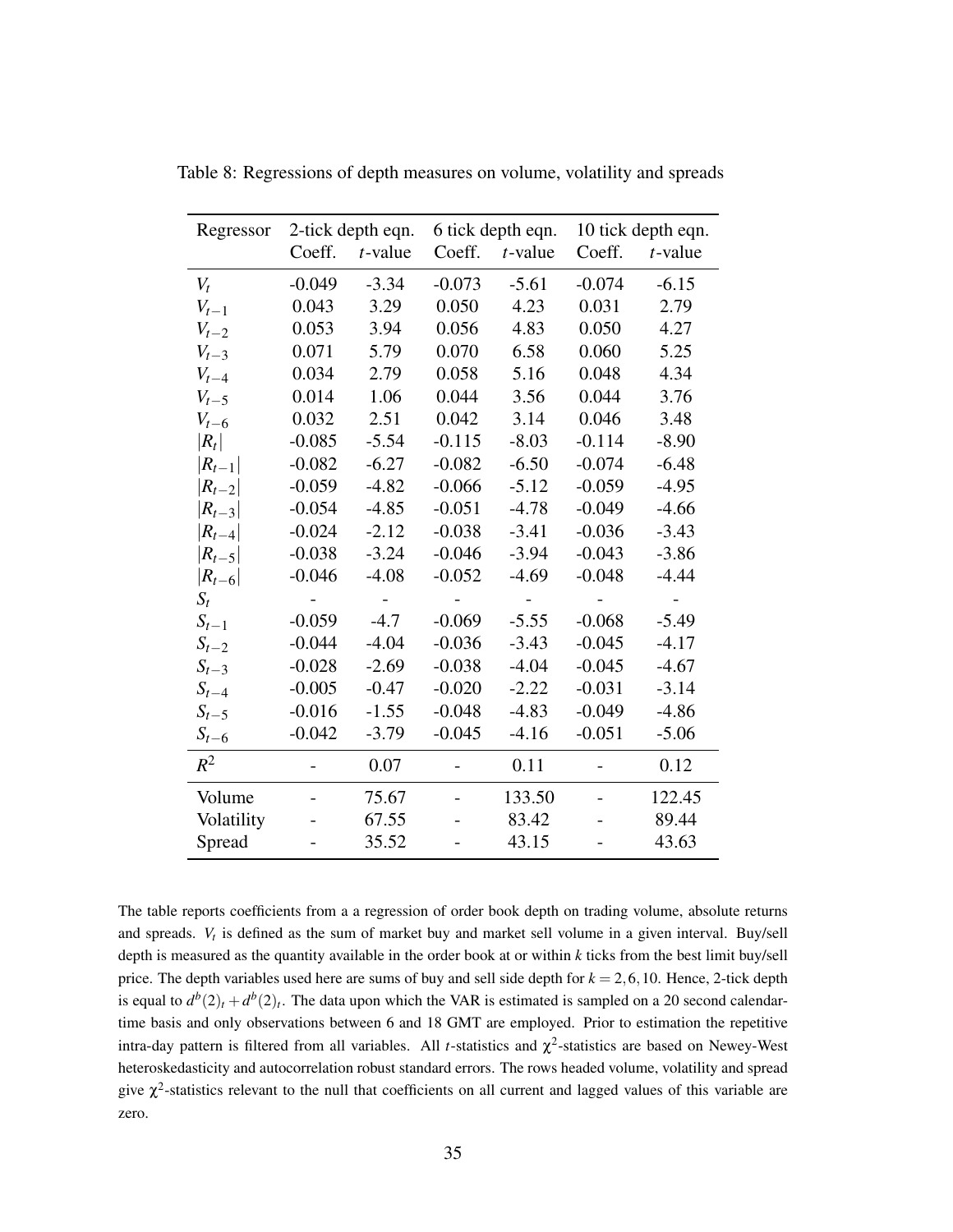| $\vdots$                                                                                       |
|------------------------------------------------------------------------------------------------|
| ${1 \over 2}$<br>;                                                                             |
|                                                                                                |
| $\frac{1}{2}$ and $\frac{1}{2}$ and $\frac{1}{2}$                                              |
|                                                                                                |
|                                                                                                |
|                                                                                                |
|                                                                                                |
| Parrecono of buy and call danth maggires on buy and call volume 10<br><b>NEWSHIP</b><br>I<br>: |
|                                                                                                |
| こうこう<br>j<br>$\frac{1}{2}$<br>I<br>i                                                           |

╘

| Regressor                                                                                                                                                                                                                                                                                                                                                                                                                                                             | $2$ -tick $l$<br>Coeff                                                               | $-$ value<br>buy depth                                                                                                                                                                                                                                                                                                                                                                                                                                                                                                        | Coeff. | $t$ -value<br>2-tick sell depth                                                                                                                                                                                                                                                                            | Coeff.                                    | $t$ -value<br>5-tick buy depth | Coeff.                                    | 6-tick sell depth<br>$t$ -value                                               | Coeff. | 10-tick buy depth<br>t-value    | Coeff.                                                   | 10-tick sell depth<br>$t$ -value                                                                                                                                                                                               |
|-----------------------------------------------------------------------------------------------------------------------------------------------------------------------------------------------------------------------------------------------------------------------------------------------------------------------------------------------------------------------------------------------------------------------------------------------------------------------|--------------------------------------------------------------------------------------|-------------------------------------------------------------------------------------------------------------------------------------------------------------------------------------------------------------------------------------------------------------------------------------------------------------------------------------------------------------------------------------------------------------------------------------------------------------------------------------------------------------------------------|--------|------------------------------------------------------------------------------------------------------------------------------------------------------------------------------------------------------------------------------------------------------------------------------------------------------------|-------------------------------------------|--------------------------------|-------------------------------------------|-------------------------------------------------------------------------------|--------|---------------------------------|----------------------------------------------------------|--------------------------------------------------------------------------------------------------------------------------------------------------------------------------------------------------------------------------------|
|                                                                                                                                                                                                                                                                                                                                                                                                                                                                       |                                                                                      |                                                                                                                                                                                                                                                                                                                                                                                                                                                                                                                               |        |                                                                                                                                                                                                                                                                                                            |                                           |                                |                                           |                                                                               |        |                                 |                                                          |                                                                                                                                                                                                                                |
|                                                                                                                                                                                                                                                                                                                                                                                                                                                                       | $-0.019$<br>0.082                                                                    |                                                                                                                                                                                                                                                                                                                                                                                                                                                                                                                               |        |                                                                                                                                                                                                                                                                                                            |                                           |                                |                                           |                                                                               |        |                                 |                                                          | $5.70$ $-2.80$ $-3.80$ $-3.50$ $-3.50$ $-3.50$ $-3.50$ $-3.50$ $-3.50$ $-3.50$ $-3.50$ $-3.50$ $-3.50$ $-3.50$ $-3.50$ $-3.50$ $-3.50$ $-3.50$ $-3.50$ $-3.50$ $-3.50$ $-3.50$ $-3.50$ $-3.50$ $-3.50$ $-3.50$ $-3.50$ $-3.50$ |
|                                                                                                                                                                                                                                                                                                                                                                                                                                                                       | $\begin{array}{c} 0.065 \\ 0.084 \\ 0.051 \\ 0.055 \\ 0.043 \\ 0.043 \\ \end{array}$ |                                                                                                                                                                                                                                                                                                                                                                                                                                                                                                                               |        |                                                                                                                                                                                                                                                                                                            |                                           |                                |                                           |                                                                               |        |                                 |                                                          |                                                                                                                                                                                                                                |
| ĩβ                                                                                                                                                                                                                                                                                                                                                                                                                                                                    |                                                                                      |                                                                                                                                                                                                                                                                                                                                                                                                                                                                                                                               |        |                                                                                                                                                                                                                                                                                                            |                                           |                                |                                           |                                                                               |        |                                 |                                                          |                                                                                                                                                                                                                                |
| $\sum_{l=1}^{n}$                                                                                                                                                                                                                                                                                                                                                                                                                                                      |                                                                                      |                                                                                                                                                                                                                                                                                                                                                                                                                                                                                                                               |        |                                                                                                                                                                                                                                                                                                            |                                           |                                |                                           |                                                                               |        |                                 |                                                          |                                                                                                                                                                                                                                |
| $\tilde{f}'$                                                                                                                                                                                                                                                                                                                                                                                                                                                          |                                                                                      |                                                                                                                                                                                                                                                                                                                                                                                                                                                                                                                               |        |                                                                                                                                                                                                                                                                                                            |                                           |                                |                                           |                                                                               |        |                                 |                                                          |                                                                                                                                                                                                                                |
|                                                                                                                                                                                                                                                                                                                                                                                                                                                                       |                                                                                      |                                                                                                                                                                                                                                                                                                                                                                                                                                                                                                                               |        |                                                                                                                                                                                                                                                                                                            |                                           |                                |                                           |                                                                               |        |                                 |                                                          |                                                                                                                                                                                                                                |
|                                                                                                                                                                                                                                                                                                                                                                                                                                                                       |                                                                                      |                                                                                                                                                                                                                                                                                                                                                                                                                                                                                                                               |        |                                                                                                                                                                                                                                                                                                            |                                           |                                |                                           |                                                                               |        |                                 |                                                          |                                                                                                                                                                                                                                |
|                                                                                                                                                                                                                                                                                                                                                                                                                                                                       | $-0.062$                                                                             |                                                                                                                                                                                                                                                                                                                                                                                                                                                                                                                               |        |                                                                                                                                                                                                                                                                                                            |                                           |                                |                                           |                                                                               |        |                                 |                                                          |                                                                                                                                                                                                                                |
|                                                                                                                                                                                                                                                                                                                                                                                                                                                                       | $-0.001$                                                                             |                                                                                                                                                                                                                                                                                                                                                                                                                                                                                                                               |        |                                                                                                                                                                                                                                                                                                            |                                           |                                |                                           |                                                                               |        |                                 |                                                          |                                                                                                                                                                                                                                |
|                                                                                                                                                                                                                                                                                                                                                                                                                                                                       | $0.007$                                                                              |                                                                                                                                                                                                                                                                                                                                                                                                                                                                                                                               |        |                                                                                                                                                                                                                                                                                                            |                                           |                                |                                           |                                                                               |        |                                 |                                                          |                                                                                                                                                                                                                                |
| $\begin{array}{l} \mathbf{1}\\ \mathbf{2}\\ \mathbf{3}\\ \mathbf{4}\\ \mathbf{5}\\ \mathbf{6}\\ \mathbf{7}\\ \mathbf{8}\\ \mathbf{9}\\ \mathbf{10}\\ \mathbf{11}\\ \mathbf{22}\\ \mathbf{33}\\ \mathbf{44}\\ \mathbf{55}\\ \mathbf{65}\\ \mathbf{76}\\ \mathbf{87}\\ \mathbf{88}\\ \mathbf{96}\\ \mathbf{10}\\ \mathbf{11}\\ \mathbf{12}\\ \mathbf{13}\\ \mathbf{14}\\ \mathbf{16}\\ \mathbf{18}\\ \mathbf{18}\\ \mathbf{19}\\ \mathbf{10}\\ \mathbf{10}\\ \mathbf{1$ | 0.006                                                                                |                                                                                                                                                                                                                                                                                                                                                                                                                                                                                                                               |        |                                                                                                                                                                                                                                                                                                            |                                           |                                |                                           |                                                                               |        |                                 |                                                          |                                                                                                                                                                                                                                |
|                                                                                                                                                                                                                                                                                                                                                                                                                                                                       | $-0.031$                                                                             |                                                                                                                                                                                                                                                                                                                                                                                                                                                                                                                               |        |                                                                                                                                                                                                                                                                                                            |                                           |                                |                                           |                                                                               |        |                                 |                                                          |                                                                                                                                                                                                                                |
|                                                                                                                                                                                                                                                                                                                                                                                                                                                                       | 0.010                                                                                |                                                                                                                                                                                                                                                                                                                                                                                                                                                                                                                               |        |                                                                                                                                                                                                                                                                                                            |                                           |                                |                                           |                                                                               |        |                                 |                                                          |                                                                                                                                                                                                                                |
|                                                                                                                                                                                                                                                                                                                                                                                                                                                                       |                                                                                      |                                                                                                                                                                                                                                                                                                                                                                                                                                                                                                                               |        |                                                                                                                                                                                                                                                                                                            |                                           |                                |                                           |                                                                               |        |                                 |                                                          |                                                                                                                                                                                                                                |
|                                                                                                                                                                                                                                                                                                                                                                                                                                                                       |                                                                                      |                                                                                                                                                                                                                                                                                                                                                                                                                                                                                                                               |        |                                                                                                                                                                                                                                                                                                            |                                           |                                |                                           |                                                                               |        |                                 |                                                          |                                                                                                                                                                                                                                |
|                                                                                                                                                                                                                                                                                                                                                                                                                                                                       |                                                                                      |                                                                                                                                                                                                                                                                                                                                                                                                                                                                                                                               |        |                                                                                                                                                                                                                                                                                                            |                                           |                                |                                           |                                                                               |        |                                 |                                                          |                                                                                                                                                                                                                                |
|                                                                                                                                                                                                                                                                                                                                                                                                                                                                       |                                                                                      |                                                                                                                                                                                                                                                                                                                                                                                                                                                                                                                               |        |                                                                                                                                                                                                                                                                                                            |                                           |                                |                                           |                                                                               |        |                                 |                                                          |                                                                                                                                                                                                                                |
|                                                                                                                                                                                                                                                                                                                                                                                                                                                                       |                                                                                      |                                                                                                                                                                                                                                                                                                                                                                                                                                                                                                                               |        |                                                                                                                                                                                                                                                                                                            |                                           |                                |                                           |                                                                               |        |                                 |                                                          |                                                                                                                                                                                                                                |
|                                                                                                                                                                                                                                                                                                                                                                                                                                                                       |                                                                                      |                                                                                                                                                                                                                                                                                                                                                                                                                                                                                                                               |        |                                                                                                                                                                                                                                                                                                            |                                           |                                |                                           |                                                                               |        |                                 |                                                          |                                                                                                                                                                                                                                |
| $R_{t-3}$<br>$R_{t-3}$<br>$R_{t-4}$<br>$R_{t-5}$<br>$R_{t-6}$<br>$S_{t-1}$                                                                                                                                                                                                                                                                                                                                                                                            | $-0.306$<br>$-0.302$<br>$-0.323$<br>$-0.253$<br>$-0.224$<br>$-0.24$<br>$-0.24$       | $\begin{array}{ccccccccccccc}\n\ddot{\varphi} & \dot{\varphi} & \dot{\varphi} & \dot{\varphi} & \dot{\varphi} & \dot{\varphi} & \dot{\varphi} & \dot{\varphi} & \dot{\varphi} & \dot{\varphi} & \dot{\varphi} & \dot{\varphi} & \dot{\varphi} & \dot{\varphi} & \dot{\varphi} & \dot{\varphi} & \dot{\varphi} & \dot{\varphi} & \dot{\varphi} & \dot{\varphi} & \dot{\varphi} & \dot{\varphi} & \dot{\varphi} & \dot{\varphi} & \dot{\varphi} & \dot{\varphi} & \dot{\varphi} & \dot{\varphi} & \dot{\varphi} & \dot{\varphi$ |        | $\frac{8}{17}$ $\frac{8}{7}$ $\frac{8}{17}$ $\frac{8}{17}$ $\frac{12}{17}$ $\frac{12}{17}$ $\frac{12}{17}$ $\frac{12}{17}$ $\frac{12}{17}$ $\frac{12}{17}$ $\frac{12}{17}$ $\frac{12}{17}$ $\frac{12}{17}$ $\frac{12}{17}$ $\frac{12}{17}$ $\frac{12}{17}$ $\frac{12}{17}$ $\frac{12}{17}$ $\frac{12}{17}$ |                                           |                                |                                           |                                                                               |        |                                 |                                                          |                                                                                                                                                                                                                                |
|                                                                                                                                                                                                                                                                                                                                                                                                                                                                       |                                                                                      |                                                                                                                                                                                                                                                                                                                                                                                                                                                                                                                               |        |                                                                                                                                                                                                                                                                                                            |                                           |                                |                                           |                                                                               |        |                                 |                                                          |                                                                                                                                                                                                                                |
|                                                                                                                                                                                                                                                                                                                                                                                                                                                                       | $-0.171$                                                                             |                                                                                                                                                                                                                                                                                                                                                                                                                                                                                                                               |        | $49.548$<br>$-9.5448$<br>$-9.5448$<br>$-1.00$                                                                                                                                                                                                                                                              | 0.361<br>0.204<br>0.189<br>0.066<br>0.262 | 0<br>0.486502<br>0.0.0.0.1     | 0.444<br>0.217<br>0.248<br>0.297<br>0.297 | $-9.5$ $-3.8$<br>$-4.9$ $-3.8$<br>$-4.9$ $-3.8$<br>$-4.9$<br>$-3.8$<br>$-3.8$ |        |                                 | $-0.512$<br>$-0.368$<br>$-0.288$<br>$-0.215$<br>$-0.315$ |                                                                                                                                                                                                                                |
| $S_{t-2}$                                                                                                                                                                                                                                                                                                                                                                                                                                                             |                                                                                      |                                                                                                                                                                                                                                                                                                                                                                                                                                                                                                                               |        |                                                                                                                                                                                                                                                                                                            |                                           |                                |                                           |                                                                               |        |                                 |                                                          |                                                                                                                                                                                                                                |
| ${\cal S}_{t-3}$                                                                                                                                                                                                                                                                                                                                                                                                                                                      |                                                                                      |                                                                                                                                                                                                                                                                                                                                                                                                                                                                                                                               |        |                                                                                                                                                                                                                                                                                                            |                                           |                                |                                           |                                                                               |        |                                 |                                                          |                                                                                                                                                                                                                                |
| $S_{t-4}$                                                                                                                                                                                                                                                                                                                                                                                                                                                             | $-0.195$<br>$-0.134$<br>$-0.009$<br>$-0.031$                                         |                                                                                                                                                                                                                                                                                                                                                                                                                                                                                                                               |        |                                                                                                                                                                                                                                                                                                            |                                           |                                |                                           |                                                                               |        | $49920$<br>$49920$<br>$49920$   |                                                          |                                                                                                                                                                                                                                |
| $S_{t-5}$                                                                                                                                                                                                                                                                                                                                                                                                                                                             |                                                                                      |                                                                                                                                                                                                                                                                                                                                                                                                                                                                                                                               |        |                                                                                                                                                                                                                                                                                                            |                                           |                                |                                           |                                                                               |        |                                 |                                                          |                                                                                                                                                                                                                                |
|                                                                                                                                                                                                                                                                                                                                                                                                                                                                       | (61.0)                                                                               |                                                                                                                                                                                                                                                                                                                                                                                                                                                                                                                               | 0.15   |                                                                                                                                                                                                                                                                                                            | 0.243                                     | 2.4                            |                                           |                                                                               |        |                                 |                                                          |                                                                                                                                                                                                                                |
| $\mathcal{R}^2$                                                                                                                                                                                                                                                                                                                                                                                                                                                       |                                                                                      | 0.06                                                                                                                                                                                                                                                                                                                                                                                                                                                                                                                          |        | 0.05                                                                                                                                                                                                                                                                                                       |                                           | 0.11                           |                                           | 0.10                                                                          |        | 0.12                            |                                                          | $\overline{0}$ .                                                                                                                                                                                                               |
| Buy volume                                                                                                                                                                                                                                                                                                                                                                                                                                                            |                                                                                      | 100.80                                                                                                                                                                                                                                                                                                                                                                                                                                                                                                                        |        | 17.20                                                                                                                                                                                                                                                                                                      |                                           | 287.58                         |                                           | 27.58                                                                         |        |                                 |                                                          |                                                                                                                                                                                                                                |
| Sell volume                                                                                                                                                                                                                                                                                                                                                                                                                                                           |                                                                                      | 33.25                                                                                                                                                                                                                                                                                                                                                                                                                                                                                                                         |        | 96.21<br>41.03<br>35.61                                                                                                                                                                                                                                                                                    |                                           | 43.88<br>74.07<br>19.44        |                                           | 197.64<br>45.93<br>50.71                                                      |        | 266.7<br>44.7<br>81.14<br>23.73 |                                                          | 33.61<br>243.17<br>47.34<br>45.46                                                                                                                                                                                              |
| Volatility                                                                                                                                                                                                                                                                                                                                                                                                                                                            |                                                                                      | 55.51<br>20.67                                                                                                                                                                                                                                                                                                                                                                                                                                                                                                                |        |                                                                                                                                                                                                                                                                                                            |                                           |                                |                                           |                                                                               |        |                                 |                                                          |                                                                                                                                                                                                                                |
| Spreads                                                                                                                                                                                                                                                                                                                                                                                                                                                               |                                                                                      |                                                                                                                                                                                                                                                                                                                                                                                                                                                                                                                               |        |                                                                                                                                                                                                                                                                                                            |                                           |                                |                                           |                                                                               |        |                                 |                                                          |                                                                                                                                                                                                                                |

The table reports coefficients from a regression of buy/sell depth on buy and sell volume, absolute returns and spreads. Buy/sell depth is measured as which the VAR is estimated is sampled every 20 seconds and only observations between 6 and 18 GMT are employed. Prior to estimation the repetitive intra-day pattern is filtered from each variable. All t-statistics and x2-statistics are based on Newey-West heteroskedasticity and autocorrelation robust standard errors. The rows headed volume, volatility and spread give  $\chi^2$ -statistics relevant to the null that coefficients on all current and lagged values of the quantity in the order book at or within k ticks from the best limit buy/sell price. The depth variables used here are for  $k = 2, 6, 10$ . The data upon standard errors. The rows headed volume, volatility and spread give  $\chi^2$ -statistics relevant to the null that coefficients on all current and lagged values of The table reports coefficients from a regression of buy/sell depth on buy and sell volume, absolute returns and spreads. Buy/sell depth is measured as the quantity in the order book at or within *k* ticks from the best limit buy/sell price. The depth variables used here are for *k* = 2,6,10. The data upon which the VAR is estimated is sampled every 20 seconds and only observations between 6 and 18 GMT are employed. Prior to estimation the repetitive intra-day pattern is filtered from each variable. All *t*-statistics and χ2-statistics are based on Newey-West heteroskedasticity and autocorrelation robust this variable are zero. this variable are zero.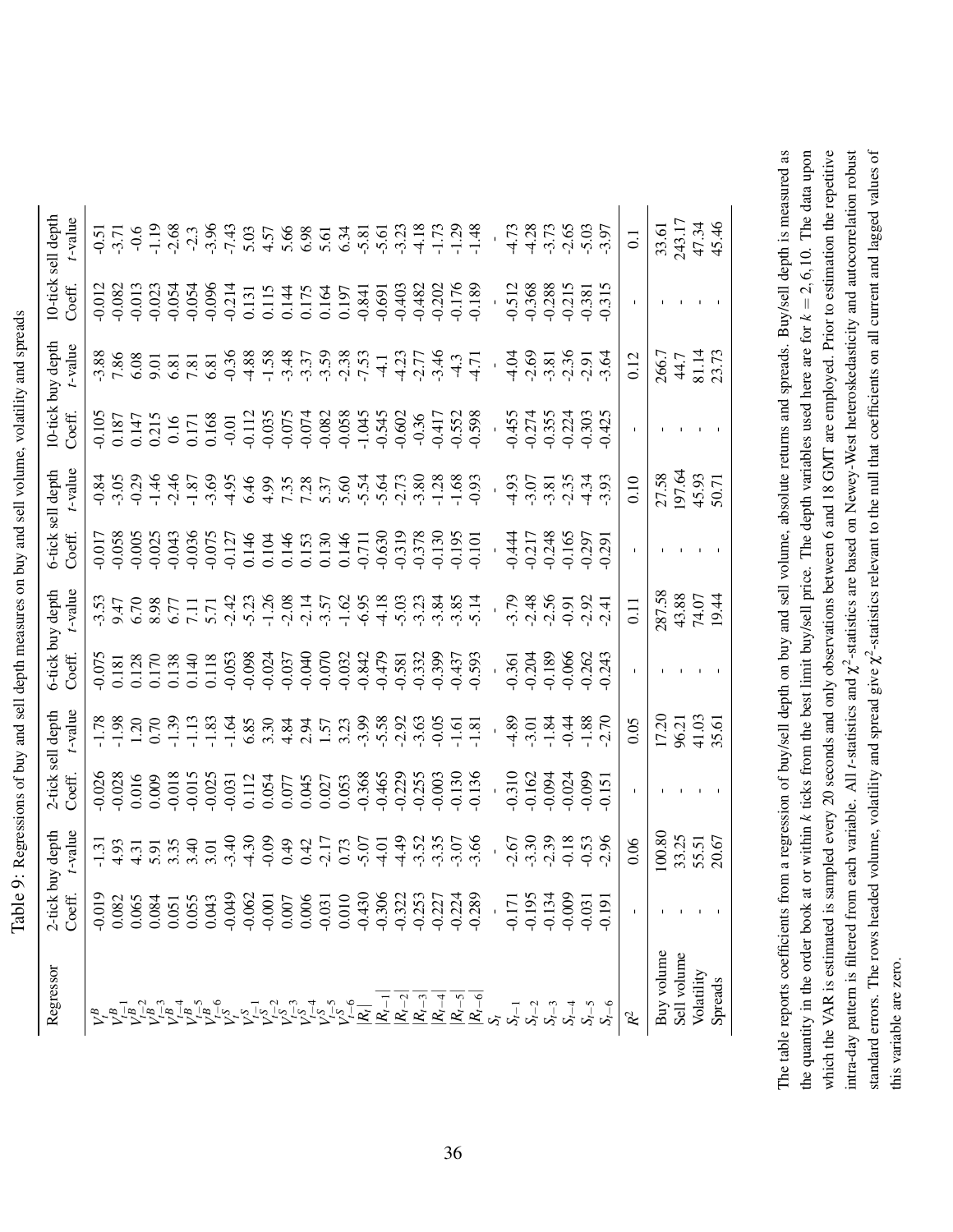Figure 1: Intra-day activity patterns in spreads and trade frequency

Figure 2: Intra-day activity patterns in limit buy depth

#### Figure 3: Limit Order Characteristics and Quantity Position

The x–axes give the quantity position of a limit entry computed as the aggregate quantity ahead of the incoming order in the execution queue. The observations were fitted with a weighted spline, where the weight is the entry probability. The dotted lines are 2 standard error bands, where the s.e. is computed using the weights.

#### Figure 4: Limit Order Characteristics and Price Position

The x–axes give the price position of a limit entry computed as the difference (in ticks) between the incoming limit price and the previous best price. Price improvements are defined as positive for both limit buys and sells. The observations were fitted with a weighted spline, where the weight is the entry probability. The dotted lines are 2 standard error bands, where the s.e. is computed using the weights.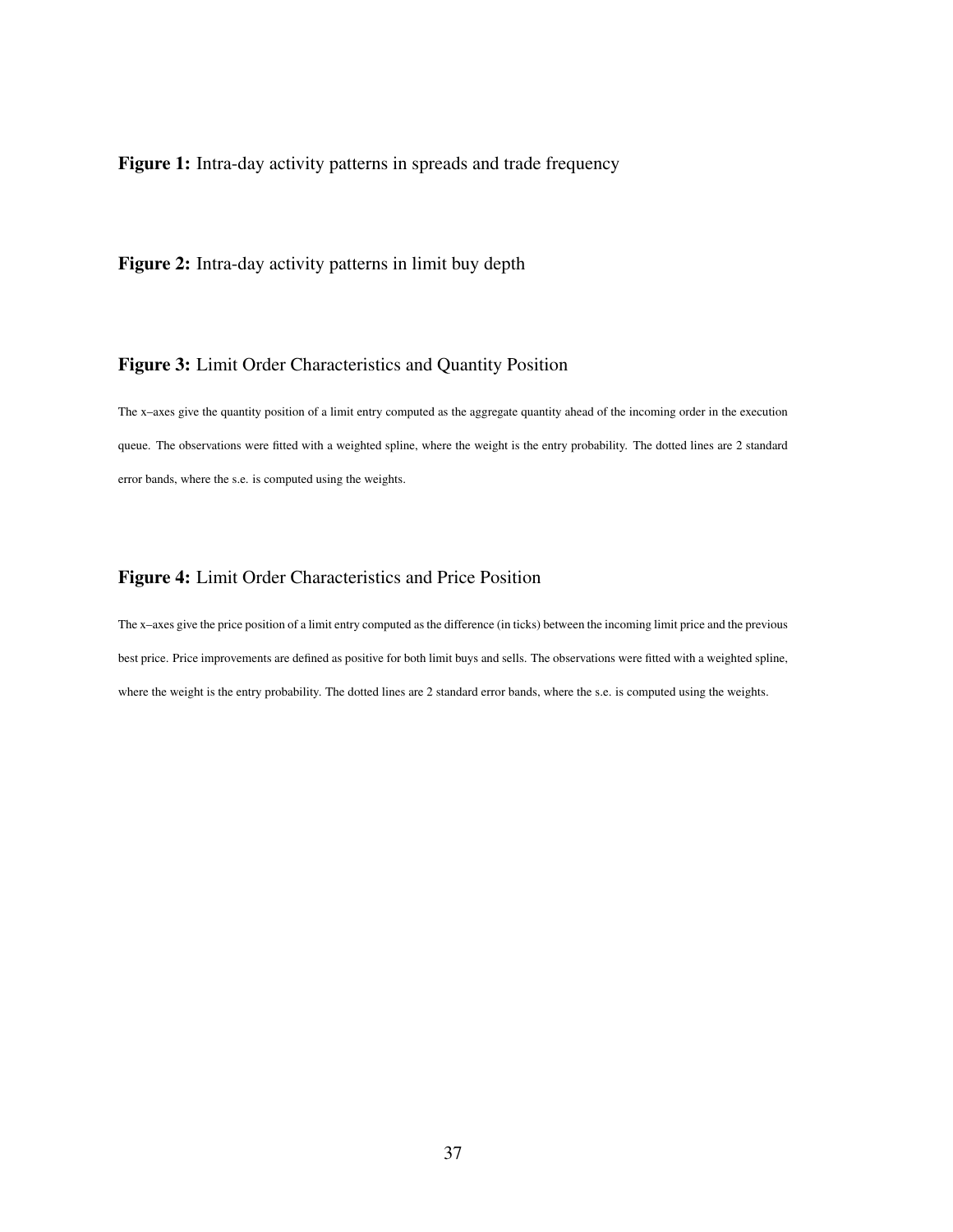

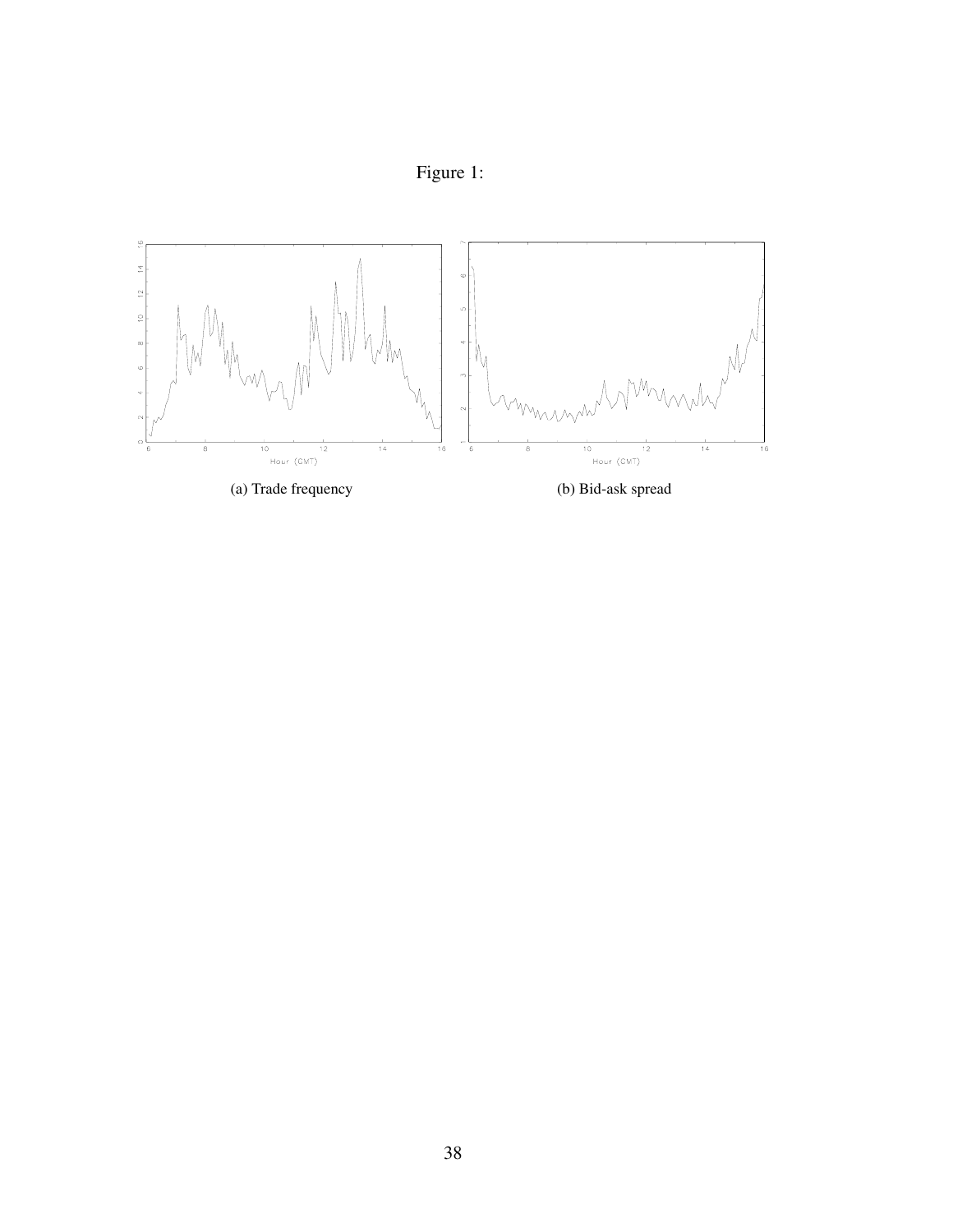

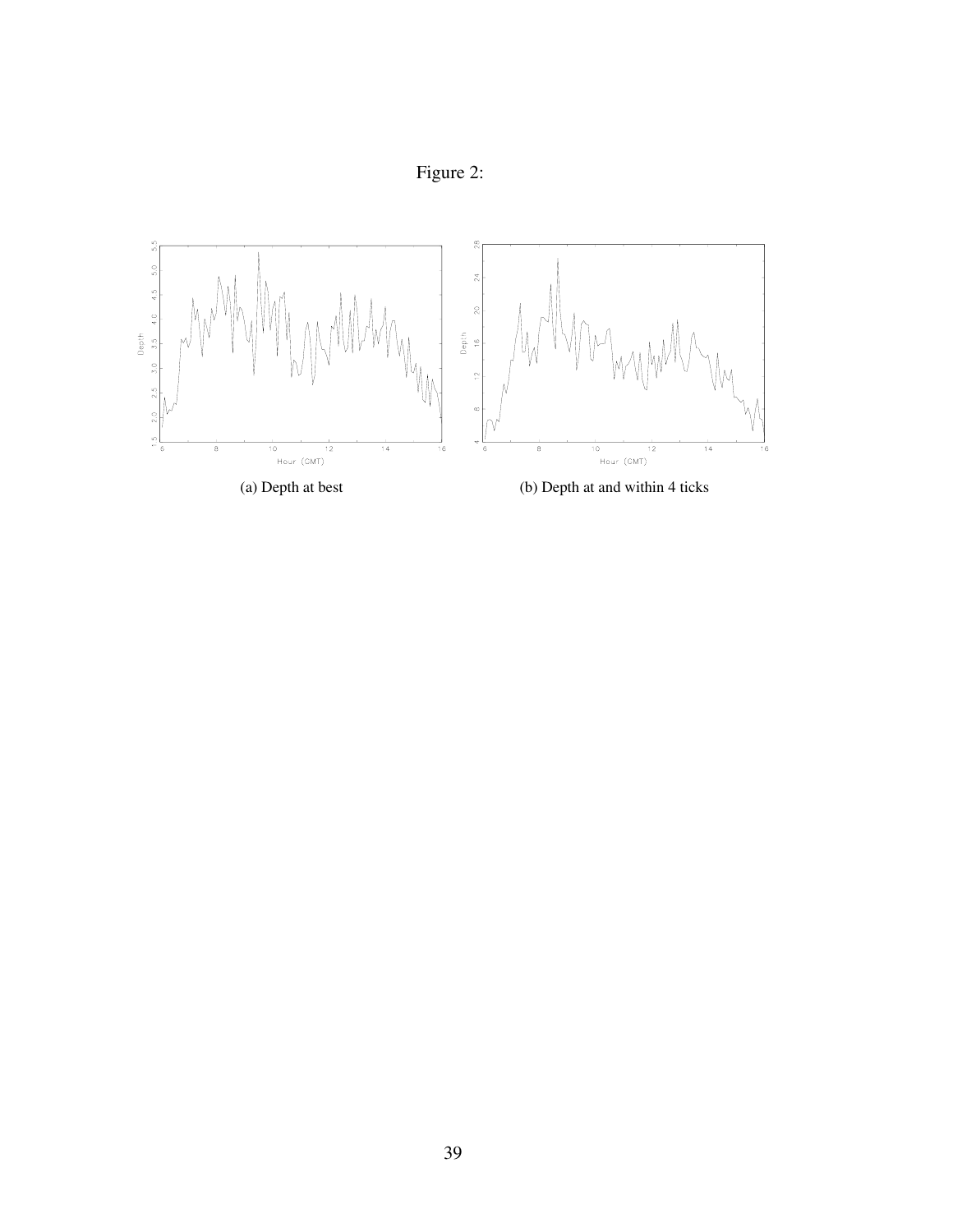

40